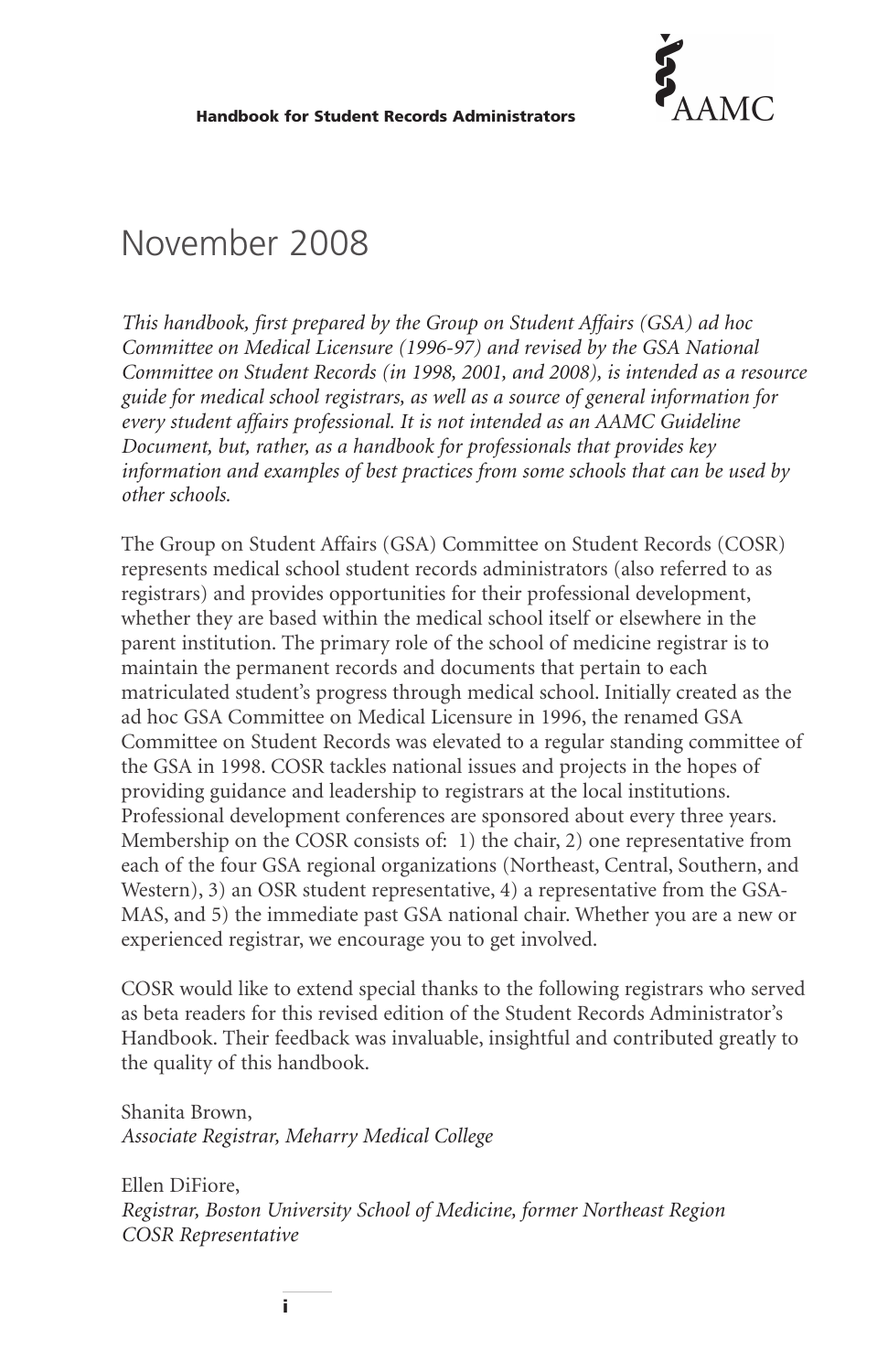#### **Handbook for Student Records Administrators**



Jean Lantz, *Assistant Dean for Student Affairs, University of Illinois College of Medicine, immediate past COSR Chair*

Lindy Plevelich, *Assistant Campus Registrar, Pennsylvania State University College of Medicine*

## **GSA National Committee on Student Records Members (2007–2008)**

Karen A. Lewis*, Meharry Medical College, Chair*

Chris Meiers*, University of Kansas Medical Center*

Joan Monahan*, Dartmouth Medical School*

Forrest Page*, University of North Carolina School of Medicine*

Vicki Fields*, Oregon Health & Science University School of Medicine*

Sonia Beasley*, University of Maryland School of Medicine*

Patricia Metting, Ph.D.*, University of Toledo College of Medicine*

Dwight Davis, M.D.*, Pennsylvania State University College of Medicine*

Danielle J. Gregory*, AAMC Staff Liaison*

**ii**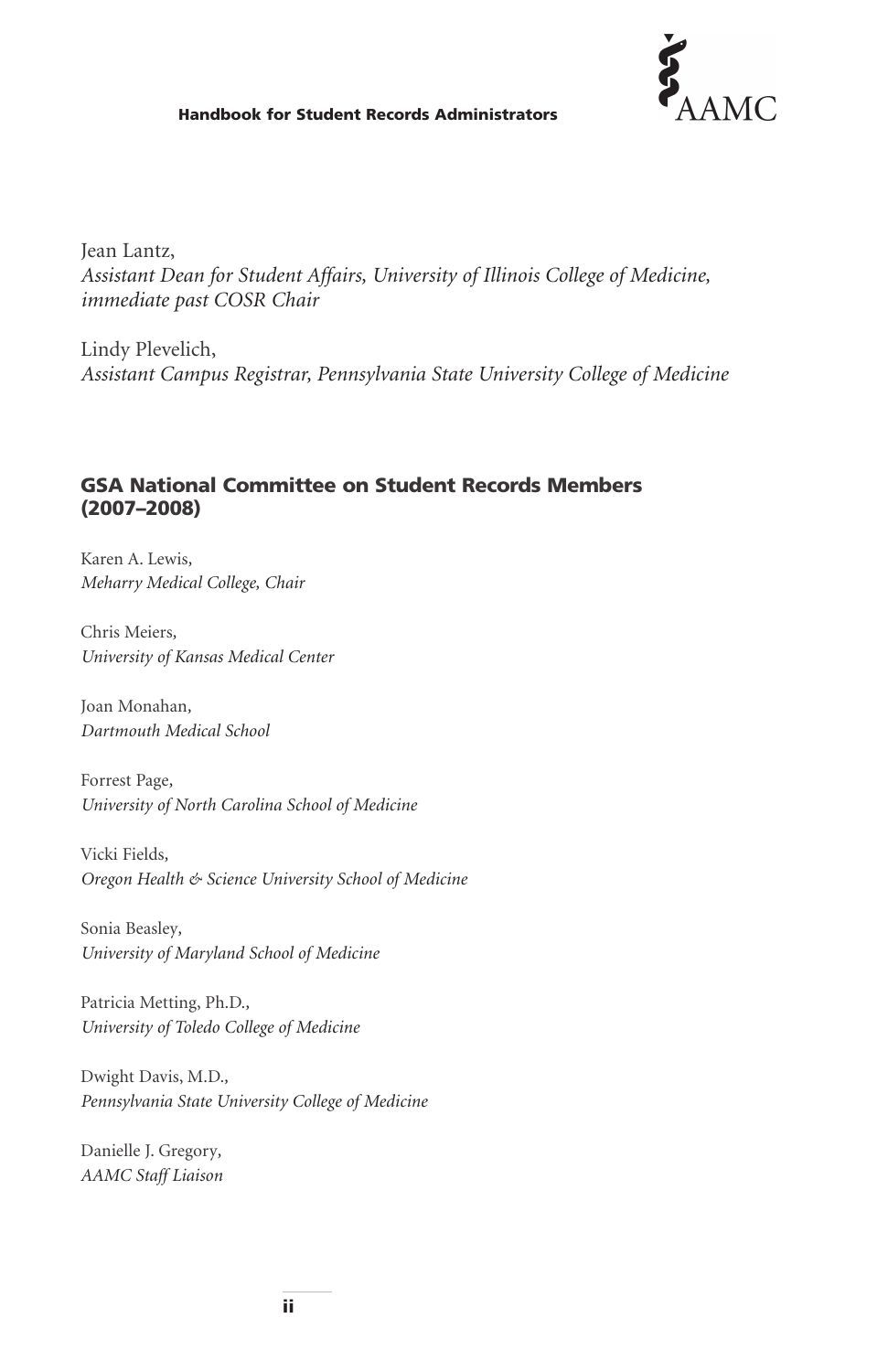

# Table of Contents

| Roles, Responsibilities, Structures, and Functions1                      |
|--------------------------------------------------------------------------|
| Variability of Role - stand alone vs. part of university                 |
| Institutional Responsibility/Registrar's Office                          |
| Interrelationship with Other Offices                                     |
| Sample Organizational Charts                                             |
|                                                                          |
| What constitutes an academic record & FERPA?                             |
| Balancing Student Privacy and School Safety                              |
| Use of Social Security Number (SSN) and Other Identifying Numbers        |
| Transcripts                                                              |
| Criminal Background Checks                                               |
| Electronic Transmission of Records/Documents                             |
| Records Retention                                                        |
| Leaves of Absence (LOA), Extensions                                      |
| Repeats/Remediations                                                     |
| Registration                                                             |
| Tuition billing                                                          |
| Satisfactory Academic Progress (SAP)                                     |
| Withdrawals/Dismissals/Promotions                                        |
| Dual-degree Program                                                      |
| Student Records System (SRS)                                             |
| Integrated Postsecondary Education Data System (IPEDS)                   |
| Student Status Confirmation Report (SSCR) - U.S. Department of Education |
| Using the National Student Clearinghouse                                 |
| National Board of Medical Examiners (NBME)                               |
| Veteran's Administration (VA) Certifying Official                        |
| Other                                                                    |
|                                                                          |

**Visiting Students ...................................................................................30**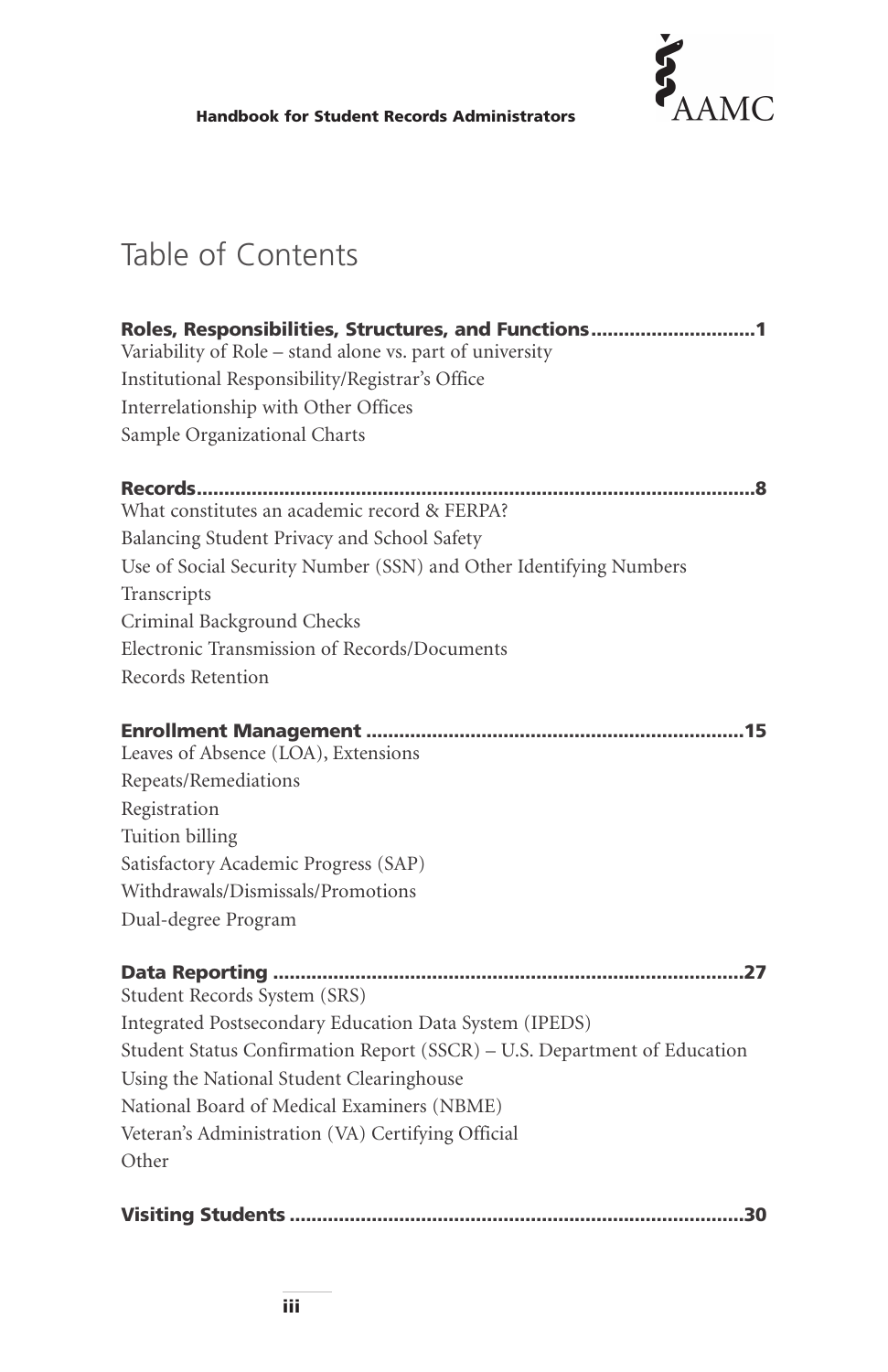| Technology, Data Security, and Student Information Systems49                                                                                                                                                                                                                                                                |
|-----------------------------------------------------------------------------------------------------------------------------------------------------------------------------------------------------------------------------------------------------------------------------------------------------------------------------|
| Links to other Web-based sources (AACRAO, etc.)<br>Medical Student Performance Evaluation (MSPE)<br>Electronic Residency Application Service (ERAS)                                                                                                                                                                         |
| Satisfactory Academic Progress for Receipt of Title IV Student Aid<br>Guidelines for Medical Schools Regarding Academic Transcripts<br>Reaffirming Institutional Standards of Behavior in the Learning Environment<br>Guidelines for Medical Schools Regarding Visiting Medical Students<br>from Other LCME Medical Schools |
|                                                                                                                                                                                                                                                                                                                             |
| Guidelines for Medical Schools Regarding Academic Transcripts                                                                                                                                                                                                                                                               |
| Reaffirming Institutional Standards of Behavior in the Learning<br>Environment                                                                                                                                                                                                                                              |
| Guidelines for Medical Schools Regarding Visiting Medical Students<br>from Other LCME Medical Schools<br>Visiting Student Application<br>Health Statement for Visiting Students                                                                                                                                             |
| Information about the American Association of Collegiate Registrars<br>and Admissions Officers (AACRAO)                                                                                                                                                                                                                     |
| A Year in the Life of a Registrar (Annual Functional Calendar Template)                                                                                                                                                                                                                                                     |
| Life Cycle of a Student Record                                                                                                                                                                                                                                                                                              |
| Records Retention Document                                                                                                                                                                                                                                                                                                  |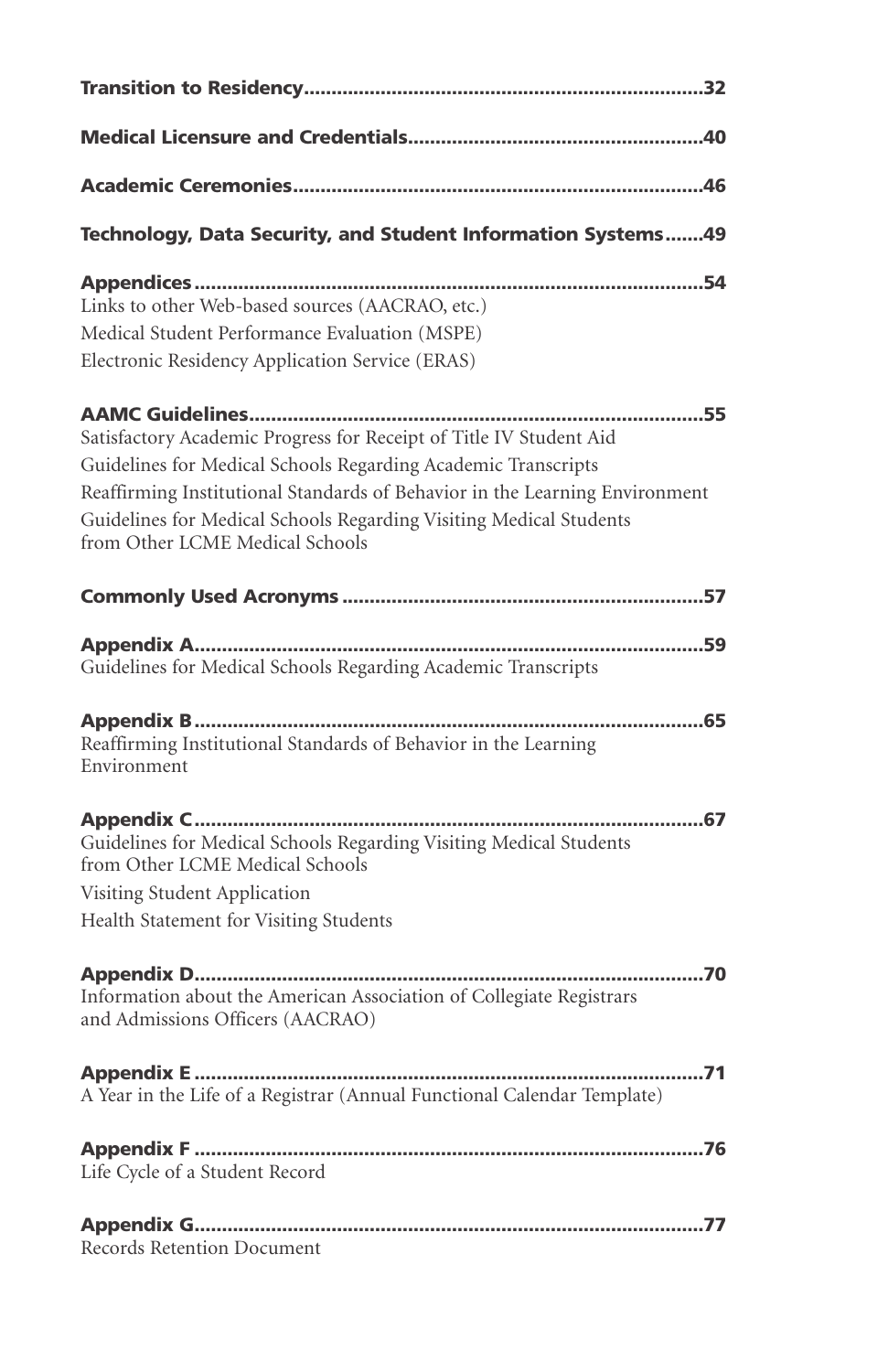

# Variability of Roles

There is a core set of main student records functions that must be conducted at all medical schools. Who conducts the main registrar functions and how the functions are conducted will vary greatly depending on the administrative structure of the academic institution. Who holds the title of registrar will also vary depending on the organizational structure of the institution.

## **Stand-Alone Medical School**

In this structure, the medical school is its own institution and not affiliated with a university system. A stand-alone medical school will typically have a person that holds the title of registrar. The registrar would perform all the recordkeeping functions outlined in this document. This type of institution would have its own unique transcript that bears the registrar's signature and its own student information system. **Morehouse School of Medicine** is an example of a stand-alone medical school. Also, the registrar's office may be housed within the student affairs department with the registrar's office playing an additional role with student affairs responsibilities.

## **Medical School Affiliated with a University**

Two common structures that exist when the medical school is part of a university system are outlined below:

- *Medical school located on the main university*—the medical school is part of a university system and may be located on the main campus or have its own separate campus often affiliated with a teaching hospital (example: University of North Carolina School of Medicine).
- *Academic medical center campus*—in this structure, the medical school is part of a separate campus from the main university campus and will often have multiple schools present at the academic medical center campus (nursing, allied health, basic medical sciences research, public health, etc.). This type of institution is also often affiliated with a teaching hospital (example: University of Kansas Medical Center).

In these situations, the records administration functions will vary greatly. For example, the campus might have its own campus registrar not specifically affiliated with any particular school. Who performs what record-keeping responsibilities will also vary. Typically, the campus registrar will perform record-keeping functions independent of a student's academic program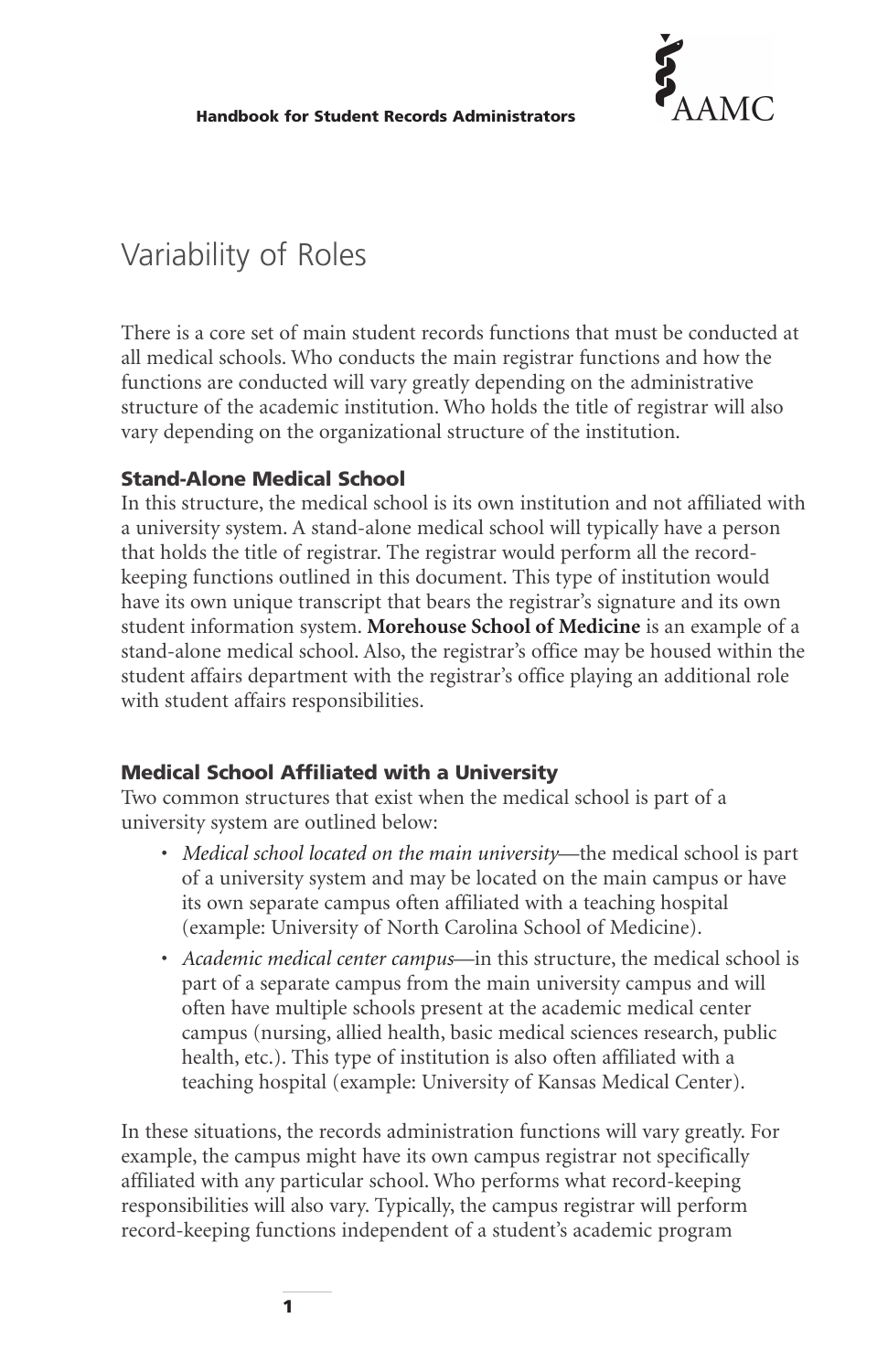

(enrollment, degree verifications, etc.), and the specific medical school registrar functions will be performed at the medical-school level. The administrator responsible for record-keeping functions within the medical school might have the title of medical school registrar.

In both situations above, the types of student information systems will vary greatly. The medical school might maintain its own official student information system (SIS) and its own transcript, or might share a student information system with the main university and/or academic medical center. The most frequent model is one in which the university has its own transcript separate from any SIS or tracking database maintained by the medical school.

# **Institutional Responsibility/Registrar's Office**

The primary role of the school of medicine (SOM) registrar is to maintain the permanent records and documents that pertain to each matriculated student's progress through medical school. While each medical school's administrative organization is unique, the key functions of the SOM registrar remain the same. While this document assumes that the SOM registrar is based at a medical school, some institutions have other administrative structures.

Examples of the roles and duties of the SOM registrar are enumerated below. This list is neither exhaustive nor intended as a minimum standard. Variations will occur among schools, based on institutional needs and history. In the final analysis, it is the registrar's job description at each school that delineates the registrar's particular list of responsibilities.

# 1. Documents and Records:

The SOM registrar is responsible for maintaining documents that preserve the institutional memory of a school.

*Examples:*

- Maintain, interpret, and implement university, state, and federal guidelines and policies regarding student records.
- Coordinate and maintain permanent records for historical degree requirements, assuring that institutional criteria for graduation are met and that established institutional policies for each graduating class are in compliance.
- Prepare and maintain permanent records for course and elective catalogs and student policies.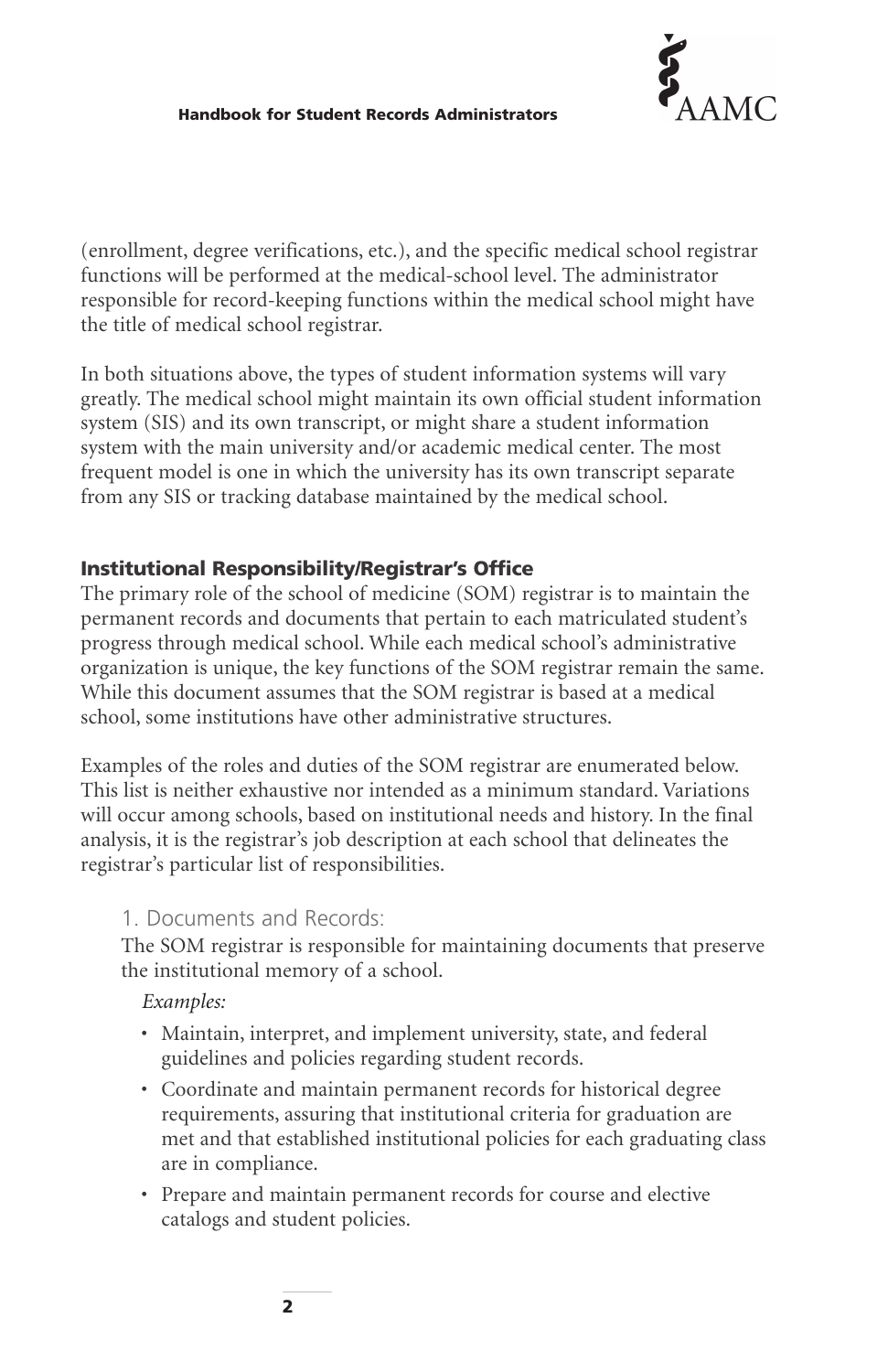

- Develop procedures for publications, including school bulletins, student handbooks, Web site pages, and the student directory.
- Maintain school archives for USMLE scores.

The SOM registrar is responsible for maintaining the permanent student records.

#### *Examples:*

- Maintain and permanently secure each matriculated student's official academic record.
- Coordinate diplomas for graduation and certify that all students have met institutional graduation requirements.
- Receive, record, and secure documentation for final course grades and student performance evaluations.
- Maintain and distribute the official transcript. (Note: At some schools, the university registrar is responsible for distributing the official transcript.)
- Coordinate, with other departments, the withholding of diplomas and transcripts from individuals with outstanding obligations to the institution. (Note: Only the document (diploma or transcript) can be held; conferring of the degree cannot be withheld.)
- Establish policies for access to student academic records in accordance with the Federal Educational Rights and Privacy Act (FERPA).
- Maintain official documents pertaining to student promotion, disciplinary actions, leave of absence, extended academic programs, withdrawals, and other changes in student status.
- Submit annual AAMC SRS and/or NBME reports.

## 2. Enrollment:

The SOM registrar is responsible for coordinating registration and enrollment.

## *Examples:*

- Coordinate course registration and distribute grade rosters.
- Coordinate enrollment status of combined (dual)-degree students.
- Post individual tuition and fee assessments (often performed by university bursar or cashier).
- Collect and process required health and other insurance fees.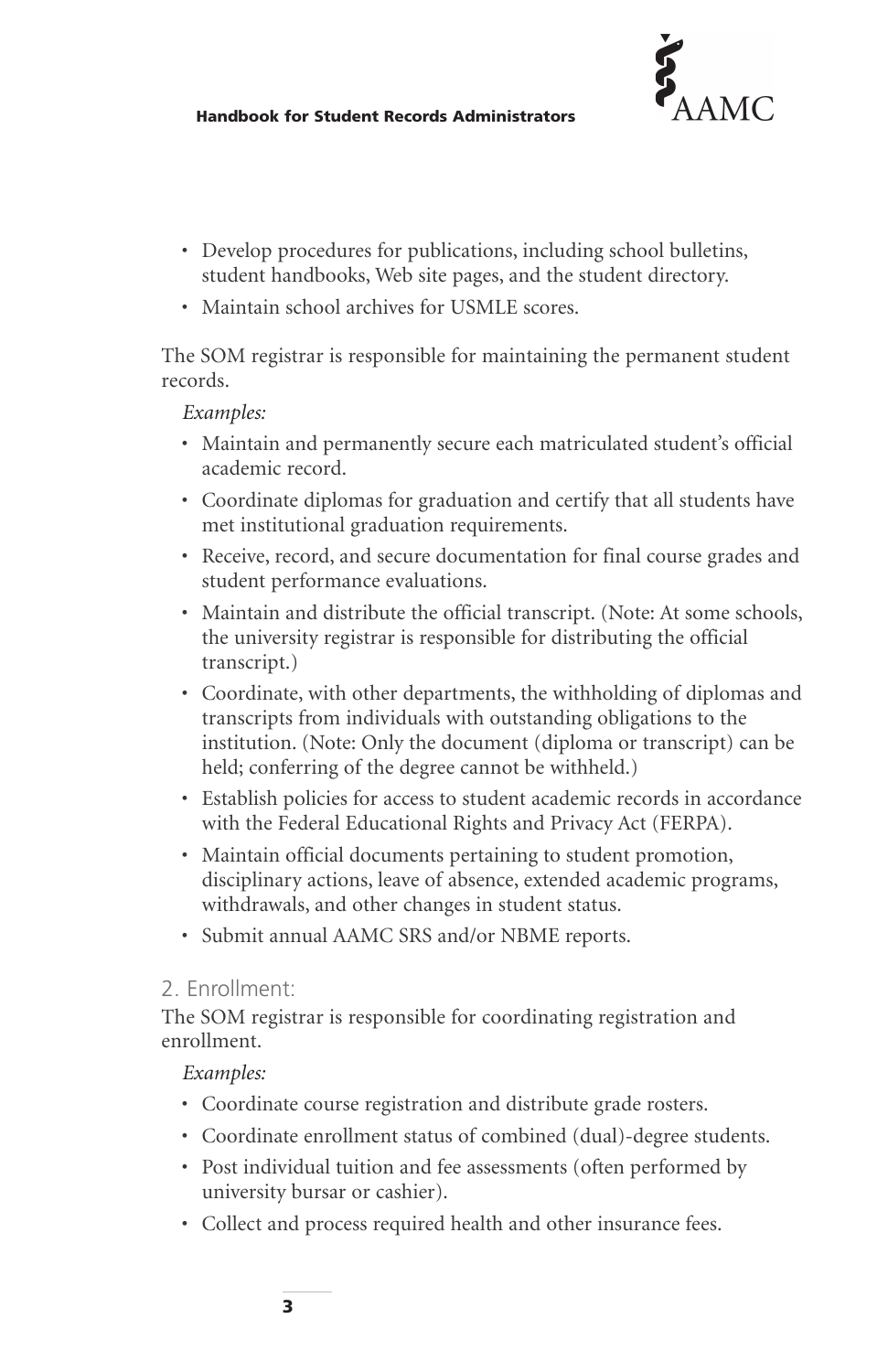

- Maintain and prepare student directory information.
- Coordinate add/drop registration policies and procedures.
- Report and update AAMC enrollment records in the SRS.
- Manage leaves of absence and withdrawals.

# 3. Clinical Scheduling:

The SOM registrar is responsible for coordinating, with students and departments, all clinical clerkship experiences.

*Examples:*

- Prepare schedules and site assignments for third- and fourth-year students.
- Provide scheduling advice to students regarding requirements for, and planning of, third- and fourth-year clinical assignments.
- Coordinate, with the appropriate departments, student clinical assignments, site assignments, and course changes.
- Coordinate scheduling for visiting students, including verifying academic standing at home school, acquiring appropriate documentation of medical and malpractice insurance coverage, coordinating schedules with departments, collecting fees, and, in some cases, identifying housing options.

*(Note: At some schools, this function is handled by the student affairs office.)*

4. Data Reporting: The SOM registrar is responsible for ensuring an appropriate database system for student records.

# *Examples:*

- Participate in developing an appropriate database system for the school.
- Maintain statistical data on student demographics.
- Prepare enrollment status reports (Liaison Committee on Medical Education (LCME), AAMC, federal, state, university, etc).
- Prepare grade reports and class rankings.
- Prepare statistical reports on enrollment. (These functions may be performed by an institutional research department.)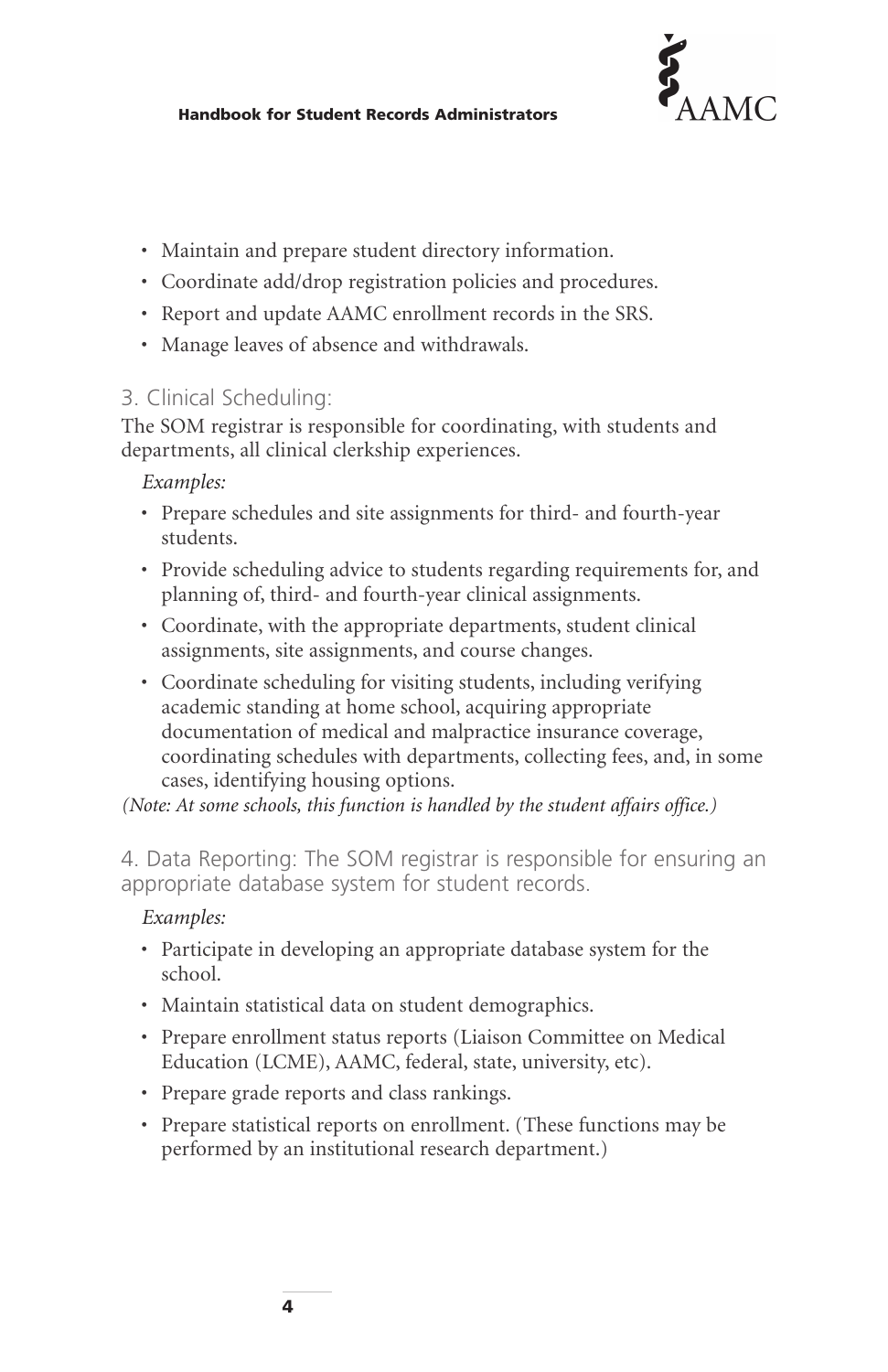

5. Interaction with Other Offices: Depending on the individual school, the SOM registrar may be involved in various activities and programs with other offices in the medical school.

## **Student Affairs Office**

- Implement and/or participate in determining disciplinary and promotion actions from faculty committees (e.g., leave of absence, dismissal, remediation, extension, withdrawal). (Note: At some schools, the SOM registrar may coordinate the work of these committees.)
- Assist with preparation of the Medical Student Performance Evaluation (MSPE), Electronic Residency Application Service (ERAS) documents, and National Residency Match Program (NRMP).
- Participate in preparations for hooding and graduation ceremonies.
- Participate in planning the White Coat Ceremony, Honors and Awards Day, Orientation, Student Clinician Ceremony, and Match Day functions.

# **Financial Aid Office (FAO)**

Depending on the level of student information system integration:

- Notify the FAO if a student drops below half-time student status.
- Notify the FAO of enrollment status changes, including, but not limited to, probation, leave of absence, withdrawal, and extended academic program, which then verifies satisfactory academic progress (SAP) and continued eligibility for financial aid.
- Provide FAO with necessary statistical data about students.
- Coordinate extended academic programs and student leaves of absence with the FAO, to ensure that appropriate financial assistance to the students can be maintained or restored upon return from the leave of absence.
- Develop templates with FAO regarding sharing of student data as required for compliance with federal regulations.
- Coordinate student tracking systems.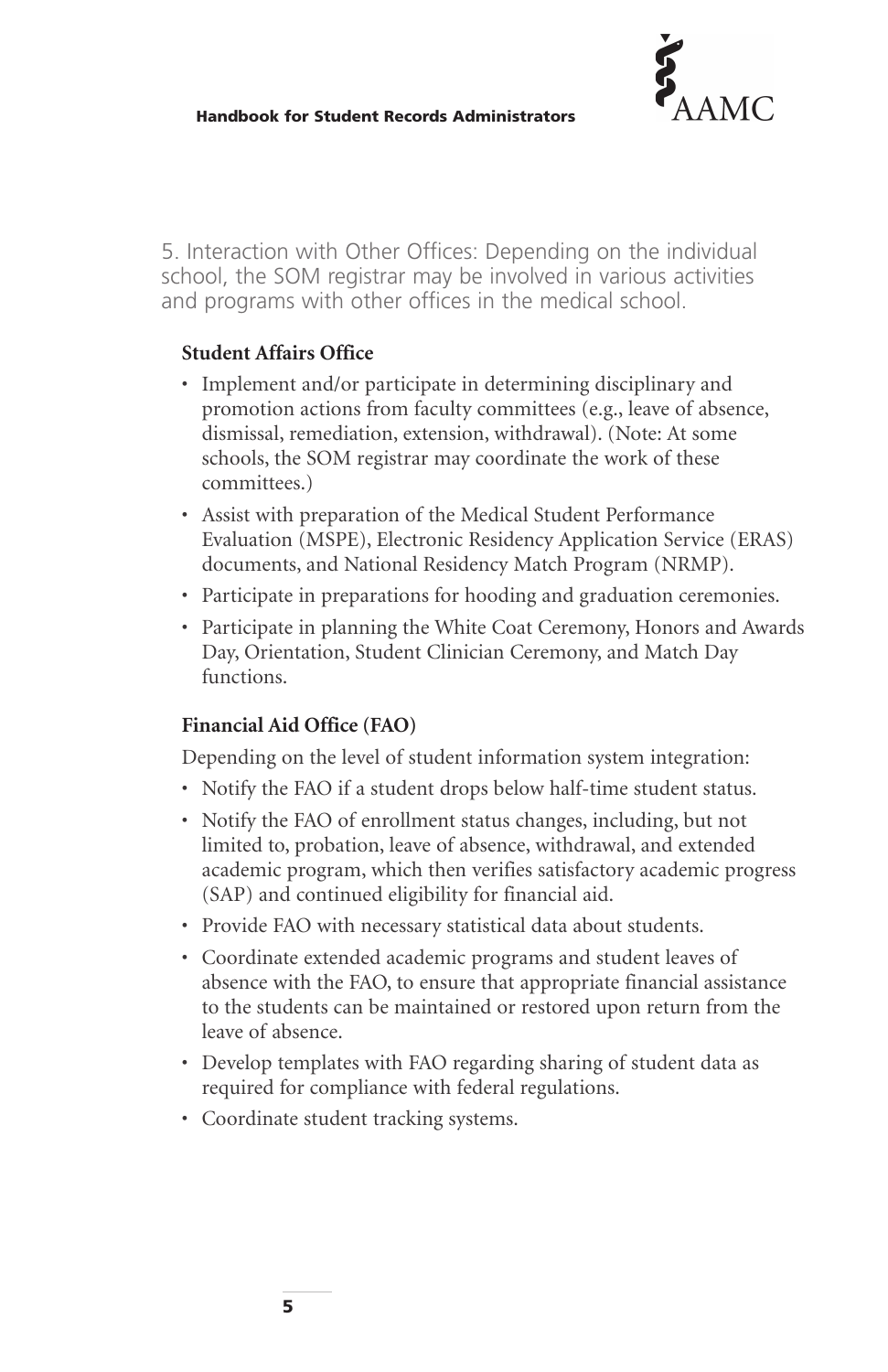

## **Admissions Office**

- Receive names and pertinent demographic information about entering students.
- Determine which documents should be included in the official student record when materials are transferred from the admissions office. (See Academic Records Retention Policy. It is assumed that the admissions office is responsible for verifying that the coursework needed for matriculation has been completed and final transcripts have been obtained.)

## **Curriculum Office**

- Assist in developing academic year schedules, calendars, and examination schedules.
- Coordinate class, small-group, and conference room scheduling.
- Coordinate distribution and receipt of student course evaluations.
- Participate in the work of the Curriculum Committee.
- Be a resource in curriculum development, to include creation of new courses and new academic programs.

## **Cashier/Business/Bursar/Student Accounts Office**

- Serve as contact for student delinquency on tuition and fee payments.
- Serve as contact for information on student loan defaults.
- Provide enrollment status information as a basis for establishing appropriate tuition and fee assessments for each student.
- Honor holds on release of student records, i.e., transcripts, licensure paperwork, etc.

## **National Board of Medical Examiners (NBME)**

- Coordinate registration procedures for United States Medical Licensure Examination (USMLE, Step 1 and Step 2).
- Verify accuracy of enrollment rosters and medical school graduate reports.
- Access and download examination scores.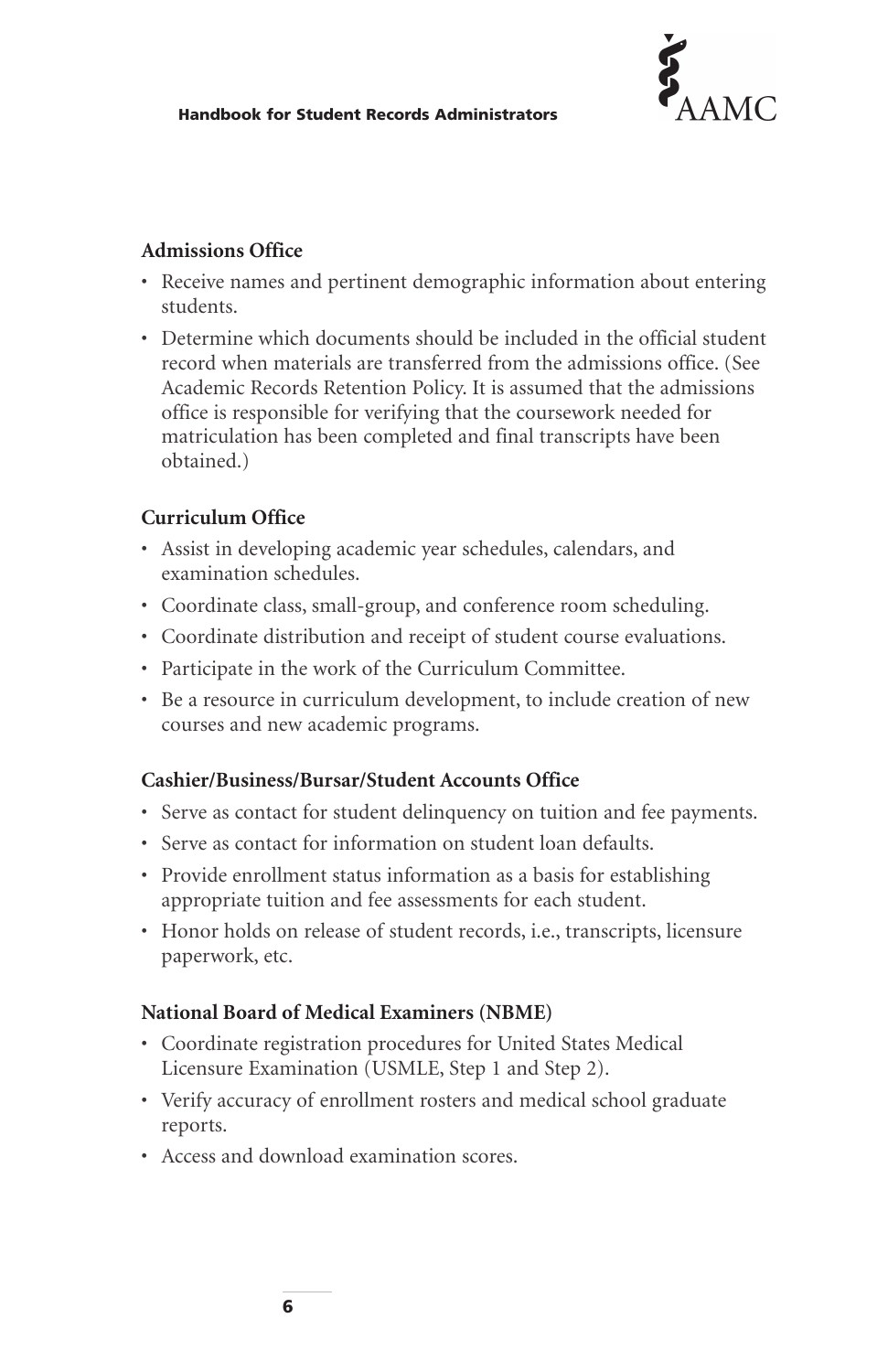**Handbook for Student Records Administrators**

# **Student Health Services/Insurance**

- Serve as a communication liaison to the student.
- Verify immunization compliance for clinical rotations.
- At some schools, the registrar's office is also involved with the bidding or selection process for the student health insurance program, including student enrollment and managing the administrative part of the student health plan.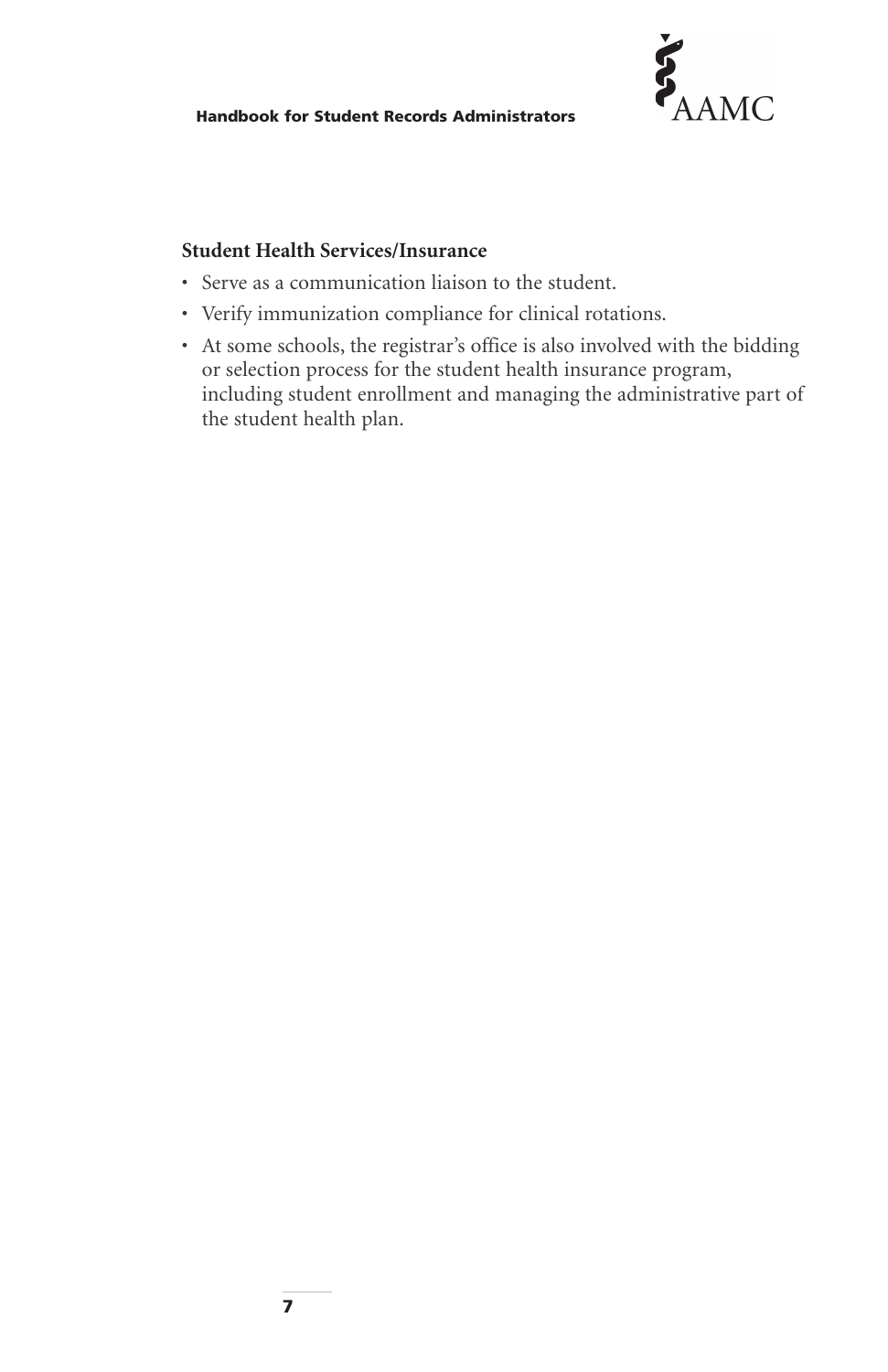

# RECORDS

# **Records and FERPA**

Responsibility for educational records is a primary responsibility of the registrar/records officer. The Buckley Amendment, otherwise known as The Family Educational Rights and Privacy Act of 1974 (FERPA) (*[http://www.ed.gov/](http://www.ed.gov/policy/gen/guid/fpco/ferpa/index.html) [policy/gen/guid/fpco/ferpa/index.html](http://www.ed.gov/policy/gen/guid/fpco/ferpa/index.html)*), defines educational records and governs students' rights of privacy and access to their educational records. The act applies to all institutions that receive federal funding; noncompliance can result in withdrawal of federal funds.

# Definition of Educational Records

Educational records directly related to the student are either maintained by the school or by a party or organization acting on behalf of the school. Such records may include:

- Written documents;
- Computer media;
- Microfilm and microfiche;
- Video or audio tapes or CDs;
- Film;
- Photographs.

Any record that contains personally identifiable information directly related to the student is an educational record under FERPA. This information can also include records kept by the school in the form of student files, student system databases kept in storage devices such as servers, or recordings or broadcasts that may include student projects.

The following items are not considered educational records under FERPA:

- Private notes of individual staff or faculty that are in their sole possession;
- Campus police records;
- Medical records;
- Statistical data compilations that contain no mention of personally identifiable information about any specific student.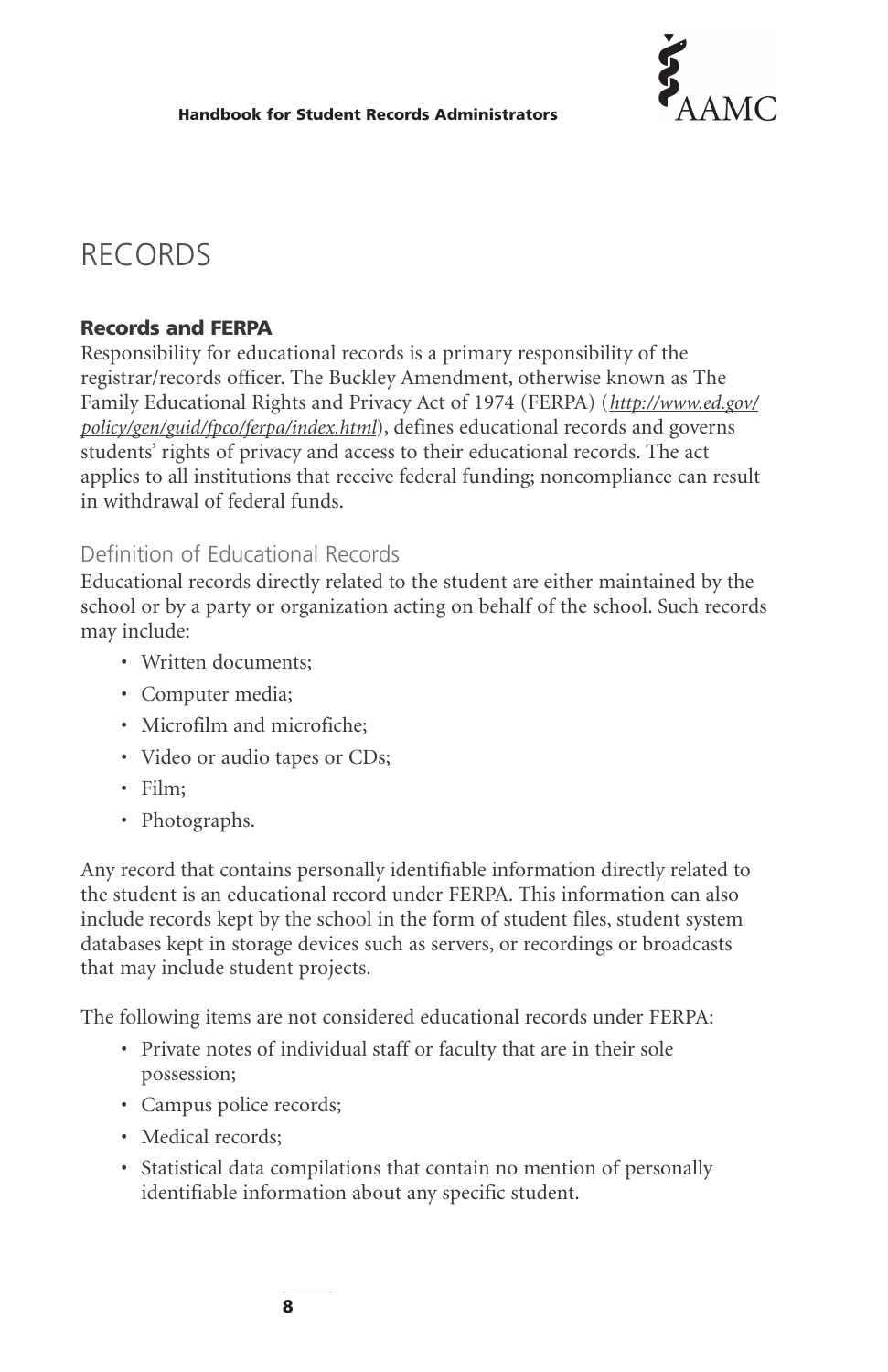

Faculty notes, data compilation, and administrative records kept **exclusively** by the maker of the records **not accessible or revealed to anyone else** are not considered educational records and, therefore, fall outside of the FERPA disclosure guidelines. However, these records may be protected under other state or federal laws such as the doctor/patient privilege.

# Rights of Privacy and Access

Institutions are required to limit the disclosure of information from educational records to third persons. The registrar's office is responsible for notifying students (or their parents if dependency has been established) on an annual basis of their rights to review their student educational records and seek correction of any errors contained in the records. Non-directory information cannot be released without the written permission of the student. Students must be advised what an institution considers to be directory information.

## Jurisdiction

FERPA deals only with educational records. Its provisions extend protection to students currently enrolled or formerly enrolled in higher education institutions, regardless of whether they are dependent on their parents. Parents of students termed "dependent" for income tax purposes also have access to students' educational records. Please refer to your school's policy for verifying dependency. FERPA specifically affects the records of all students and former students.

# Compliance

An institution receiving federal funding should take the following steps to ensure compliance with FERPA:

- Each year, every institution should inform both students and parents about their rights of access and review under FERPA, and detail the procedures for the inspection and challenge of records.
- Institutions should establish a clear policy on what does, and does not, constitute educational record and directory information under FERPA and communicate that policy to all staff members working with educational records.
- Each institution should designate the official(s) responsible for controlling access and disclosure of student educational records.
- A schedule of fees charged for making copies of educational records should be set and published.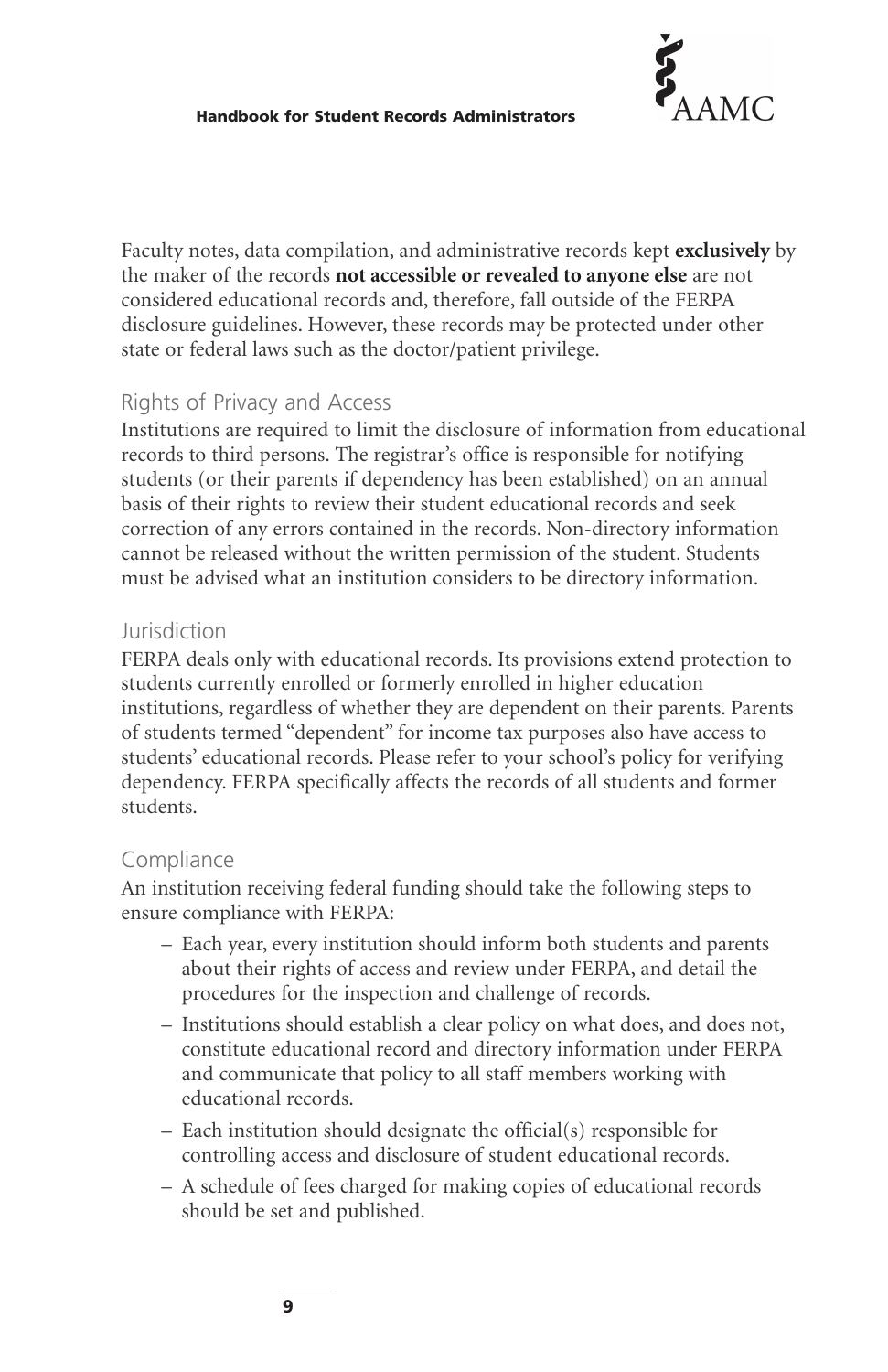

- Institutions should adopt criteria to determine what constitutes a legitimate educational interest sufficient to justify providing a faculty or staff member with access to student educational records. These criteria should not be overly specific.
- Institutions should develop procedures by which students can object to communication of directory information.
- Institutions should maintain a record system that indicates any occasions when a student's educational records were requested or disclosed without the student's permission.

## **Balancing Student Privacy and School Safety: A Guide to the FERPA for Colleges and Universities**

*[\(www.ed.gov/policy/gen/guid/fpco/brochures/postsec.html\)](http://www.ed.gov/policy/gen/guid/fpco/brochures/postsec.html)*

– FERPA allows colleges and universities to take steps to maintain campus safety in the face of health or safety emergencies. The Department of Education has issued a document to guide school officials so that quick and decisive action can be taken when warranted. Registrars are urged to be familiar with these aspects of the law in order to empower them and other school officials. It is recommended that campuses develop emergency protocols and multilevel communication plans with broad representation from the campus community (i.e., records, student health, campus security, student affairs, local law enforcement, information technology, legal, facilities management, etc.) Incidents of violence on college campuses have demonstrated the need for schools to have a dialogue to establish procedures for handling information that could be detrimental to maintaining a safe school environment.

## **Use of Social Security Numbers (SSN) and Other Personal Identifiers**

The Social Security Number (SSN) refers to the unique nine-digit number assigned by the United States government to individuals. Although at one time Social Security numbers were commonly used as personal identifiers, the risk of identity theft and other invasions of privacy have led to restrictions on their use. Many jurisdictions have enacted into law restrictions on the use of SSNs, and registrars should be familiar with their state laws as well as institutional polices on SSN use. Best practices for the security of Social Security numbers should also apply to Individual Tax Identification Numbers (ITIN) for those individuals who are issued an ITIN in lieu of a SSN.

Generally, SSNs should not be used as personal identifiers and access to those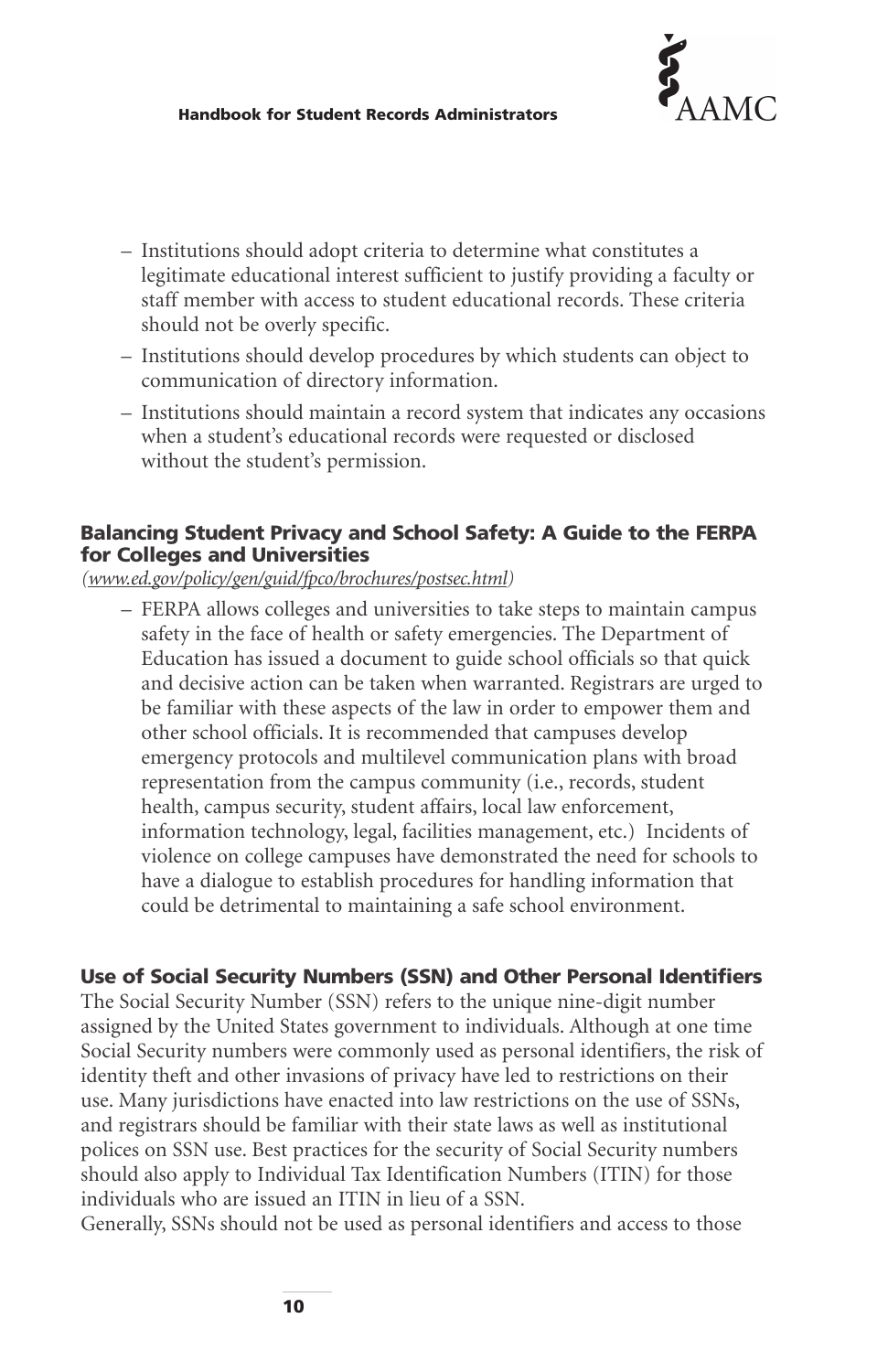

numbers electronically or otherwise should be limited strictly to those employees whose work requires it. (i.e., financial aid, registrar's office).

# **Transcripts**

The academic transcript is a certified document used by various parties outside the educational institution and an unabridged authentic summary of the student's academic history at that institution. The AAMC document, Guidelines for Medical Schools Regarding Academic Transcripts (*[www.aamc.org/members/](http://www.aamc.org/members/gsa/transcripts.pdf) [gsa/transcripts.pdf](http://www.aamc.org/members/gsa/transcripts.pdf)*), gives detailed recommendations for managing and protecting transcripts.

# **Criminal Background Checks (CBC)**

The advent of criminal background checks on prospective or current students presents a number of issues for registrars. The GSA document on Effective Practices [insert link] with regard to Criminal Background Checks gives a detailed discussion of the issues associated with performing and using such information.

Criminal background reports received by a school meet the definition of a student record under FERPA and entitle students to review their criminal background check reports. Sharing of the background report should be controlled by the student's written consent and by the terms of the release signed by the student when initiating the background check.

Criminal background check reports should be maintained in a separate file from the regular student academic file and are not subject to review as part of the academic file. Institutions will specify where these records will be securely housed. However, strong consideration should be given to a separate location where personnel who are trained in FERPA can maintain appropriate control and to allow efficient verification for students doing rotations at clinical facilities that require such background checks.

Retention of criminal background check results should be limited to the period of use, or a maximum of one year. (For example, to satisfy matriculation requirements or to meet requirements for clinical rotations at institutions requiring criminal background checks.) CBC records should not be retained past the time of graduation.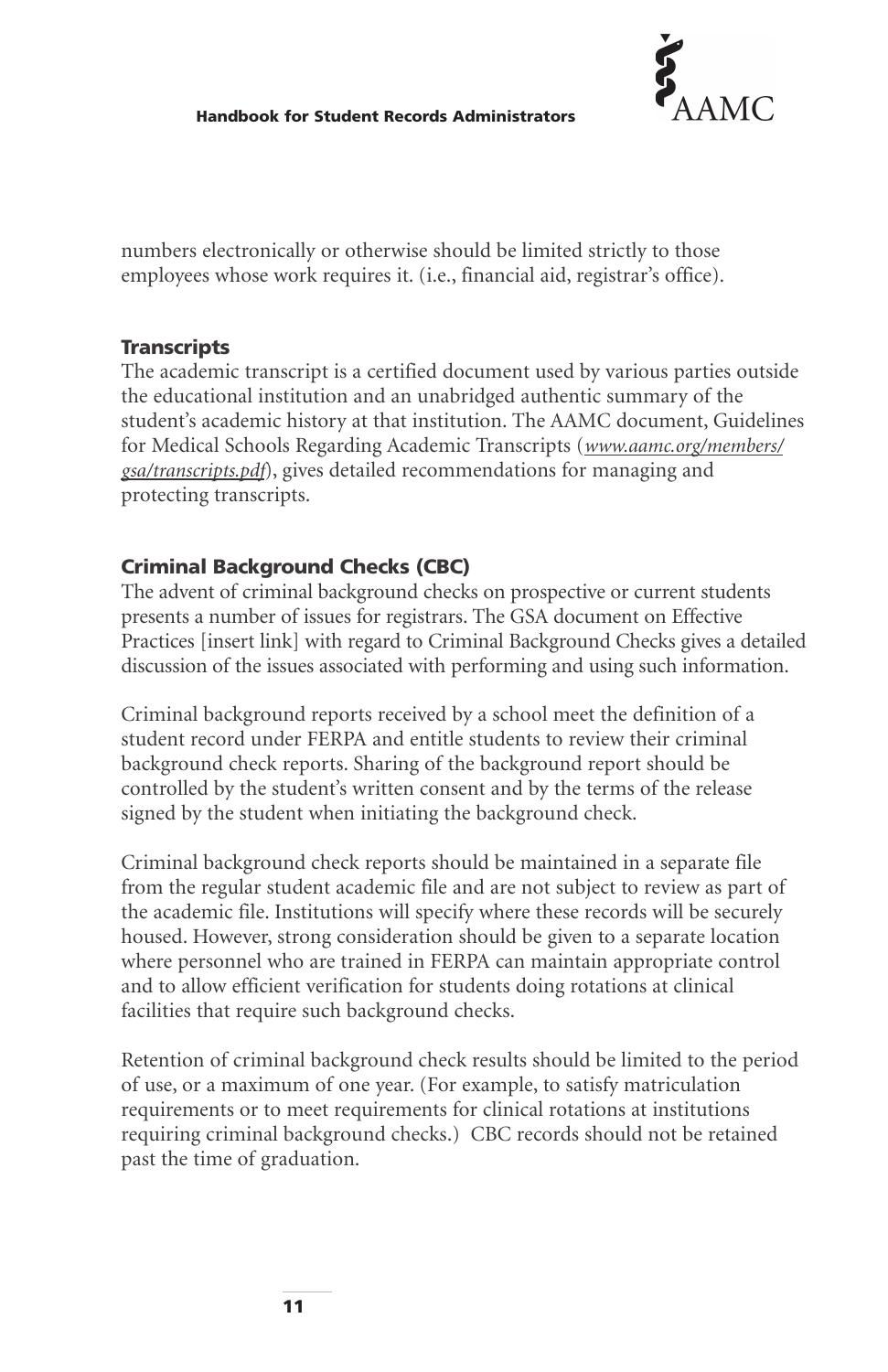

The records office should be represented in the membership of the respective institutional review panel that evaluates CBC results.

Consultation with your institution's legal counsel is strongly recommended with regard to formulation and application of CBC policies and practices.

The AAMC has initiated a criminal background check program for admissions officers available to all medical schools. This program is in the second year of its pilot phase, and participation is optional. However, some schools already conduct criminal background checks on their clinical students to meet clinical affiliates' or state requirements.

# **Biomentric Identity Verification System**

At the time of this writing, the AAMC is developing a biometric identity verification system. This system will allow registered users at each medical school to verify the identity of incoming students by reviewing digital photographs and/or performing a fingerprint match using biometric data collected at the Medical College Admissions Test (MCAT) registration. A pilot is planned for 2008-2009.

# **Electronic Transmission of Records/Documents**

Technological advances offer opportunities as well as challenges to the registrar/records officer. Proper handling of official transcripts illustrates the point. A transcript ceases to be "official" if it is photocopied or faxed. However, electronic transmission of an official transcript is permitted through the AAMC's Electronic Residency Application Service (ERAS) and Visiting Student Application Service (VSAS). When a transcript is to be transmitted electronically, it is recommended that the system being used require that the sending and receiving stations be authenticated.

If urgency requires the faxing of a transcript, that unofficial document must have been requested using the proper procedures and it must be used only until an official original transcript can be provided. A cover memorandum should accompany the unofficial faxed transcript to describe the document as confidential information intended for the exclusive use of the addressee.

The responsibility for privacy and security of student records should prohibit the transmission of student records by e-mail. Strict standards of authentication are imperative before granting authorized parties access to records electronically.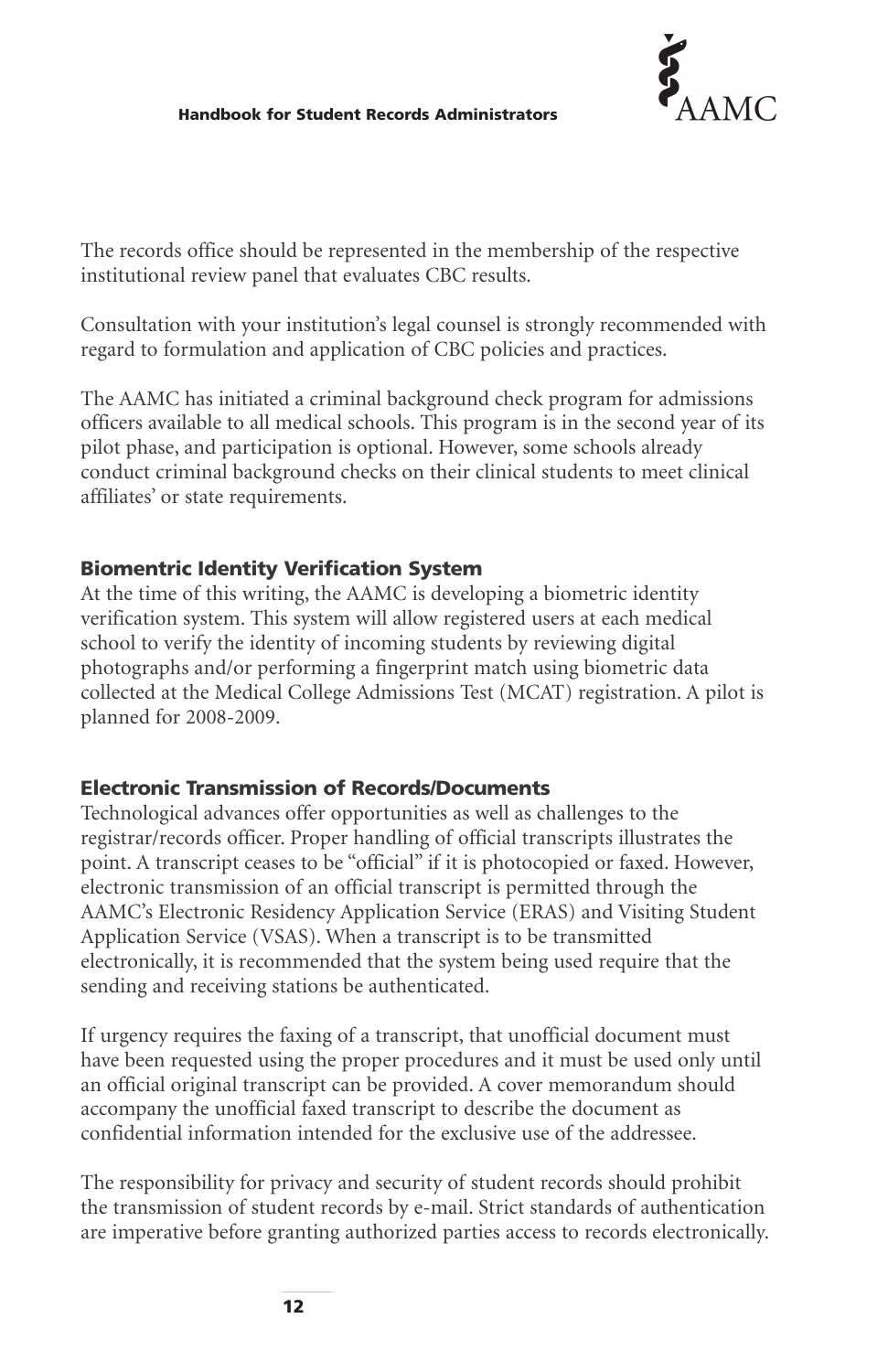

Standards for Web-based authentication are evolving, and registrars should collaborate with their institutional information technology professionals to stay abreast of the latest advances in this area.

# **Record Retention and Destruction**

The March 2005 Guidelines for Maintaining Active and Permanent Individual Student Records lists the most common documents that make up a student record and what is recommended to be retained as part of the active student record, as part of the permanent student record, or both. (*[www.aamc.org/members/gsa/active\\_permanent\\_records0305.pdf](http://www.aamc.org/members/gsa/active_permanent_records0305.pdf)*)

# Permanent Records

A retention program is vital to efficient operation of any registrar's office. Limitations in both office and storage space compel decisions about which records to retain, and for how long, versus which records to destroy. For permanent academic records, the accepted practice is to retain the records indefinitely in hard copy, on microfilm, or in digitized form. However, it is important to purge documents not needed in the permanent record file before transferring it to long-term media storage systems. If the records are microfilmed or maintained on magnetic media, provisions must be made for reasonably responsive reproduction time, as well as for updating the records as required.

# Supporting Documents

Decisions to retain supporting documents, such as grade reports and enrollment changes, should be based on the storage space available. Because these records serve merely to substantiate entries on the permanent record, they are essential for only a relatively short time. Since any challenges to the veracity of permanent record entries must occur while students are still in school or shortly thereafter, retaining students' supporting documents for one year is generally sufficient.

# Retention-Destruction Schedule

Some state laws mandate specific retention and destruction schedules and classify documents into specific retention categories, with some records kept in perpetuity and others classified for destruction on an annual basis. Since recordkeeping is an extensive and expensive business, in states without retention laws some institutions have created their own records retention and destruction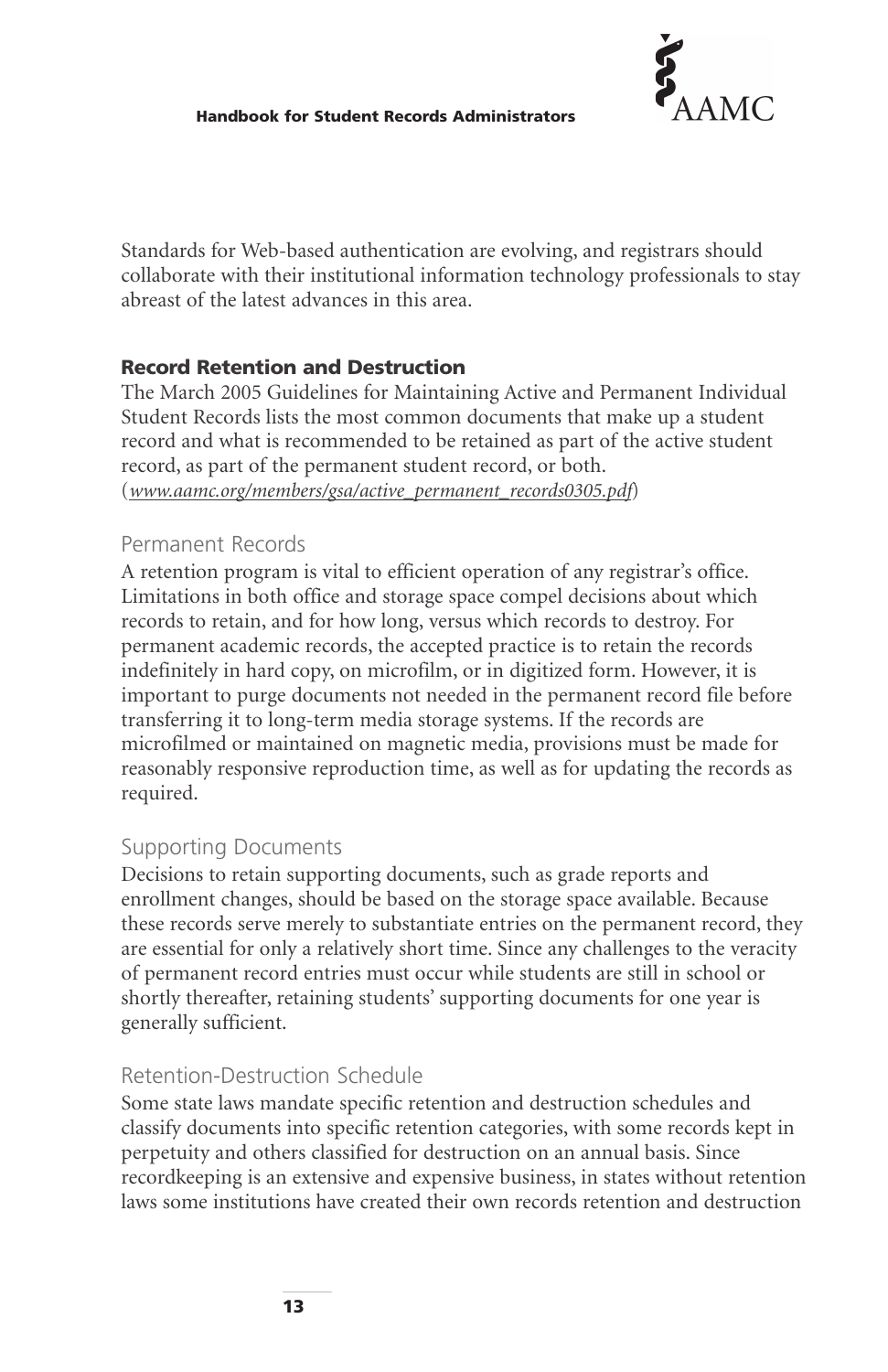## **Handbook for Student Records Administrators**



schedule. It is important to consult your school's legal counsel before establishing a retention schedule at your institution.

The essentials of a retention-destruction program include:

- projected availability of storage space
- a systematic schedule for transfer to digital or other acceptable media
- a systematic purge and destruction program
- a systematic backup of data to an off-site location.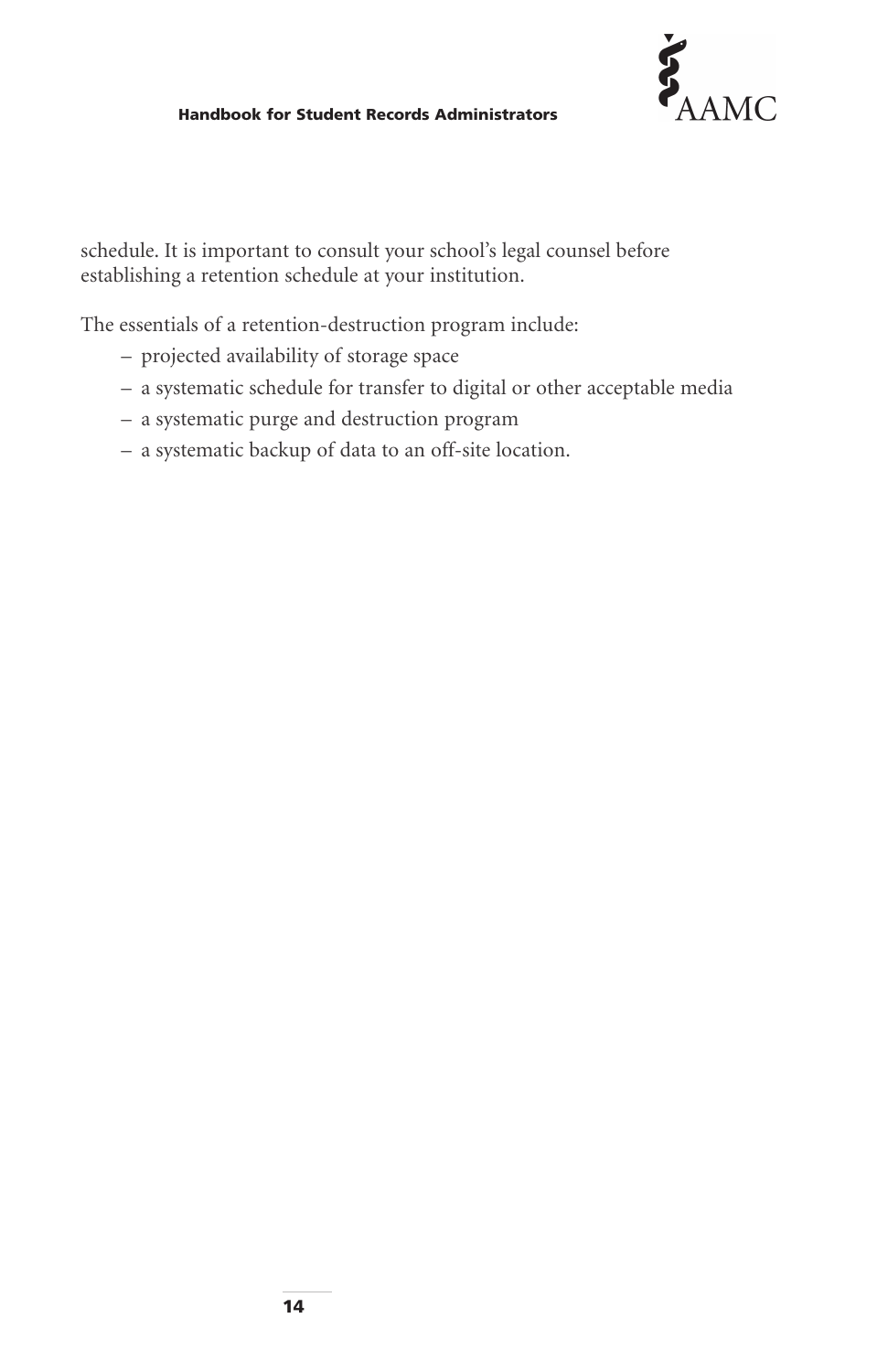

# ENROLLMENT MANAGEMENT

## **Enrollment Status**

The registrar's office maintains the official record of a medical student's matriculation and enrollment status, including, but not limited to:

- Accepted for admission
- Active
- Full-time, half-time, or less than half-time enrollment
- Not registered
- Inactive
- Approved extension
- Length of time to degree exceeded
- Leave of absence and type or reason for leave
- Transfer
- Withdrawal
- Suspension
- Dismissed and type of dismissal
- Dual degree
- Graduated
- Pending graduation
- Probation academic or behavioral
- Deceased

Depending on the enrollment status, the source of a change in status may originate with the student, the student affairs office, the medical education office, the medical student promotions committee, or the registrar's office. In all cases, the registrar's office should be proactive in communicating changes in enrollment status to all key stakeholders, including the aforementioned, as well as the financial aid office, the bursar's office, and external agencies such as the Department of Education.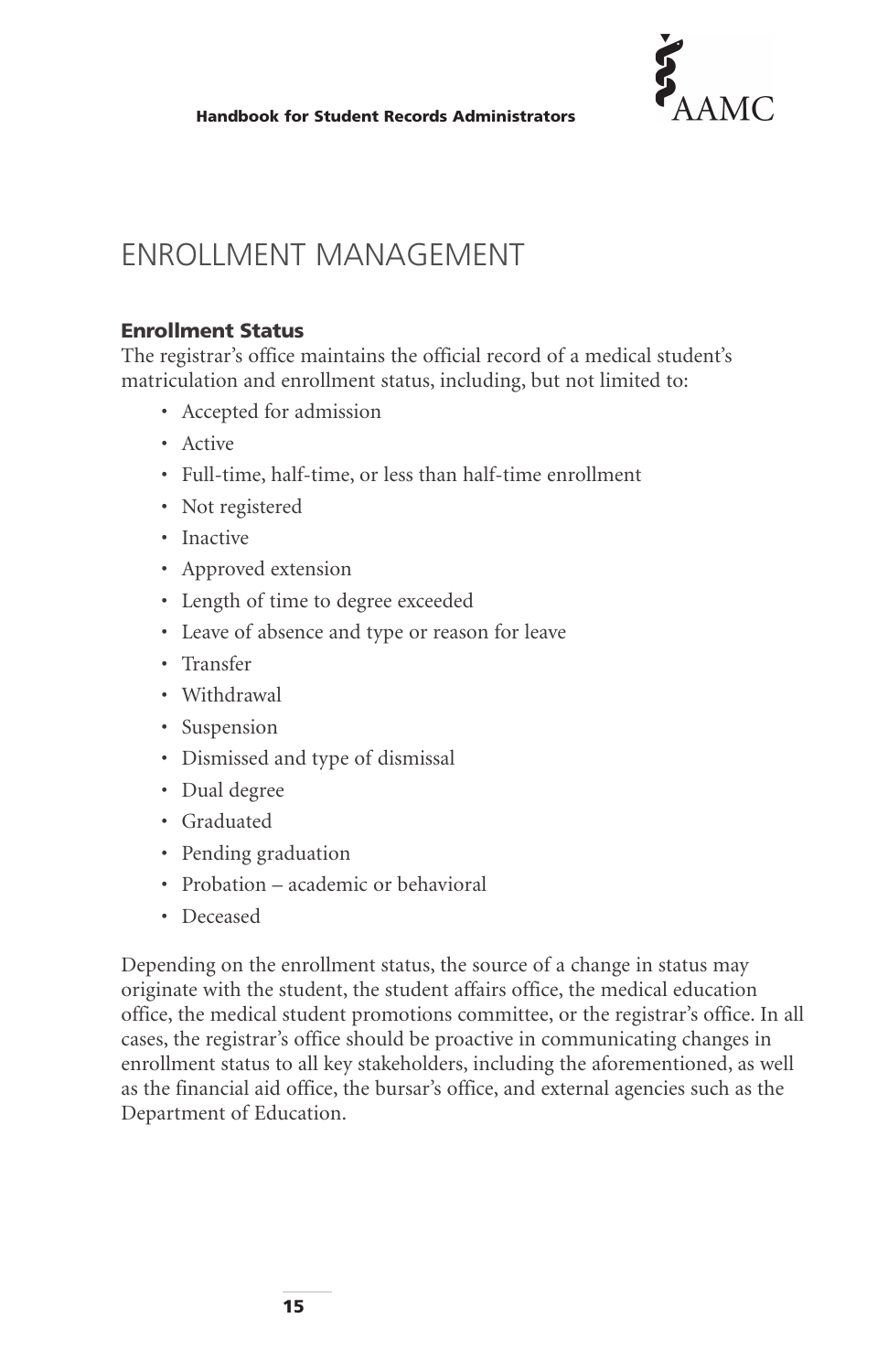

## **Leaves of Absence**

In the event of extenuating circumstances that preclude a student from continuous uninterrupted progression in the medical school curriculum, policies govern the procedures for requesting an approved Leave of Absence (LOA) and a return from a LOA. A student may request a leave of absence for one of several reasons. Some of the more common reasons are defined below. Your institution may have additional approved reasons.

**Medical:** A leave recommended in writing by a physician, which is considered necessary for the student's emotional, mental, or physical health, and beneficial to their personal and professional well-being and progress. The recommendation must generally include a diagnosis and a suggested duration for the leave. The institution may exercise an option to ask that a student requesting a medical leave or extension or requesting to return from a medical leave have a medical assessment by a physician designated by the university.

**Academic:** To include an interruption of the medical curriculum to pursue an advanced degree, research training, a medically related fellowship, extended USMLE preparation, or other education program approved by the dean.

**Financial:** When a student is unable to meet tuition and/or other educational financial obligations for all or part of an academic period.

**Personal:** When a student requires time to give primary attention and effort to circumstances or a situation that will inhibit or interfere with their academic performance and/or progress. A personal leave of absence usually may not exceed 12 months, and a student may not request this type of leave more than once in an academic year. It may be advisable to have a policy in place that requires a student to be in good academic standing to request a personal LOA.

**Administrative:** The dean has the option to place a student on an administrative leave of absence. If an administrative leave is granted because it is believed that the student is incapable of continuing in the medical curriculum at that time, return from administrative leave may carry stipulations such as proof of successful resolution of the circumstances necessitating the leave.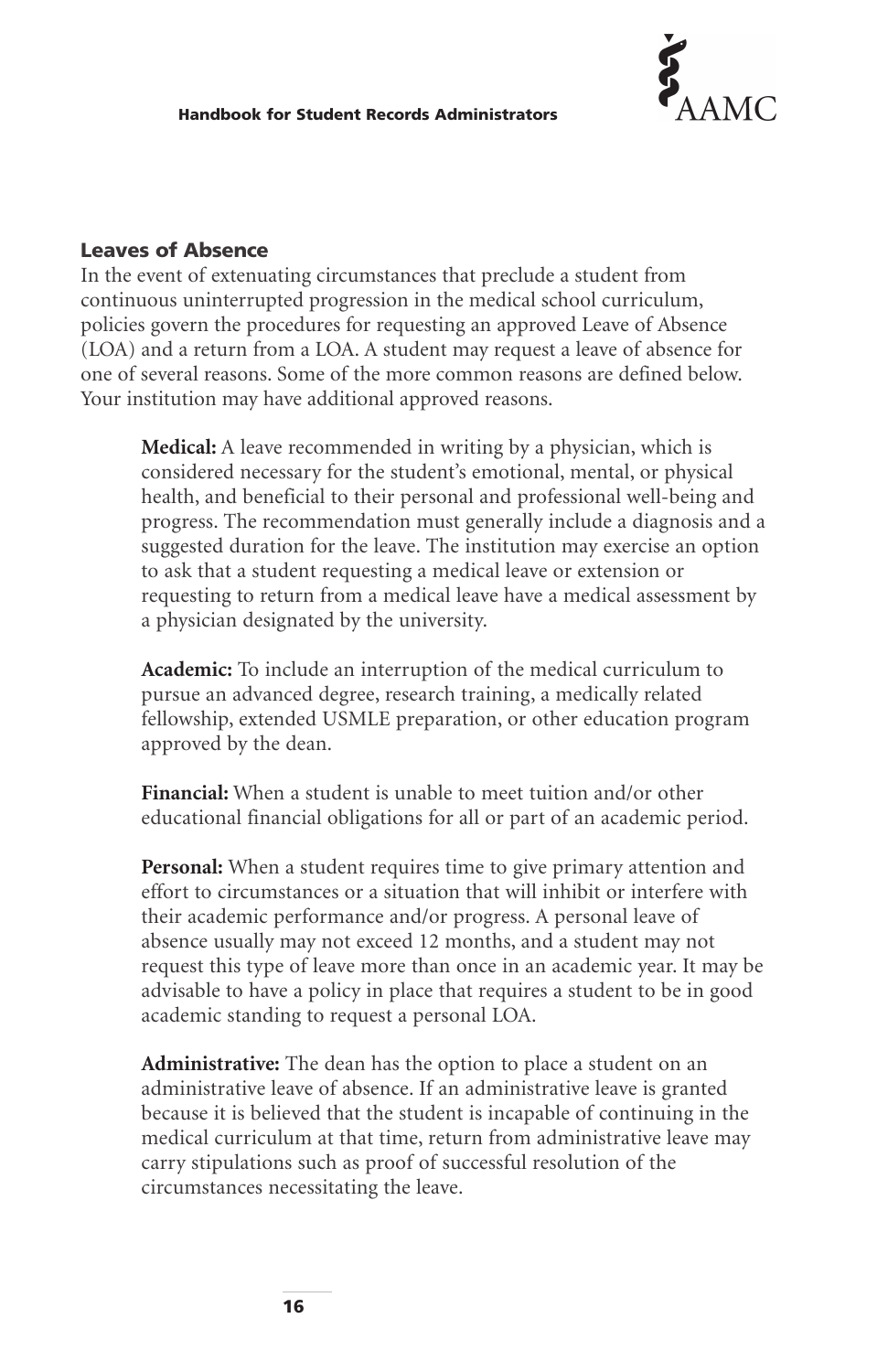

Any student receiving financial aid must participate in an exit interview with the financial aid office prior to being approved for a LOA. Consideration for adjustment or refund of fees to students on leave of absence shall be based on established refund policies, in accordance with Title IV regulations. The length of a LOA may vary. Often, the maximum is 12 months, but with an option to request an extension of the leave of absence for an additional 12 months under unusual circumstances and with appropriate documentation. It is advisable to have a policy that restricts the maximum total length of time that a student can be on leave, e.g., two or three years.

It is strongly advised that registrars develop a clearance form or checklist for use by students, faculty, and staff to communicate a final change in the student's enrollment status, ensure they receive appropriate counseling, and follow exit procedures with the following departments: financial aid, business office, information technology, security, media center (library), etc.

Students approved for a LOA, regardless of the type of LOA, must also request and be approved when they wish to return from the LOA. Advance written notice of the student's intent to return may be required.

Final approval for leaves of absence, extensions, and returns from LOA are generally made by the dean or student affairs dean of the college of medicine.

Like other student statuses, the registrar's office is responsible for reporting LOA status in the AAMC Student Record System, the Department of Education, the annual LCME questionnaire, IPEDS, etc.

# **Extended Programs**

In lieu of a LOA, students are sometimes given permission to decompress their curriculum by withdrawing from one or more courses while remaining enrolled in others. As a result, the regular four-year M.D. program may be extended. Approval of extended curricula is generally made by the associate dean for student affairs in consultation with the associate dean for medical education. Sometimes and Evaluation and Promotions Committee may be involved. Reductions in enrollment must be communicated to the financial aid officer by the registrar because of the impact a reduced course load may have on financial aid eligibility, as well as a refund in any withdrawn enrollments. Enrollment in elective graduate or professional courses may be necessary to keep a student eligible for federal financial assistance, and the registrar should be knowledgeable in advising the deans and the student about enrollment options.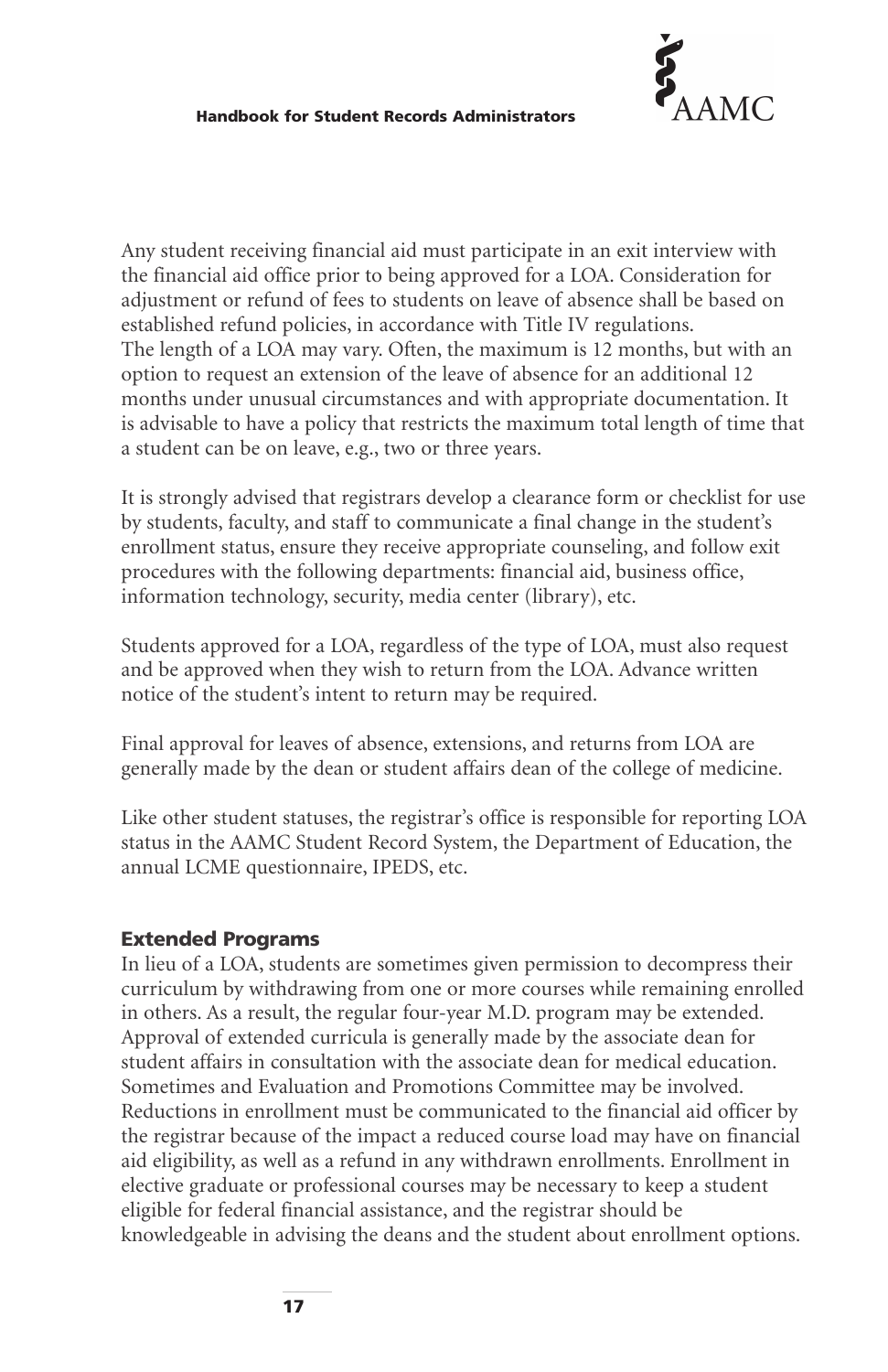

# **Withdrawals**

Students wishing to withdraw from the M.D. program should be encouraged, if not required, to meet with the associate dean for student affairs to discuss options and to submit a formal request for a withdrawal if that is the student's final decision. Students who have received financial aid must participate in an exit interview with the financial aid office prior to being approved for a withdrawal. Any consideration for adjustment or refund of fees to students who withdraw shall be based on established refund policies, in accordance with Title IV regulations. When recording a change in status to be a withdrawal, it is essential that the registrar consult with the student, the faculty, the associate dean for student affairs, and the financial aid officer to ascertain the last date of attendance and withdrawal effective date.

## **IMPORTANT NOTICE!!**

It is very important for the registrar to educate student and academic affairs administrators and faculty on the difference between a leave of absence, extended program and withdrawal, and the resulting consequences or implications. A leave of absence means a student is not enrolled, but is expected to return. Therefore they are not eligible to receive financial aid or other benefits of enrollment, such as loan deferments, while on leave. An extended program maintains enrollment, but may have financial aid consequences, and a withdrawal means a student is not expected to return. It is strongly advised that a team or committee be formed with representation from financial aid, registrar, finance, student affairs, and academic affairs to fully assess the implications for the student.

#### **Promotions and Satisfactory Academic Progress**

Students are expected to achieve an appropriate level of academic performance as defined by the faculty in the college of medicine, and to demonstrate reasonable, continued progress in the academic programs of the curriculum. Students subject to adverse action are entitled to due process and appellate rights, as prescribed by the Liaison Committee on Medical Education.

Students will be evaluated periodically by the appropriate course or clerkship committee(s) or faculty. All aspects of student performance are assessed, including the student's fund of knowledge, technical and interpersonal skills, attitudes, and professional character, i.e., both cognitive and non-cognitive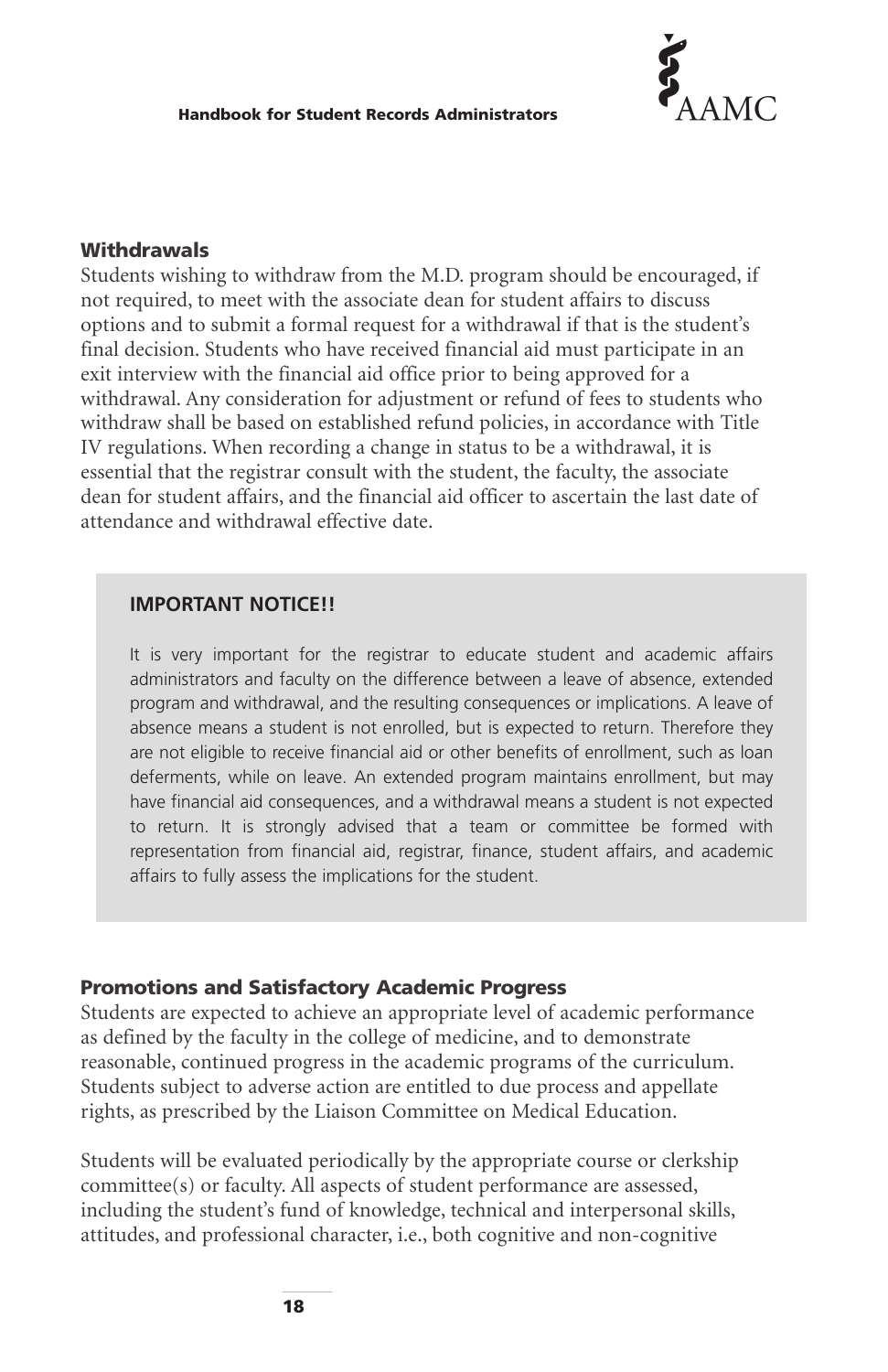

abilities. If students are not achieving satisfactory academic progress, the Medical Student Promotions Committee will review the student's performance record, interview the student, and determine if further intervention is needed. The Medical Student Promotions Committee may determine that remedial work or repetition of one or more curriculum components is needed, or that the student should be dismissed. Depending on the institution, the registrar may be a member of the Promotions Committee, usually with ex-officio status. At the very least, the registrar is an essential source of the data and information needed for deliberation by the Promotions Committee.

In addition to institutional standards for satisfactory academic progress within a degree program, federal law and regulations governing Title IV student financial assistance programs require that medical students maintain satisfactory academic progress (SAP) in order to be eligible to receive federal financial aid through such Title IV programs as Stafford Student Loans, Perkins Loans, College Work-Study, and Supplemental Loans. SAP policies for receipt of Title IV aid must define criteria for both qualitative (e.g., grades) and quantitative (i.e., time to complete requirements) academic progress, though each institution develops its own standards for SAP in accordance with institutional academic policies and graduation requirements. Any institution that fails to have and apply a written standard for SAP may not disburse Title IV funds to a student or certify a loan application.

As the record-keeper for both grades and length of enrollment, the registrar's office is a partner with the financial aid office to ensure compliance with SAP for the purpose of receipt of Title IV student financial aid, and is a partner with the faculty and administration to ensure SAP in compliance with institutional promotions and graduation policies.

## **Remediating or Repeating Courses/Clerkships**

Students receiving a failing grade will usually be allowed to remediate or repeat a course or clerkship, unless the total number of failed credit hours makes a student subject to academic dismissal. Sometimes students enroll in remedial courses, but other times remediation is conducted as independent study for which there is no registration. This may have important implications on the eligibility for federal financial aid.

Decisions regarding permission to remediate failing grades generally rest with the Medical Student Promotions Committee. Some institutions permit a student to attend and/or pass a course at another institution to fulfill the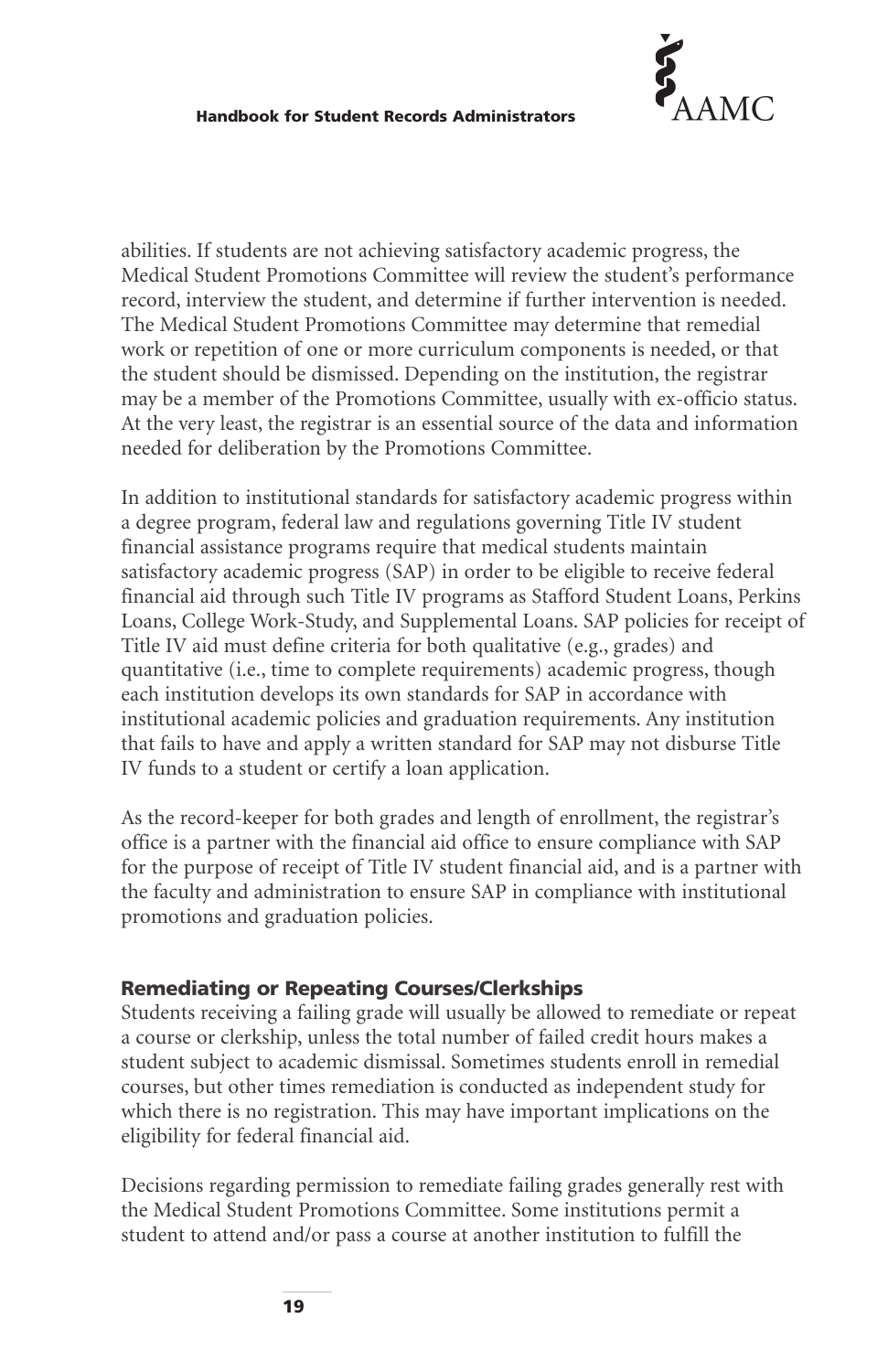

requirements for successfully remediating a course, and the AAMC provides a compendium of remedial courses offered nationally. Other institutions require students to complete remedial studies and be reexamined at the home institution.

If a student is given permission to undertake remedial coursework, the course directors must notify the registrar whether or not a student has successfully met the requirements for remediation. The registrar must ensure that the institution complies with the AAMC transcript guidelines, as they relate to repeats and remediation.

## **Dismissals**

## *Academic and/or Disciplinary Dismissals*

Students are subject to mandatory review by the Medical Student Promotions Committee for possible dismissal if they are not making satisfactory academic progress according to qualitative or quantitative criteria established by the institution's Title IV Satisfactory Academic Progress policy or not meeting documented standards for professionalism in behavior. In addition to professionalism and making satisfactory academic progress in the curriculum, many medical schools place a limit on the number of unsuccessful attempts on the United States Medical Licensing Examinations, after which a student may be subject to dismissal.

Students subject to adverse action are entitled to due process and appellate rights, as prescribed by the LCME. Generally, implementation of any adverse action will be on hold until all appeals made by the student have been exhausted. In other words, a student is generally allowed to register and continue in the program of study until a decision on a final appeal has been made. However, the dean of the college of medicine may impose interim suspensions and/or restrictions on the student.

## **Registration**

*The following information is generic in nature and is provided to serve as a guide/reference tool. Institutional policies and procedures will often govern how students are registered each term.*

# Registration

All students are required to register each term in accordance with their school's current registration procedure. If the student has past-due financial, or other institutional obligations (student health immunizations, library encumbrances, etc.), the obligations will have to be cleared prior to the next registration. If registering after the deadline, a late registration fee may be imposed.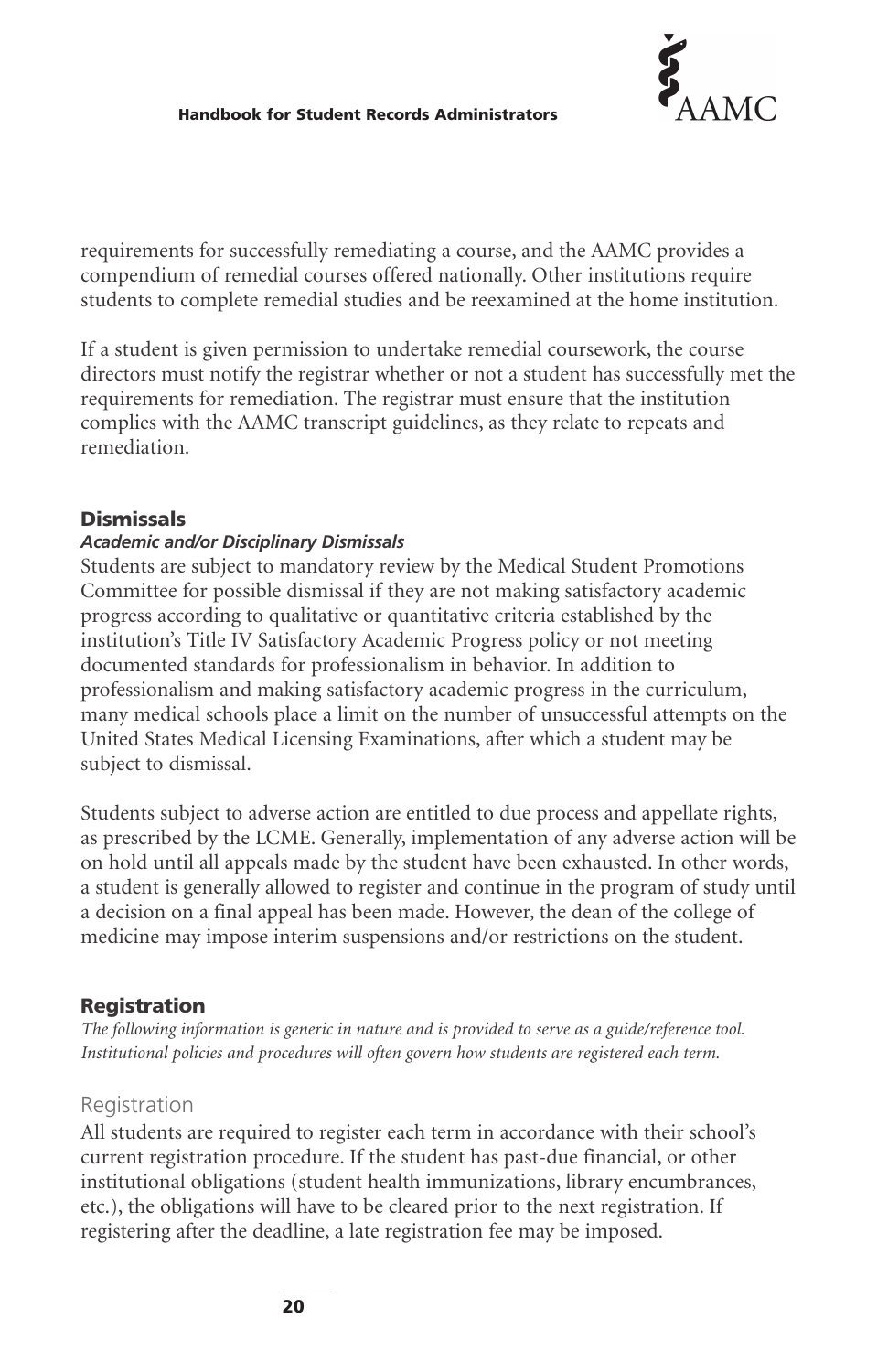

## Tuition and Billing

The responsibilities of medical student tuition and billing will vary depending on the nature and type of institution. Tuition and fees policies may be based on state law or institutional or school policies. Due to the unique nature of medical education, most medical schools assert a level of autonomy in establishing medical school tuition and fees. The most common model is to have a flat amount of tuition per semester or year regardless of the number of credit hours that a student is taking. Some schools assess per-credit-hour tuition for the preclinical years and then go to a flat tuition rate for the clinical years. If students are required to repeat a portion of the curriculum, additional charges might be assessed for repeated or remedial coursework. However, some institutions assess students four years of tuition regardless of how long it takes them to complete the program.

Campus fees are fees assessed in addition to tuition. They are usually designated for campus services such as student health services, student activities, technology fees, and fitness center fees. Medical schools part of a larger institution might have campus fees that are assessed to all students regardless of their student type or college of enrollment. Campus fees designated as required campus fees (they are also often referred to as campus privilege fees) are generally assessed to all students.

A medical school registrar is often responsible for helping develop the tuition and fee schedule for medical students. This will often be done in collaboration with the financial officers, financial aid personnel, and student affairs deans. A good practice is to have documents that outline the institution's policies on fees. A common model is to have separate policies for each academic or fiscal year. Aspects of a good policy include: how and when tuition is assessed, how tuition is handled if a student is required to remediate coursework or go off-cycle, and all required and optional campus fees. A good document only reflects fees that the institution is responsible for collecting. Other educational fees that are not collected by the university should not be included in university policies unless financial aid requires that they be listed in order for students to verify eligibility. Careful attention to tuition and fees policies also needs to be taken into account when curricular changes are being considered. The collection of tuition and fees is a duty that should be handled by the bursar or some other financial office separate from the registrar's office.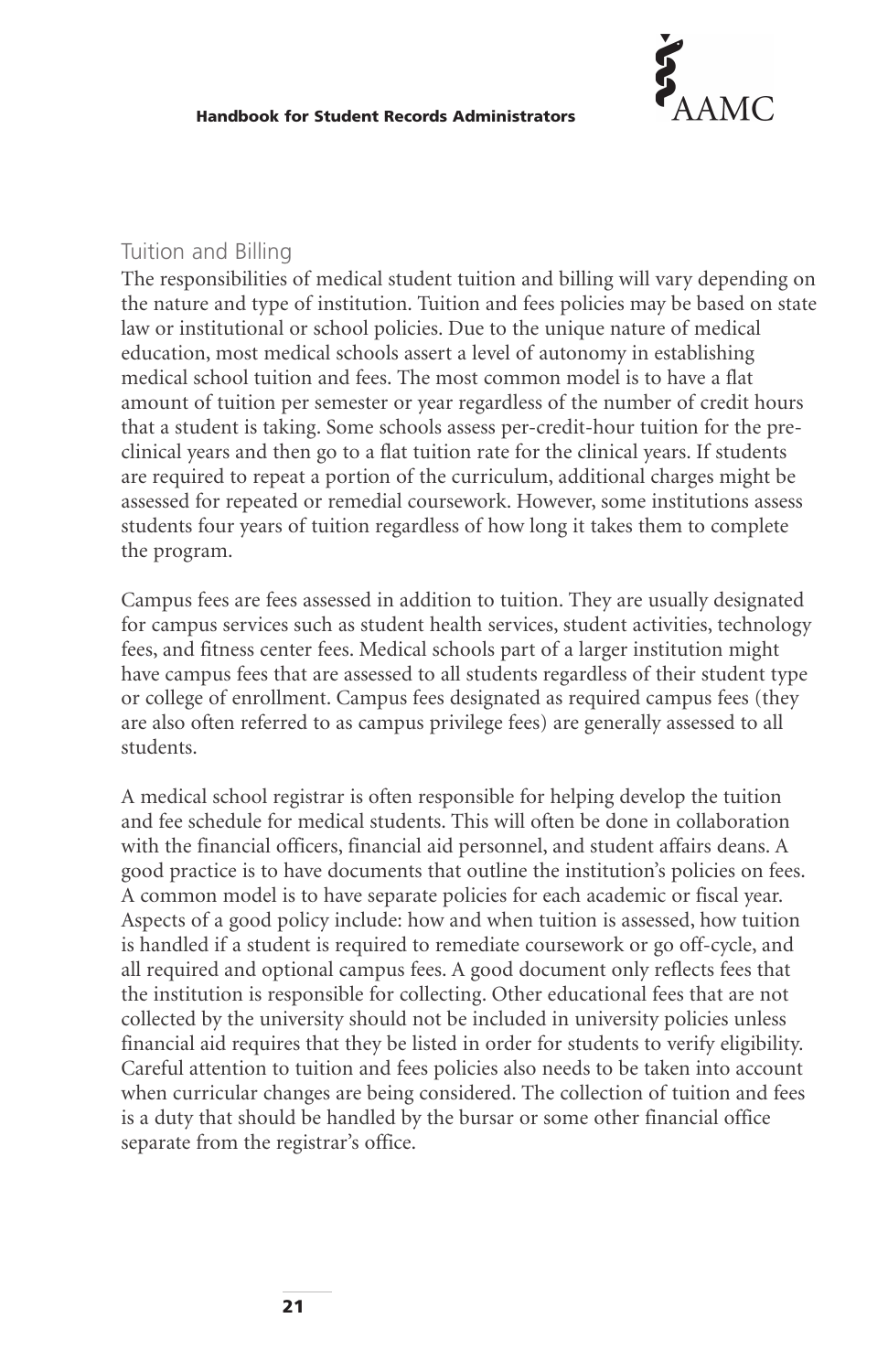

## **Combined and Dual-degree Programs**

# Introduction - Terminology

Many medical schools and their parent universities offer the opportunity to pursue both the M.D. degree, as well as an additional program of study for those medical students interested in careers that combine patient care with a complementary area of expertise. These programs are often called combined degree programs because they may be specifically designed with integrated plans of study, and some courses may simultaneously fulfill the requirements for more than one degree.

In other cases, however, the plans of study for the different degrees may have no overlap in content or course requirements. Furthermore, separate diplomas are issued for each program of study even when the degrees have been pursued concurrently in an integrated program. For these reasons, it is more accurate to label these programs as dual-degree rather than combined degree programs.

## Development of Dual-degree Programs

Because of all the complex student records issues surrounding dual-degree programs, it is essential that the registrar participate in planning and implementing any new dual-degree/certificate programs at an institution. Other stakeholders who need to be "at the table" in such discussions include the chief academic officers (provost and deans of the medical and graduate programs); the academic affairs, student affairs, and admissions officers for the medical and graduate programs; the vice president for research; the financial aid officer; information technology and institutional research staff; and a fiscal officer.

For dual M.D./Ph.D. programs, the planning committee will want to consider an application to the National Institutes of Health (NIH) National Institute of General Medical Sciences (NIGMS) for participating in the Medical Scientist Training Program (MSTP).

Types of Dual Degree Programs

## **M.D./Doctor of Philosophy (Ph.D.):**

The most common dual-degree program is the M.D./Ph.D. degree program, which is aimed at educating and training clinician-scientists, i.e., those individuals interested in careers combining biomedical research with patient care. M.D./Ph.D. programs integrate the standard medical school curriculum with graduate coursework and research experience that will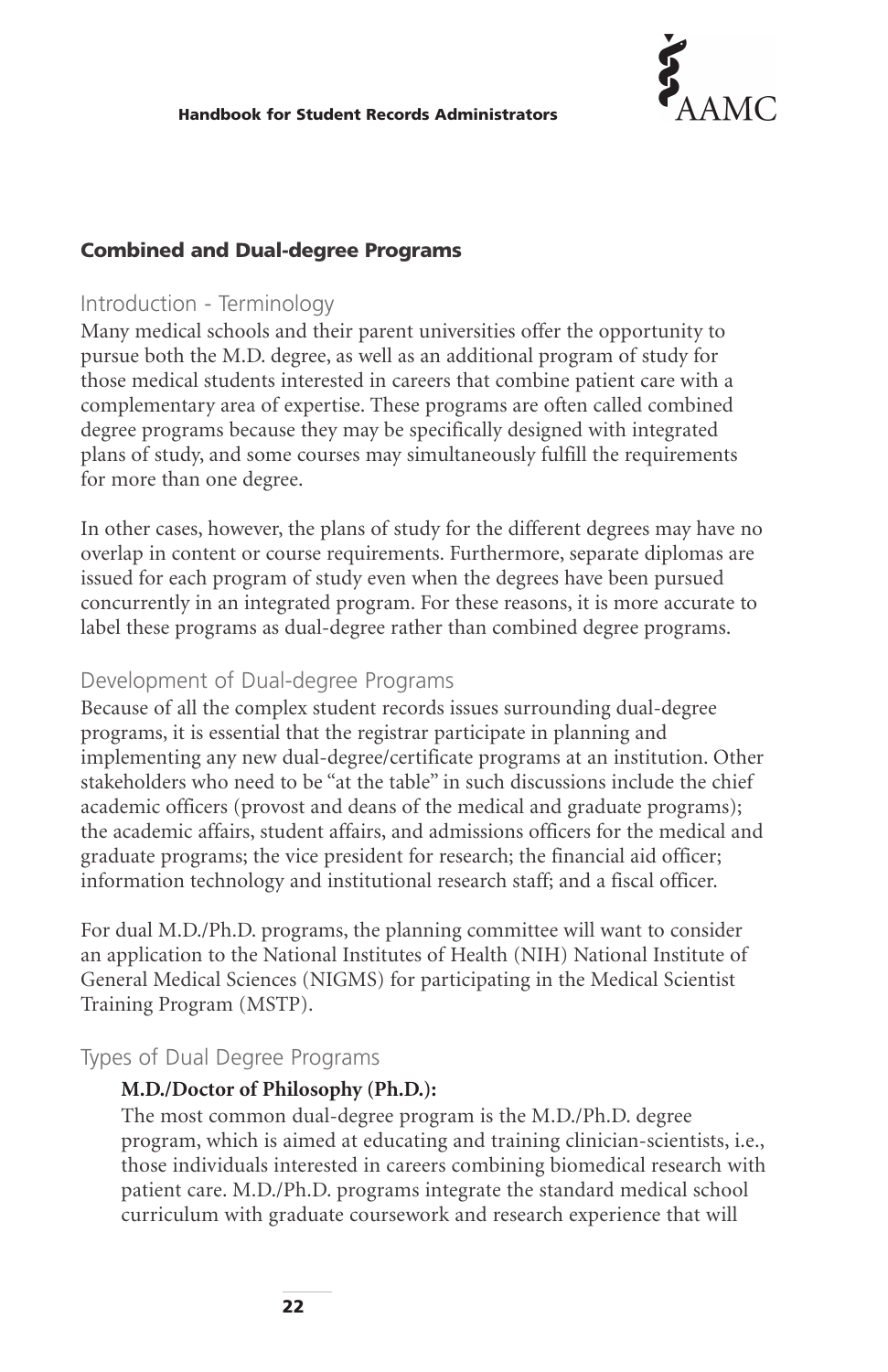

prepare students to conduct independent biomedical research related to disease mechanisms, as well as training them in the practice and teaching of medicine in an academic setting. It usually takes six to eight years to complete the requirements for both the M.D. and the Ph.D. degrees. Students admitted to these programs will have demonstrated an interest in and aptitude for research prior to acceptance.

## **M.D./Master of Science (MS):**

M.D./MS degree programs are designed for those students who desire to perform research in the medical sciences incorporating the perspective and skills achieved through clinical medical training, or whose medical training and career goals would benefit from additional research and coursework at the master's level. It usually takes an additional one to two years to complete the requirements for the M.S. in addition to the M.D. degree. Students pursuing M.D./M.S. degrees will demonstrate an interest in research, but may not have previous research experience.

## **M.D./Master of Public Health (M.P.H.):**

M.D./M.P.H. programs are designed for students who wish to combine medical education and training with public health. Public health includes such areas of concentration as health promotion and education, epidemiology, environmental and occupational health and safety science, nutrition, public health policy, and public health administration. Graduates of M.D./M.P.H. combined degree programs often have exciting opportunities in both the public and private sectors, working on issues as diverse as bioterrorism, cancer prevention, and quality improvement in health services. Many M.D./M.P.H. recipients assume leadership roles in government agencies, academic medicine, health policy, and research. It usually takes an additional one to two years to complete the requirements for the M.P.H. degree, in addition to the M.D. degree.

## **M.D./Master of Business Administration (M.B.A.):**

Pursuing dual degrees in medicine and business administration may be of interest to medical students interested in meeting the challenges of business and finances in the practice of medicine, particularly as they relate to a global economy. It usually takes an additional one to two years to complete the requirements for the M.B.A. degree, in addition to the M.D. degree.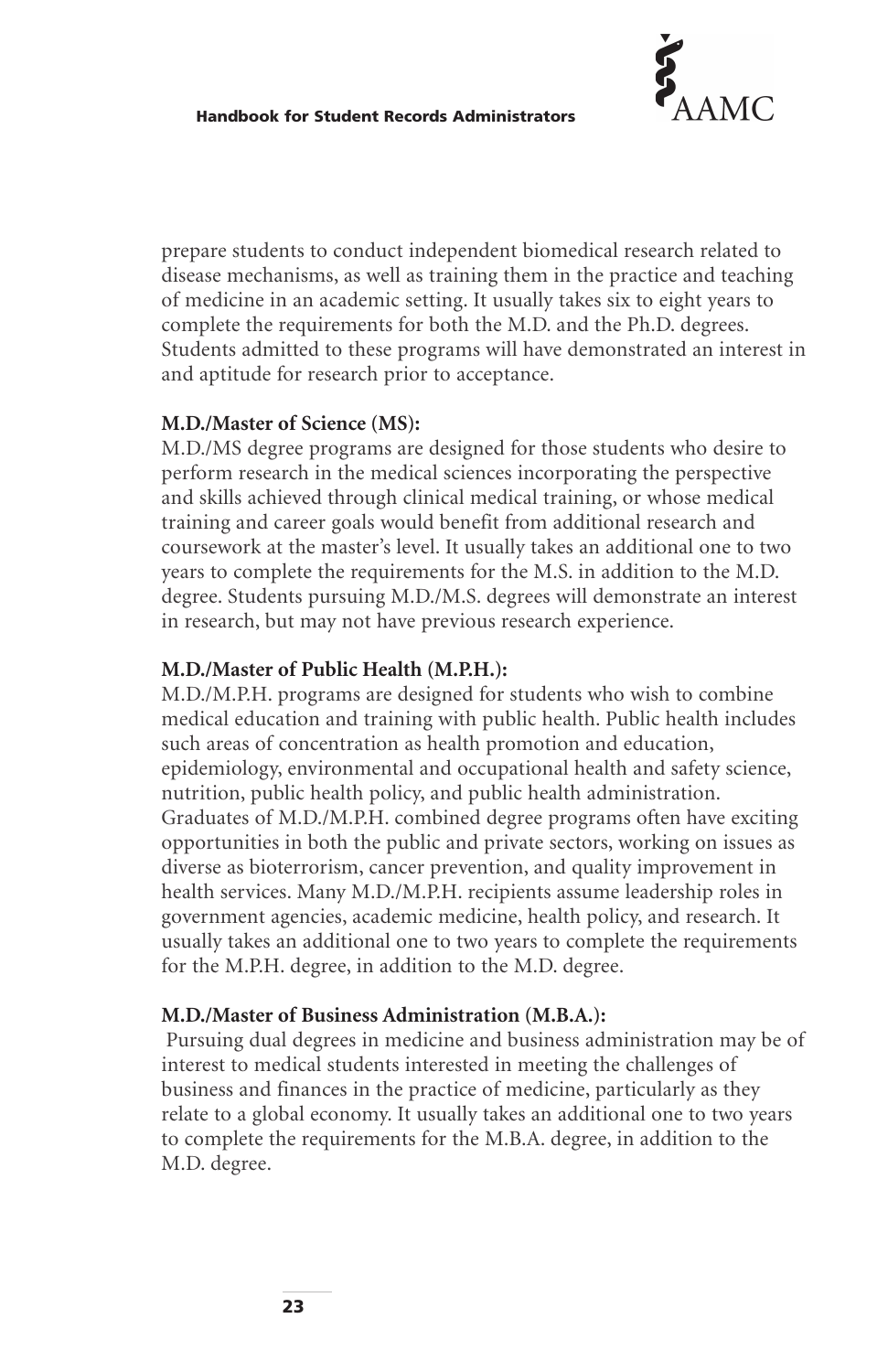

## **M.D./Master of Health Administration (M.H.A.):**

Recipients of dual M.D./M.H.A. degrees receive training that will enhance their clinical practice of medicine and prepare them for careers in hospital management or health policy. It usually takes an additional one to two years to complete the requirements for the M.H.A. degree, in addition to the M.D. degree.

## **M.D./Doctor of Jurisprudence (J.D.):**

The M.D./J.D. degree program is designed to prepare future physicians to meet the challenges of legal issues in offices, hospitals, comprehensive medical centers, and health-care-related industries. Integrated M.D./J.D. programs generally allow the two degrees to be completed in six years rather than seven. Scheduling of the bar exam while the student is finishing their clinical clerkships may be a challenge that involves the registrars at both institutions.

#### **M.D./Graduate Certificate Programs:**

During medical school, students may be interested in undertaking additional coursework in specialized areas of concentration leading to a graduate certificate. The course and credit hour requirements for graduate certificate programs vary, but many involve a prescribed sequence of three to four courses of three to four credit hours each offered over the period of a year. Examples of graduate certificate programs that may be offered as an adjunct to the M.D. degree include pathology, gerontology, nutrition, human donation science, proteomics/genomics and bioinformatics, medical education, graduate teaching, forensic sciences, health policy, diagnostic medical sonography, and disaster preparedness.

# Application/Configuration of Dual-degree Programs

There are generally three paths for admission to dual-degree programs. The first is matriculation into a defined combined/dual-degree program. A second pathway is for students in an M.D. program to apply for admission to a second degree program after they are enrolled in medical school. It is usually more difficult for a student to gain admission to medical school as the second degree program. A third pathway for earning dual degrees is for a student in an M.D. program at one institution to pursue a second degree at another institution. In these cases, the student is generally required to take an academic leave of absence from the medical school while pursuing the second degree. In SRS, the leave would be recorded as "leave of absence to pursue other academic interests or degree".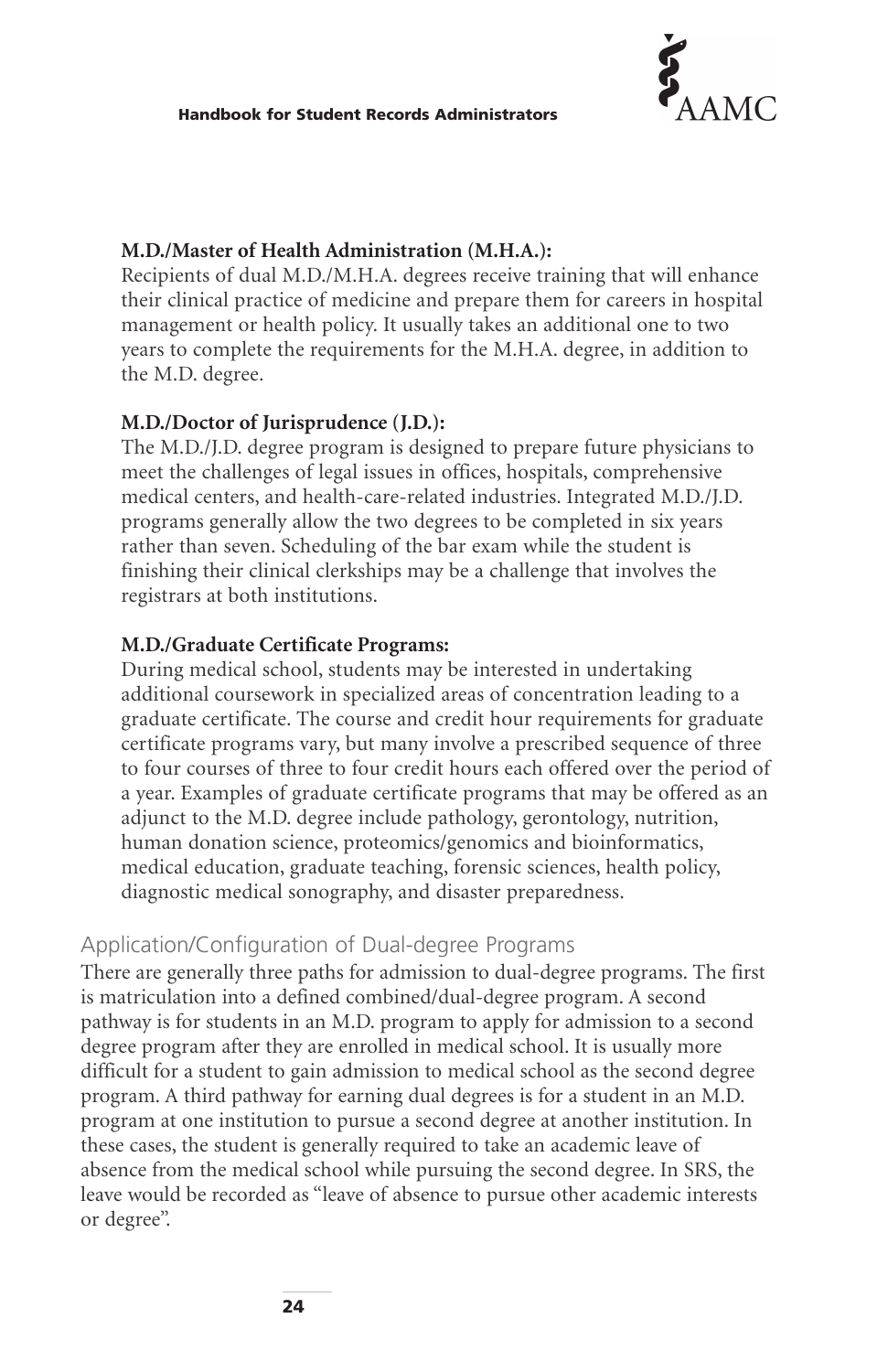

In the first and second pathways, the academic record of both degree programs would be reflected on the student's academic transcript from the institution. Some institutions may have the M.D. and second degree transcripts as separate documents. Others may be totally integrated in chronological order. In the third pathway, only the M.D. record would be reflected on the home institution's transcript.

# Requirements for Dual Degrees

In some programs, the plan of study is established for an integrated program. In other programs, students must develop an approved plan of study for each program independently, though there may be some semesters in which a student is registered for classes for both degrees. The acceptable duration for completion of each degree is sometimes determined separately according to the policies of the respective degree programs. In other cases, there may be prescribed and maximally allowable lengths for completion of the dual degrees. It is strongly advised that policies addressing progress issues in one program be developed in advance.

# Enrollment Reporting

In general, students in dual-degree programs must be specified as professional or graduate students for any given semester. For IPEDs and SRS, it is important that students be classified in one category or another. For SRS, if a student is in the nonmedical part of their dual-degree curriculum, they should be listed as on leave of absence from the medical school curriculum.

Unique Issues and Areas Requiring Further Consideration

## **Licensure implications**

Most state medical licensing boards set a limit of seven years between the time an individual takes the USMLE Step 1 and Step 3. Step 1 is generally taken after the second year of medical school, and Step 3 cannot be taken until completion of 10 months of graduate medical education. Although individual licensing boards may consider appeals to these limits by M.D./Ph.D. and other dual-degree recipients, it is important that dualdegree students know of this practice.

# **Transitioning back into clinical clerkships**

Although there are many advantages of obtaining an education leading to dual degrees, the hiatus between the second year of medical school and the start of the third-year clinical clerkship rotations can create difficulty in the transition to the clinical setting. Particularly in M.D./Ph.D.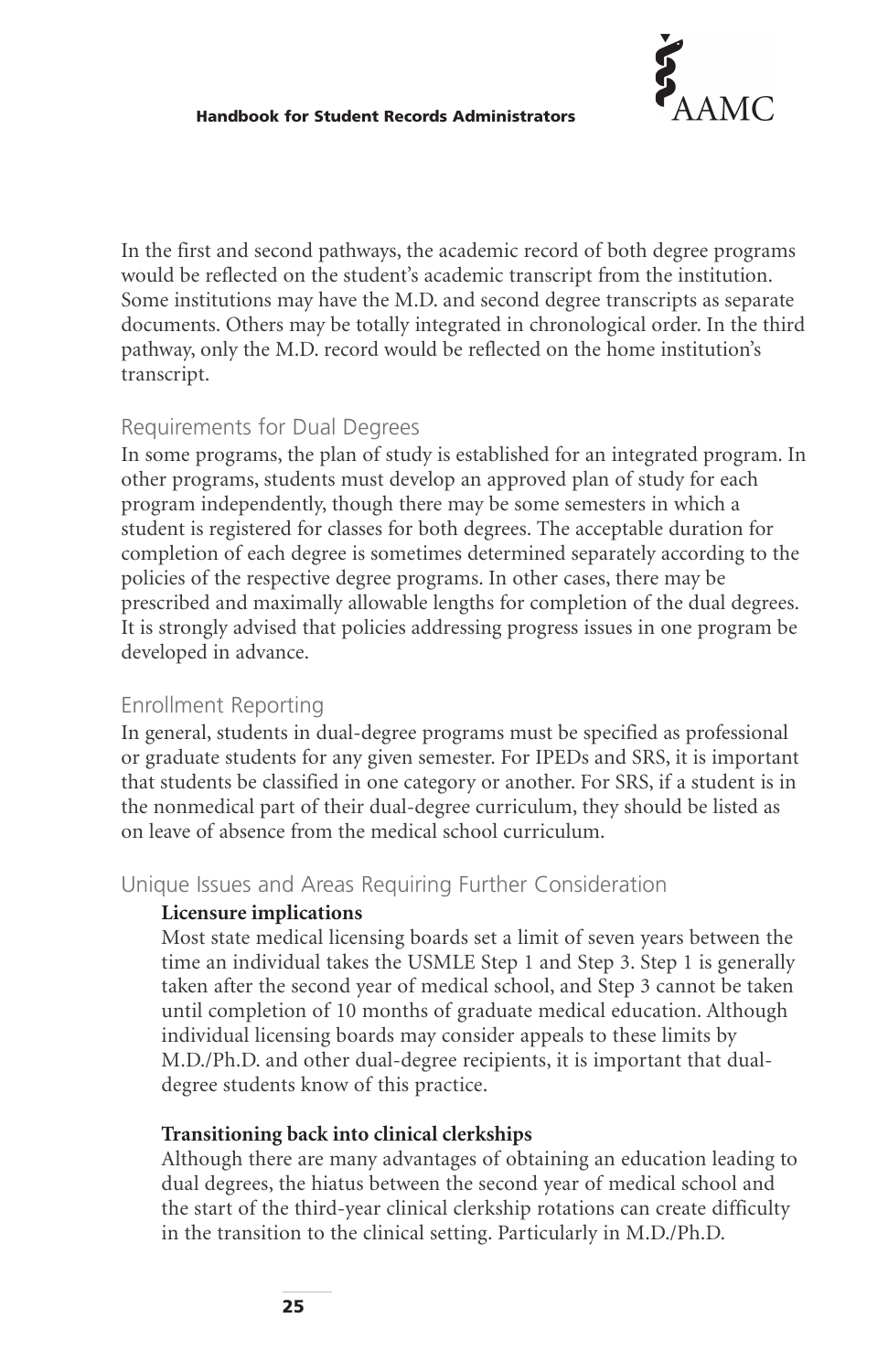

programs, medical school may be interrupted by three to four years or more of laboratory investigation, students are strongly encouraged to obtain some periodic clinical exposure during their graduate years. Most schools offer informal opportunities for clinical exposure, including 1) shadowing one's mentor (if the mentor is a clinician); 2) shadowing a physician in one's area of interest; or 3) volunteering in a student-staffed clinic. The registrar can be helpful to programs wishing to design a formal mechanism by which students may be awarded elective clerkship credit for clinical training during their graduate research years. For example, one week of elective credit might be granted (and graded on a pass/fail basis) for each 40 contact hours of well-documented clinical experience.

## **Tuition and Fees, Billing, Transcripts, and Grading**

It is important that tuition, fees, billing, grading, and transcript decisions are made early in the planning process, especially if both programs use different grading schemes or have different tuition rates. Most times medical students are required to carry malpractice insurance. This may not be required during the other degree's curriculum. Therefore, it is important to review the entire fee structure to determine what is appropriate during each phase of the curriculum.

## **Communication**

The importance of good internal communication between the registrar's office, financial aid, and the similar program administration offices at the other program cannot be stressed enough.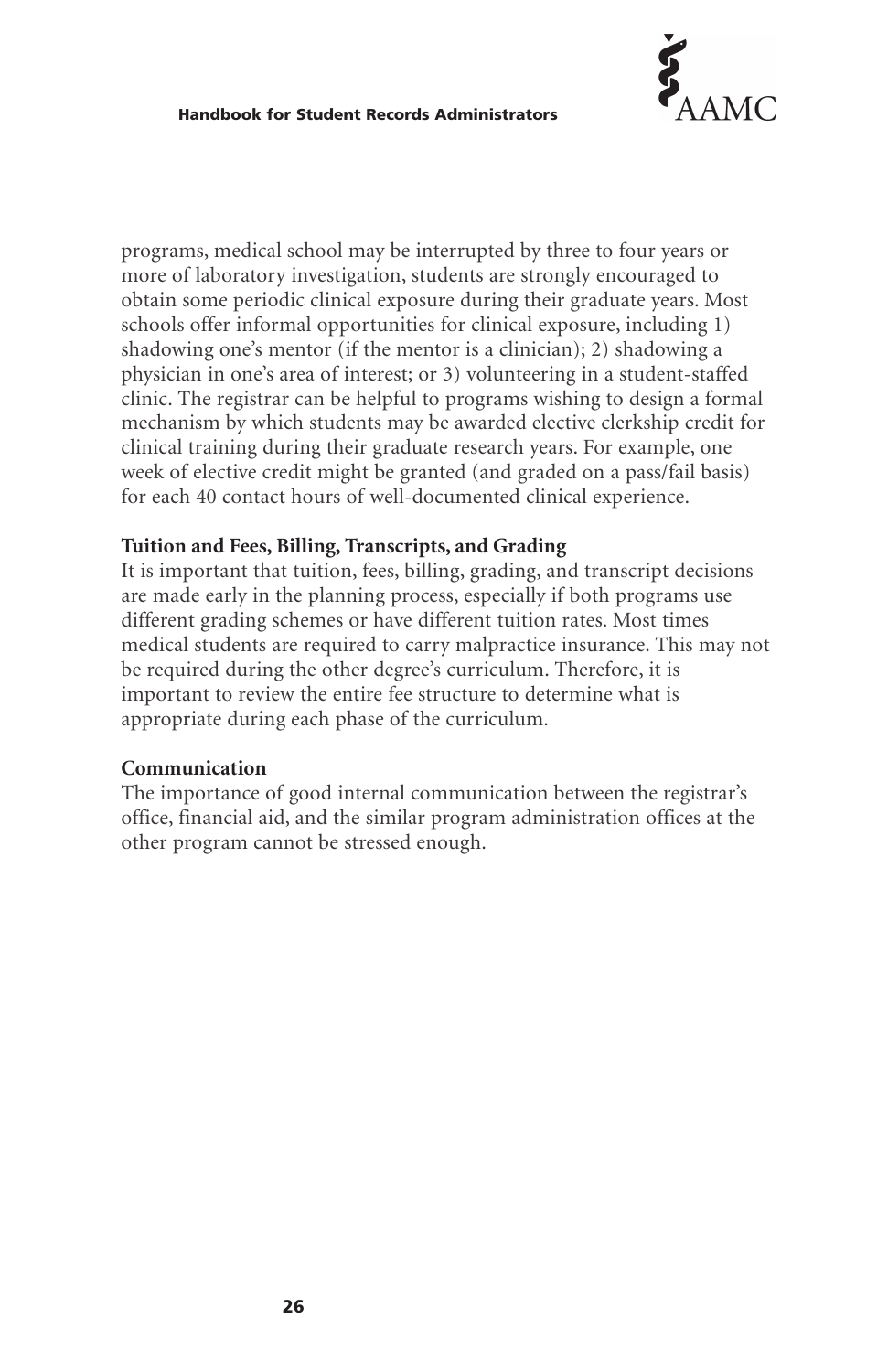

# DATA REPORTING

## **Student Records System (SRS)**

The AAMC maintains a secure, electronic, centralized enrollment information system on the national medical student population and tracks student progress from matriculation through graduation. The collection of these data in the Student Records System (SRS) assists medical schools with meeting LCME reporting requirements.

The SRS contains a detailed record for every student currently enrolled in an accredited U.S. allopathic medical school. American Medical College Application Service (AMCAS) matriculant data and information provided by admissions officers from non-AMCAS schools are the foundation for each record in the longitudinal database.

Upon matriculation, student demographic and enrollment status data are continually and regularly updated by medical school registrars via the Web at (*<http://www.aamc.org/programs/srs/>*). The accuracy of the SRS depends on the prompt reporting of all changes by the registrar at each medical school.

## **Integrated Postsecondary Education Data System (IPEDS)**

IPEDS is a system of surveys designed to collect data from all primary providers of postsecondary, technical, and vocational training in the United States. It is the core postsecondary education data collection program for the U.S. Department of Education. There is usually a fall and spring collection of enrollment-related data. Financial and faculty information is also collected, but this is not a responsibility of the registrar's office. At most institutions, the Office of Institutional Research serves as the primary point of contact for IPEDS, and will notify the registrar when enrollment data needs to be submitted and will provide the necessary login and password information.

## **Student Status Change Report (SSCR)**

The SSCR is the mechanism by which schools report the current enrollment status of students to the U.S. Department of Education. This information is then supplied to lenders that have funded financial aid loans to determine a student's repayment status, etc. There are policies regarding the timely reporting of enrollment status changes between the regularly scheduled updates to the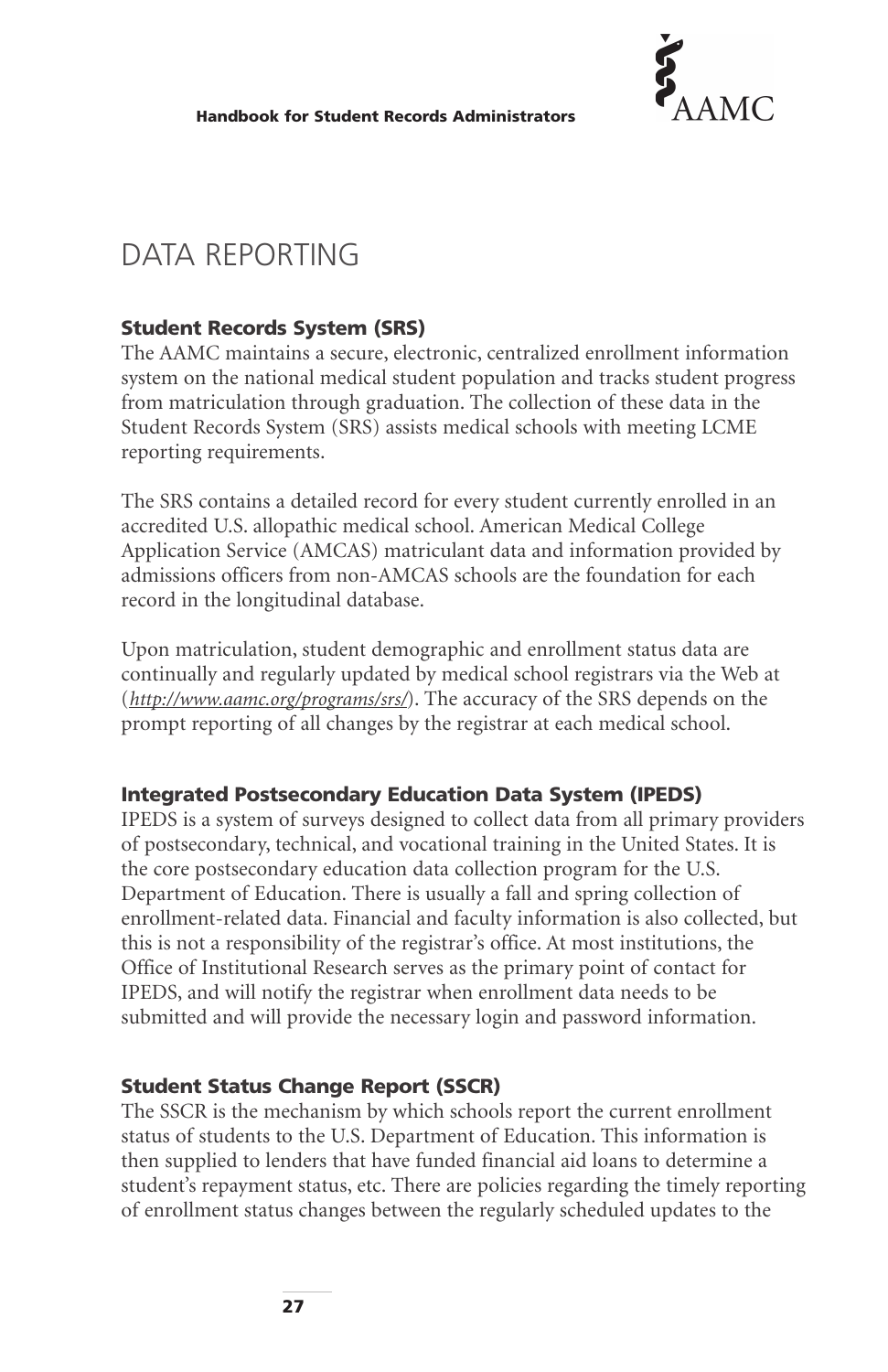

system. Each school establishes a schedule of regular reporting. Some schools satisfy this reporting requirement with transmissions through the National Student Clearinghouse.

# **National Student Clearinghouse**

The National Student Clearinghouse is a service available for higher education institutions to use for the purpose of degree and enrollment verification. It provides an opportunity for institutions to "outsource" the sometimes timeconsuming functions of degree and enrollment verifications. On a schedule determined by the school, the institution's student information system can transmit current enrollment status and graduate information to the clearinghouse, which will then process requests for verification of this information. The clearinghouse can also be used to complete the SSCR noted in C above.

# **National Board of Medical Examiners (NBME)/Liaison Committee on Medical Education**

The NBME and LCME submit surveys and questionnaires annually to gather data from all medical schools in the United States. The dean's office at each medical school receives the requests for data regarding several aspects of the medical school's administration, finances, faculty, curriculum, and enrollment. The dean's office at each respective medical school will forward the part of the questionnaire that pertains to enrollment.

# **Veteran's Administration Certifying Official**

The Veteran's Administration requires that a person be designated as the Veteran's Administration Certifying Official at each school where veterans and/or their dependents may be enrolled and receiving education benefits. VA Certifying Officials are responsible for reporting the enrollment details (credit hours, program, and tuition and fee charges) for each term. The VA-ONCE system is the electronic interface for submission of this data.

The VA Certifying Official is also responsible for submitting copies of the current catalogs and academic calendars to the VA.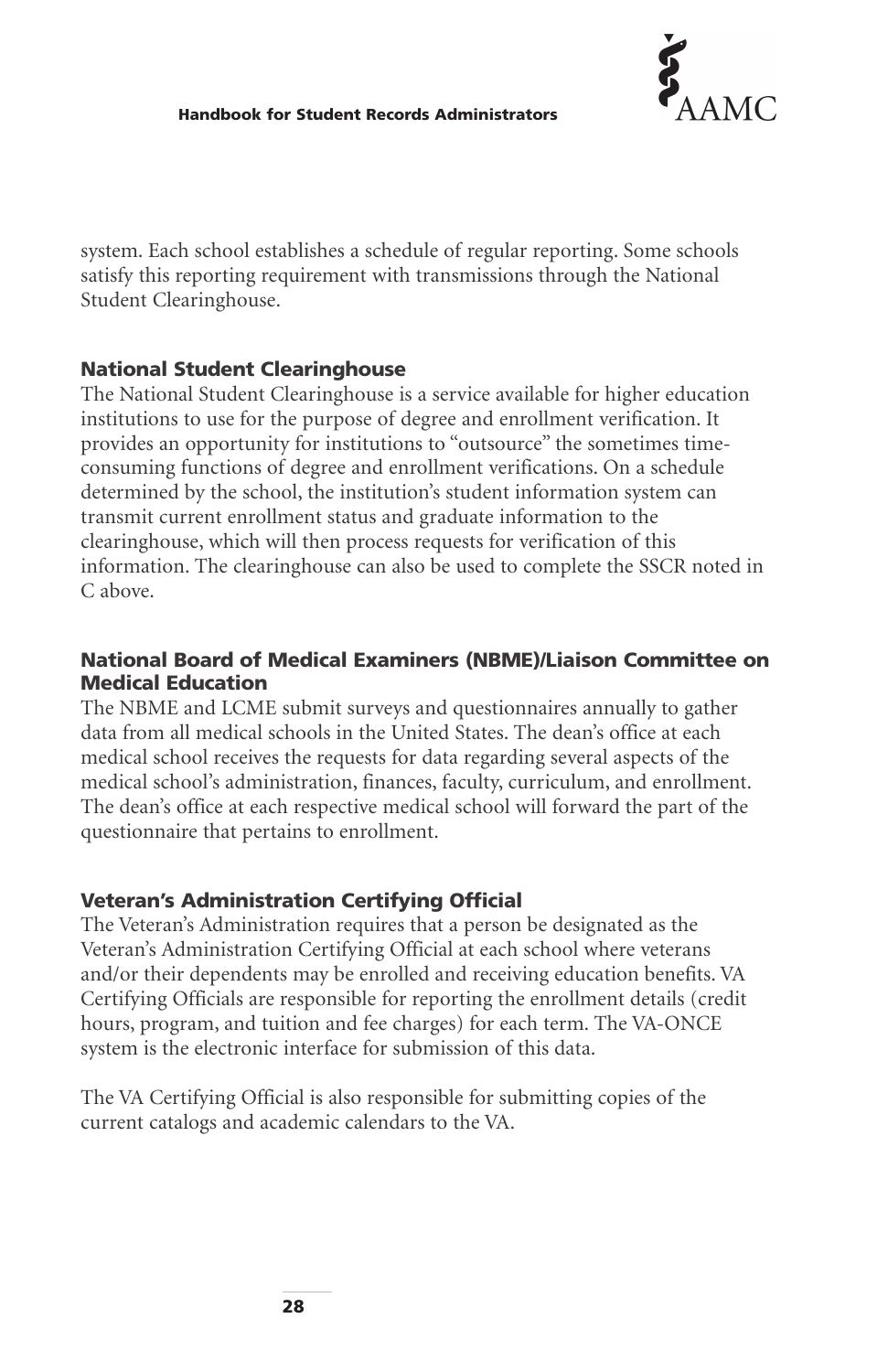

## **Other**

State and local data-reporting requirements vary by state. Often, an institution's government relations office will need data for the state legislature. When state funding is provided to finance medical education, there are enrollment datareporting requirements. The school's business office should be able to inform you of the details of any such requirements. Also, your institution may belong to a local educational consortium that has additional requirements.

Your institution's Institutional Advancement/Development Office and Office of Institutional Research may also require regular, as well as ad hoc, enrollment data. It is best to choose a "snapshot" date, i.e., October 1, as your official date for an academic year's enrollment numbers. Enrollment data change constantly, but for consistency, you may want to use the "snapshot" data for all external reporting.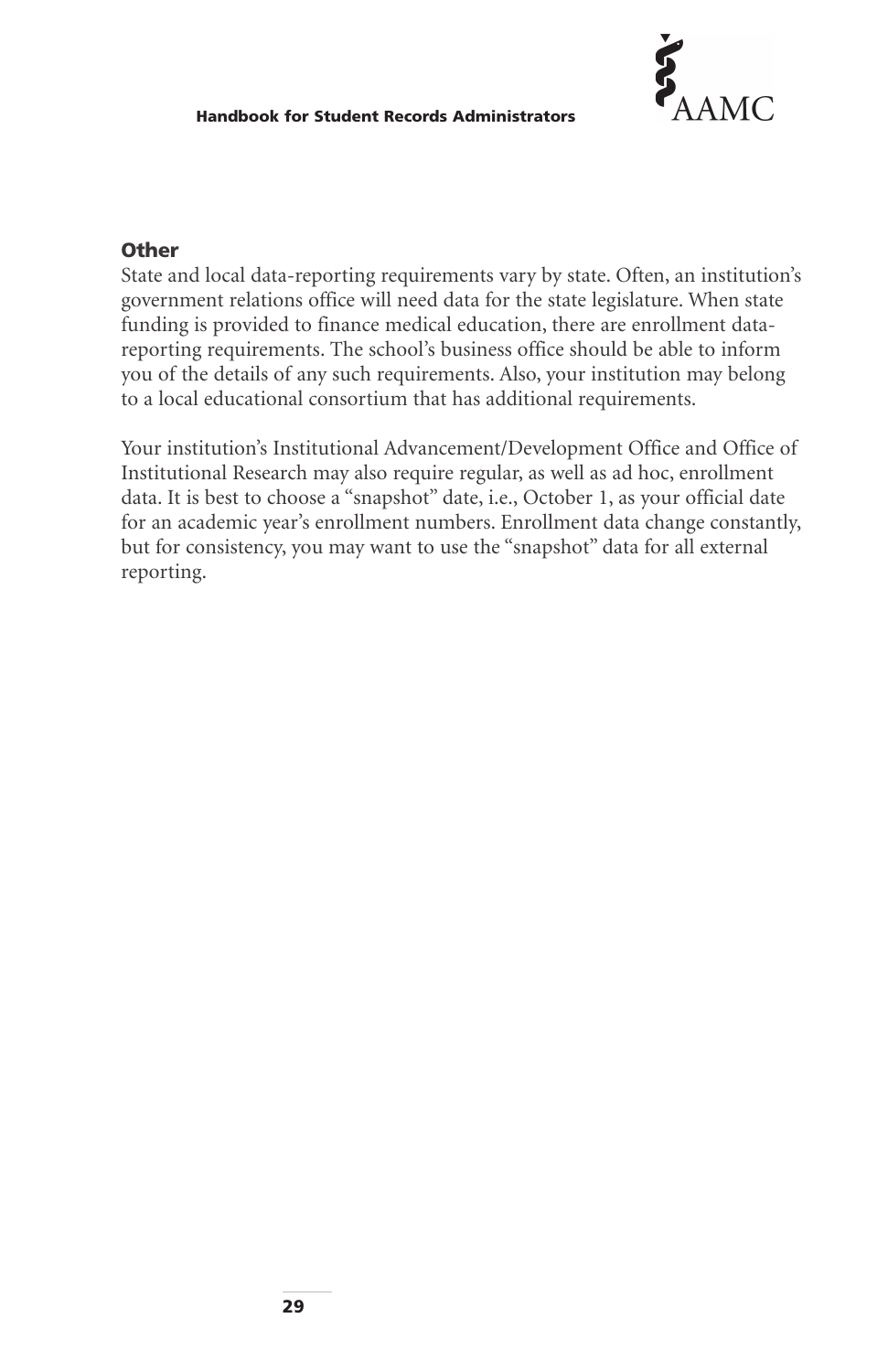

# Visiting Medical Students

More and more fourth-year medical students are taking the opportunity to participate in clinical electives away from their home campus as a means to investigate residency opportunities elsewhere or to gain exposure to a field not available at their home campus. Additionally, hosting visiting medical students is an effective way for a medical school to recruit students to their residency programs. There are many functions that a medical school must perform to have a successful visiting medical student program, and the registrar often performs these roles. More often than not, the registrar serves dual roles as the home school and host school coordinator for visiting medical students. One barrier to a smooth registration process for visiting students can be the consortium or affiliation agreements required between institutions. The AAMC Guidelines on Visiting Medical Students outline the basic principles of an effective visiting medical student program.

Additionally, the AAMC is sponsoring a new visiting student application system (VSAS) in an effort to streamline the application process for students and medical school administrators. The VSAS was launched in 2008 as a pilot program. Participation is limited to M4 students from LCME-accredited medical schools.

## **Home School Functions**

Home school refers to the functions that are to be performed for a school's medical students who are attending other campuses to participate in clinical electives:

- Assist students to research away elective opportunities. The AAMC provides an electronic resource that allows students to research visiting medical student programs at other schools. The system is called the Extramural Electives Compendium.
- Work with the student to ensure that participating in away electives will not affect their regular rotation schedule or in any way cause problems satisfying degree requirements.
- Certify the student's enrollment status at the home school as well as that the student meets the host school's requirements for visiting medical students. The immunization, malpractice, criminal background checks, and other requirements vary widely between institutions. This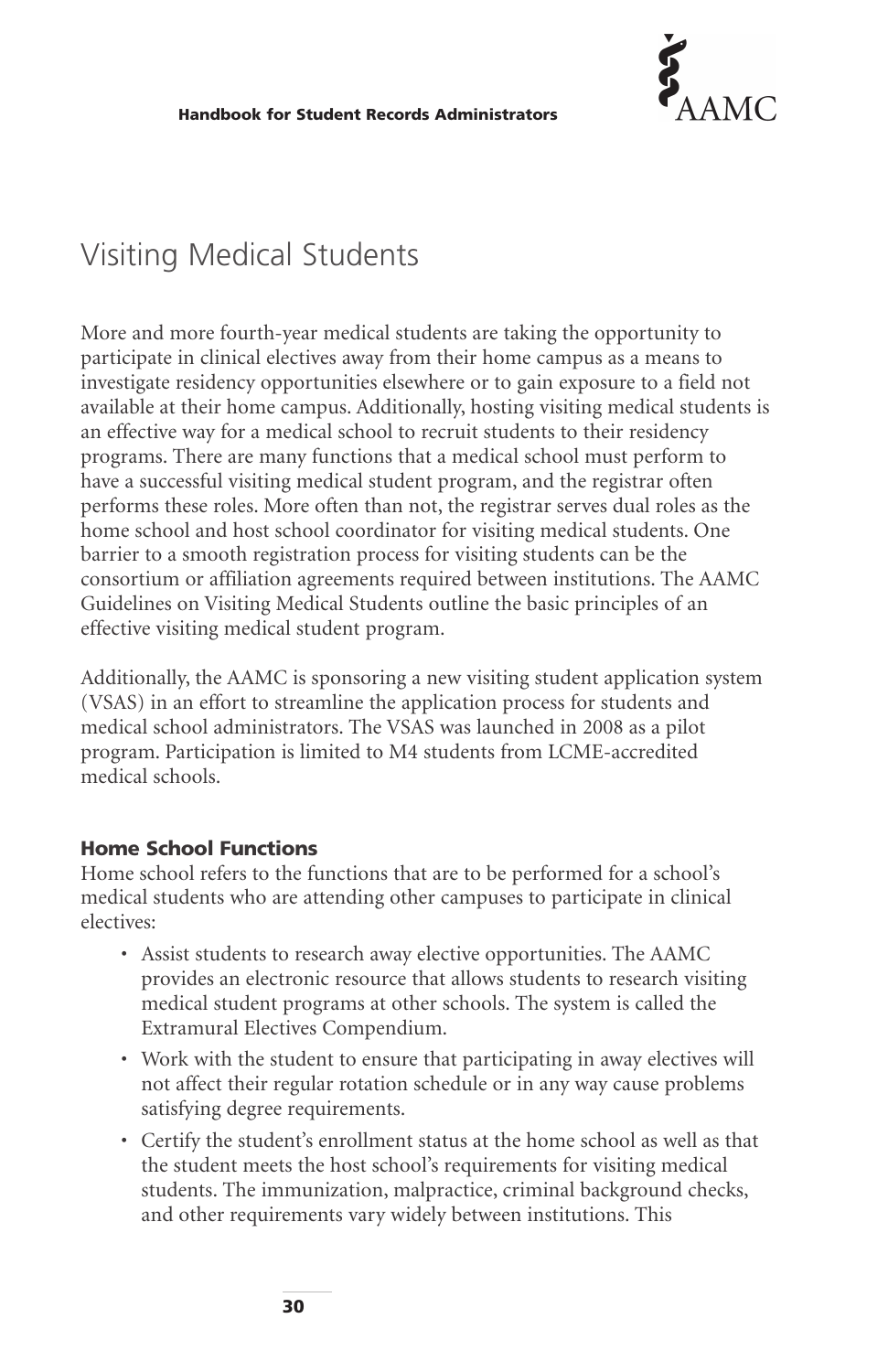

certification is often conducted by the registrar if the registrar maintains these records. At larger institutions, the certification process might be handled by different offices.

• Receive the final evaluation when the student completes the elective and record the grade according to the school's policies.

How a student is enrolled at the home institution while participating in an away elective will vary based on university and school policies. The most common practice is to have a special course for away electives that the student enrolls in. Most schools will also place a notation on the transcript about the type of rotation and where it was conducted. The recording of a grade and its calculation into the grade point average for an away rotation will vary depending on the institution's grading policies.

# **Host School Functions**

Host school functions refer to the functions performed in order to receive incoming fourth-year visiting medical students.

- Maintain visiting student information in the AAMC's Extramural Electives Compendium as well as in own publications and Web sites.
- Develop efficient application and approval processes for prospective visiting medical students.
- Process applications/enrollments and communicate with departments and prospective students about applications in a timely manner giving students sufficient notice of the status of their application.
- Certify that the prospective student meets the institution's requirements for incoming medical students.
- Maintain records for visiting medical students in accordance with appropriate records retention policies
- Receive the final evaluation and ensure that it is completed and sent back to the home school in a timely fashion.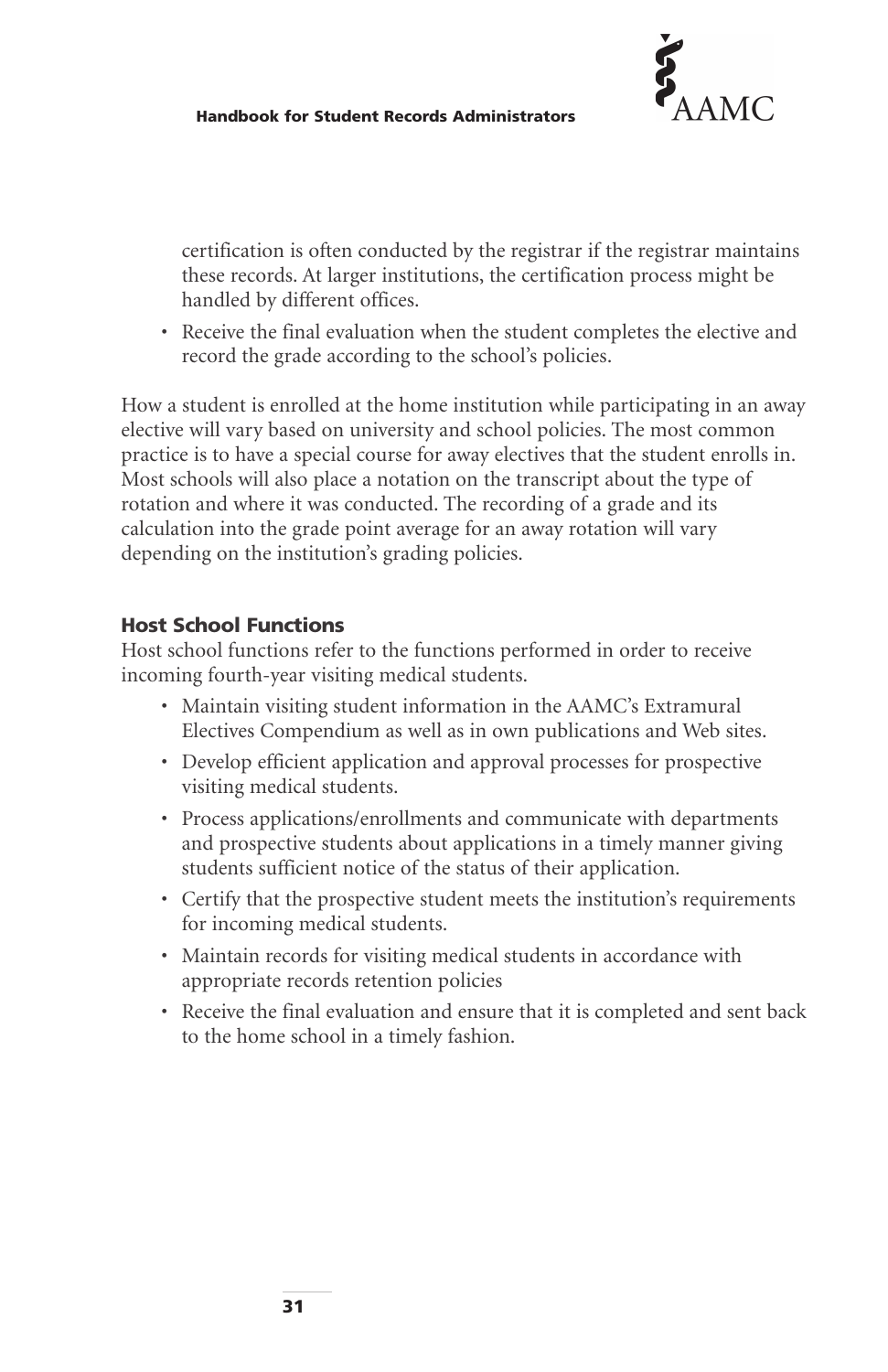

# TRANSITION TO RESIDENCY

# **The Medical Student Performance Evaluation (MSPE)**

The Medical Student Performance Evaluation (MSPE), formerly called the dean's letter, is a formal document, completed by medical school administrators, that summarizes each student's academic awards, achievements, work experiences, and extracurricular activities during medical school. The MSPE is submitted, as part of a package of materials, to those residency programs to which the student has applied. The MSPE is a letter of evaluation rather than a letter of recommendation.

The 1989 AAMC publication, *A Guide to the Preparation of the Medical School Dean's Letter* (Appendix D), provides general advice for drafting the dean's letter. In the fall of 2000, AAMC President Jordan Cohen formed a Dean's Letter Advisory Committee, composed of 10 individuals (including a dean, student affairs and academic affairs officers, a medical student, clerkship directors, and residency program directors), to study and make recommendations about revising the content, format, and timing of the dean's letter.

In late 2000, there was a need to revisit the format and use of the dean's letter. A second committee was appointed. Final recommendations of the new committee were approved in March 2002, which renamed the document the Medical Student Performance Evaluation and took measures to ensure consistency of the document across all medical schools, to improve the quality of the document, and to improve collaboration and communication between senders and recipients.

November 1 is the date established by the AAMC Board of Directors as the date for the release to a residency program of a MSPE for a currently enrolled senior medical student. For prior year graduates, the MSPE may be released at the time of the request. It is recommended that transcripts be transmitted as soon as all third-year grades have been posted, but no later than September 30.

At most schools, students are provided with an opportunity to review their MSPE for accuracy. Each student must sign an *Information Release Form*, which gives the school permission to release the MSPE on November 1.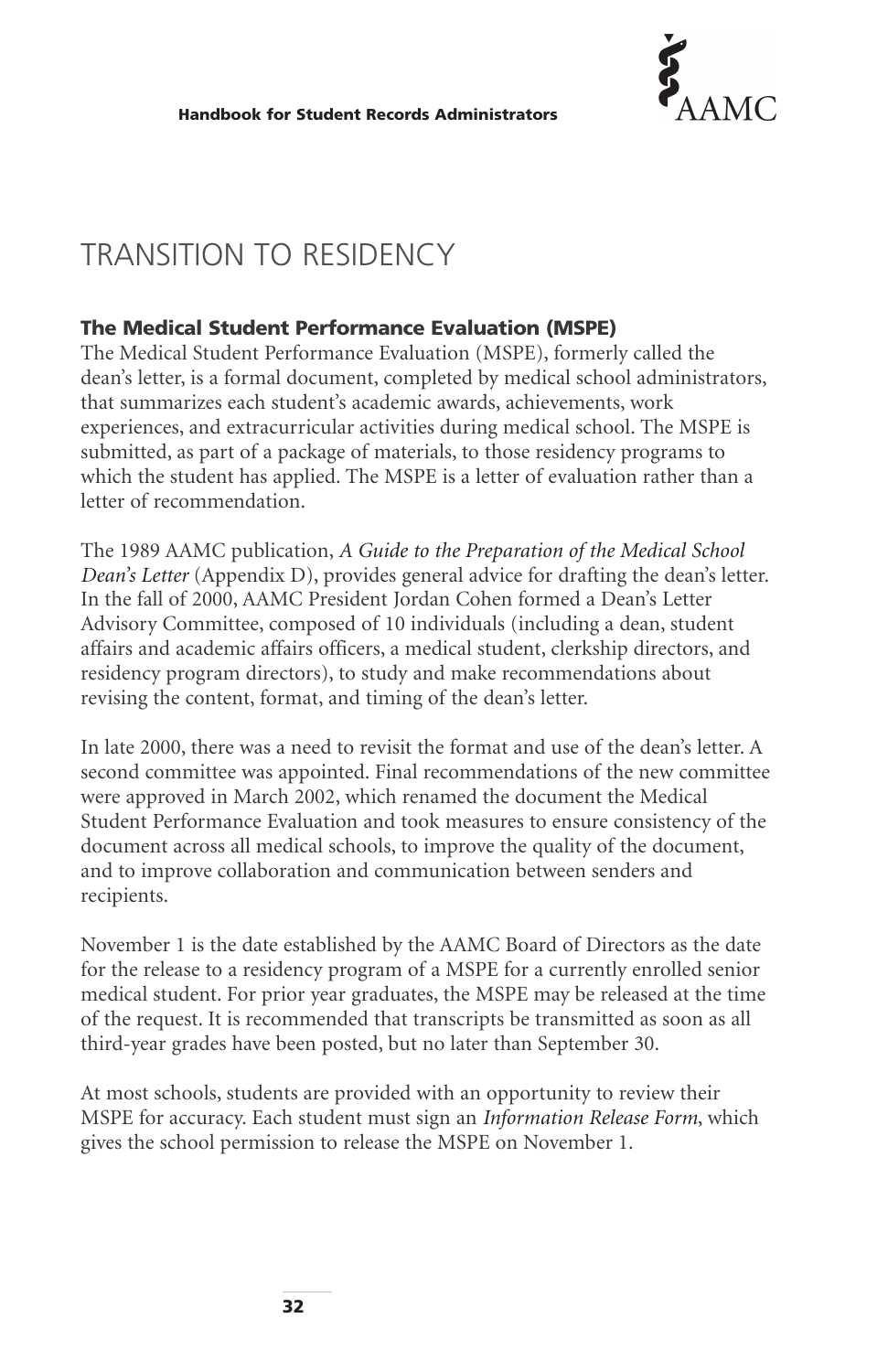

#### The MSPE contains six sections:

- **Identifying Information.** This section includes the student's legal name and the name and location of the medical school attended.
- **Unique Characteristics.** This section includes a brief statement about the unique characteristics of the student, such as information about special considerations or any distinctions exhibited by the student in medical school (e.g., demonstrated leadership and research abilities, participation in community service activities).
- **Academic History.** The Academic History section includes:
	- the month and year of the student's initial matriculation in, and expected graduation from, medical school.
	- an explanation, based on school-specific policies, of any extensions, leave(s) of absence,  $gap(s)$ , or break(s) in the student's educational program.
	- information about the student's prior, current, or expected enrollment in, and the month and year of the student's expected graduation from, dual, joint, or combined degree programs.
	- information, based on school-specific policies, of coursework that the student was required to repeat or otherwise remediate during the student's medical education.
	- information, based on school-specific policies, of any adverse action(s) imposed on the student by the medical school or its parent institution.
- **The Academic Progress section** includes information about the student's academic performance and professional attributes in preclinical/basic science coursework and core clinical and elective rotations, as follows:
	- narrative information regarding the student's overall (rather than course-specific) performance in the preclinical/basic science curriculum.
	- narrative information regarding the student's overall performance on each core clinical clerkship and elective rotation completed to date, with a focus on summative, rather than formative, comments by clerkship/elective directors. This information should be provided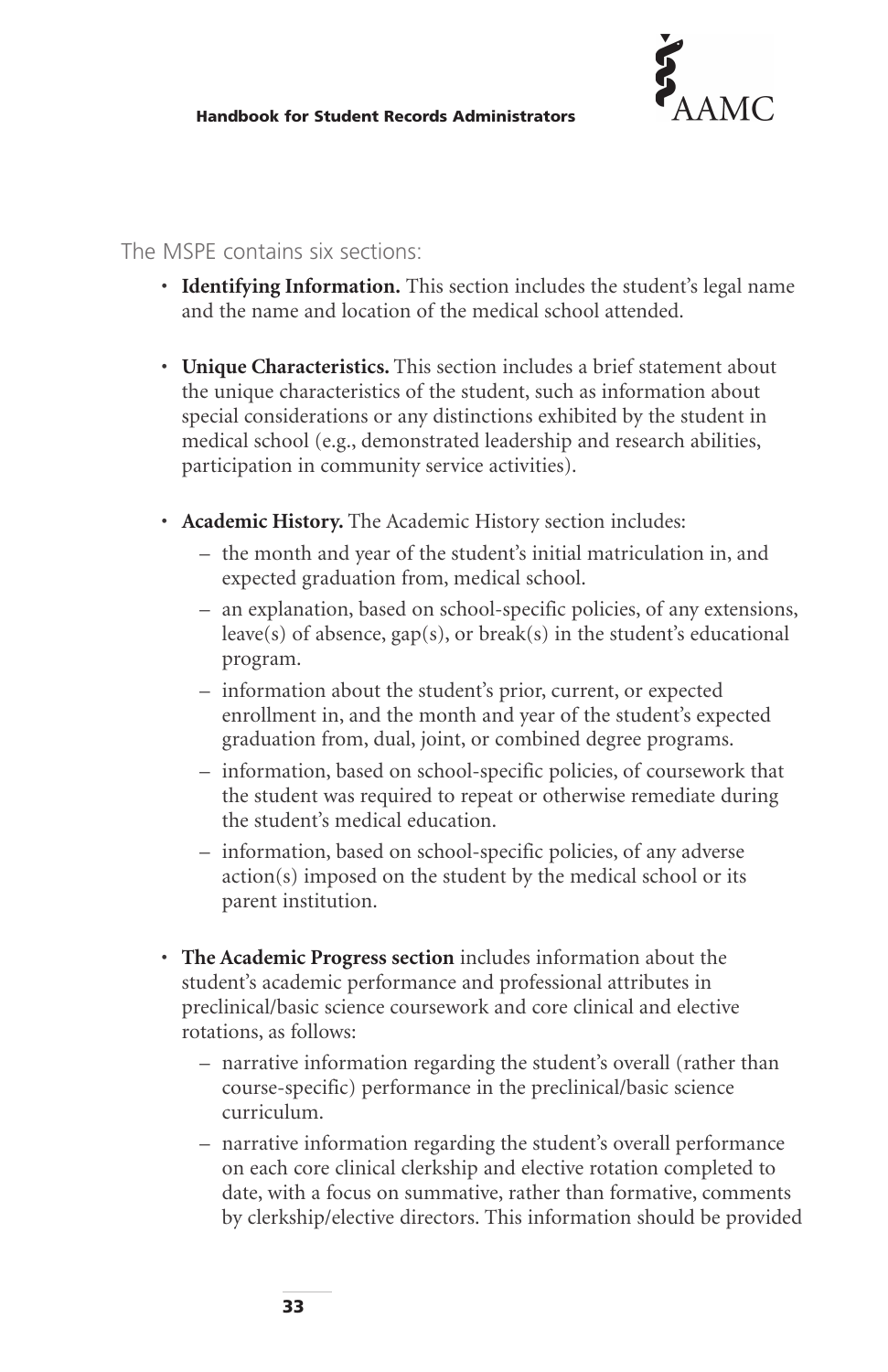

in the chronological order in which the student completed each core clinical clerkship and elective rotation. Information should be provided about the location of any away elective rotations.

- narrative information about the student's level of initiative, enthusiasm, and ability to self-start in all curricular components.
- an assessment of the student's compatibility with faculty members, peers, other members of the health care team, and patients during all curricular components.
- **The summary section** includes a summative assessment, based on the school's evaluation system, of the student's comparative performance in medical school, relative to his/her peers, including information about any school-specific categories used in differentiating among levels of student performance.

#### **• The Appendices section includes:**

*Appendix A:* a graphic representation of the student's performance, relative tohis/her peers, in each preclinical/basic science course. *Appendix B:* a graphic representation of the student's performance, relative to his/her peers, in each core third-year clinical clerkship.

*Appendix C:* information supplementary to that contained in the body of the MSPE regarding the assessment of the student's performance, relative to his/her peers, in the area of professional attributes. This assessment should be linked to those professional attributes of students that are specifically and systematically observed, evaluated and reported upon by medical school faculty members. Where the medical school has defined a set of professional attributes for which systematic evaluations are available, a graphic representation of the student's comparative performance in this area is recommended. Where the medical school has not yet defined and/or does not systematically evaluate a set of essential professional attributes, a narrative assessment, in the body of the MSPE, of the degree to which the student has demonstrated the following professional attributes, relative to his/her peers, should be considered: ability to treat patients with compassion; honesty and integrity; respect for others; ability to act as an advocate for patients; communication skills; and commitment to putting the needs of others before one's own needs. A final set of recommendations for this appendix is expected soon.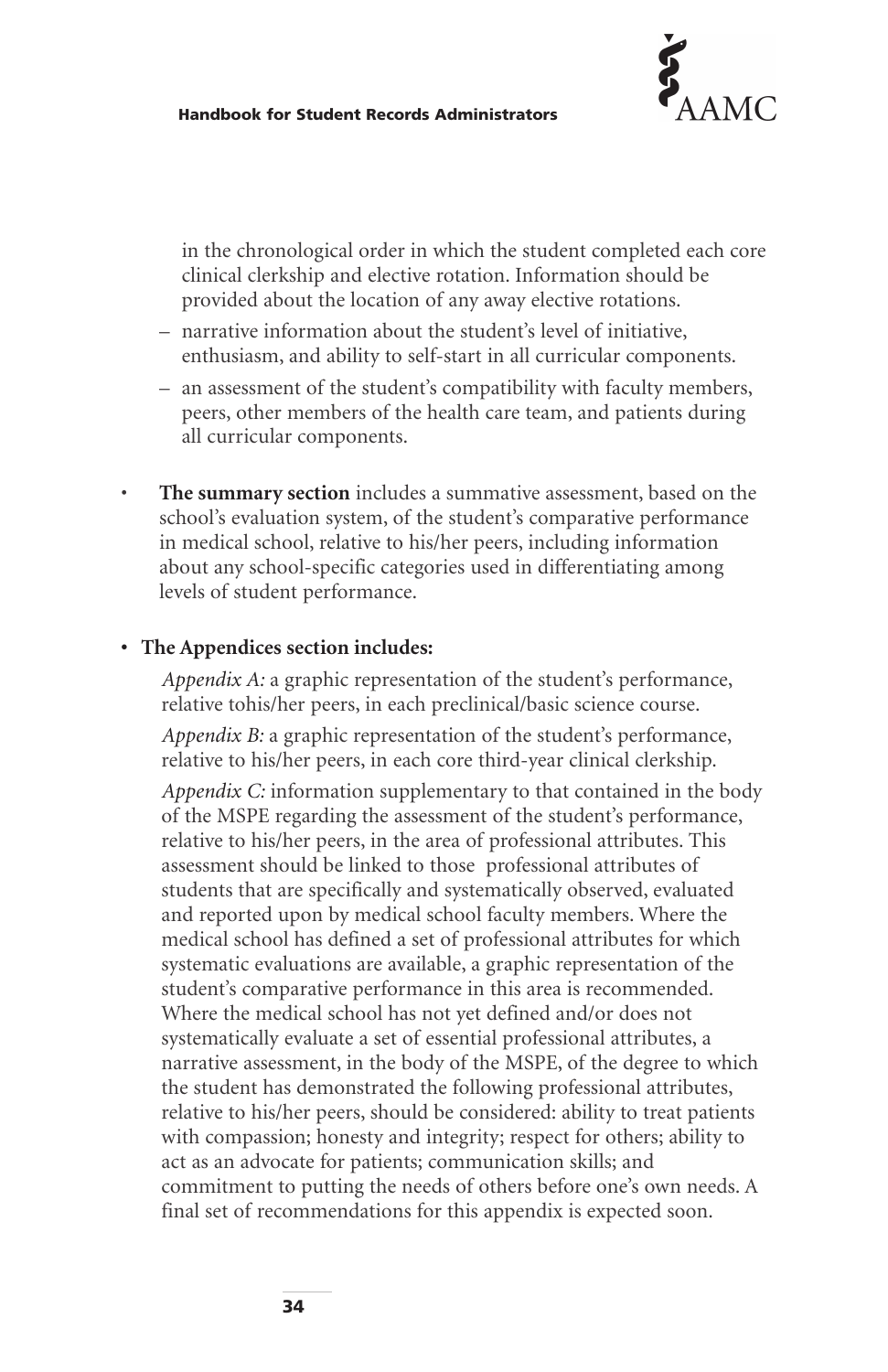

*Appendix D:* a graphic representation of the student's overall performance in medical school, relative to his/her peers, including a list of the school-specific categories used in distinguishing among levels of student performance, a definitionof each category, and a report of the distribution of students among categories.

*Appendix E:* the Medical School Information Page, includes:

- Information about any specific programmatic emphases, strengths, mission(s), or goal(s) of the medical school.
- Information about any unusual characteristics of the medical school's educational program, including the timing of preclinical/ basic science coursework, core clinical clerkships, and elective rotations.
- Information about the average length of enrollment of students in this graduating class, from initial matriculation until graduation.
- Information about the medical school's compliance with the AAMC "Guidelines for Medical Schools Regarding Academic Transcripts"(*[www.aamc.org/members/gsa/transcripts.htm](http://www.aamc.org/members/gsa/transcripts.htm)* and see page 9).
- A description of the evaluation system used at the medical school, including a "translation" of the "meaning" of the grades received by the student.
- A statement about medical school requirements regarding a student's successful completion of USMLE Step 1 and Step 2 for promotion and/or graduation.
- Information about the use at the medical school of Objective Structured Clinical Evaluations (OSCEs) in the assessment of medical students.
- Information about the utilization of narrative comments from medical school course, clerkship, or elective directors in the composition of the MSPE.
- Information about the process by which the MSPE is composed at the medical school
- Information about whether the student is permitted to review his/her MSPE prior to transmission.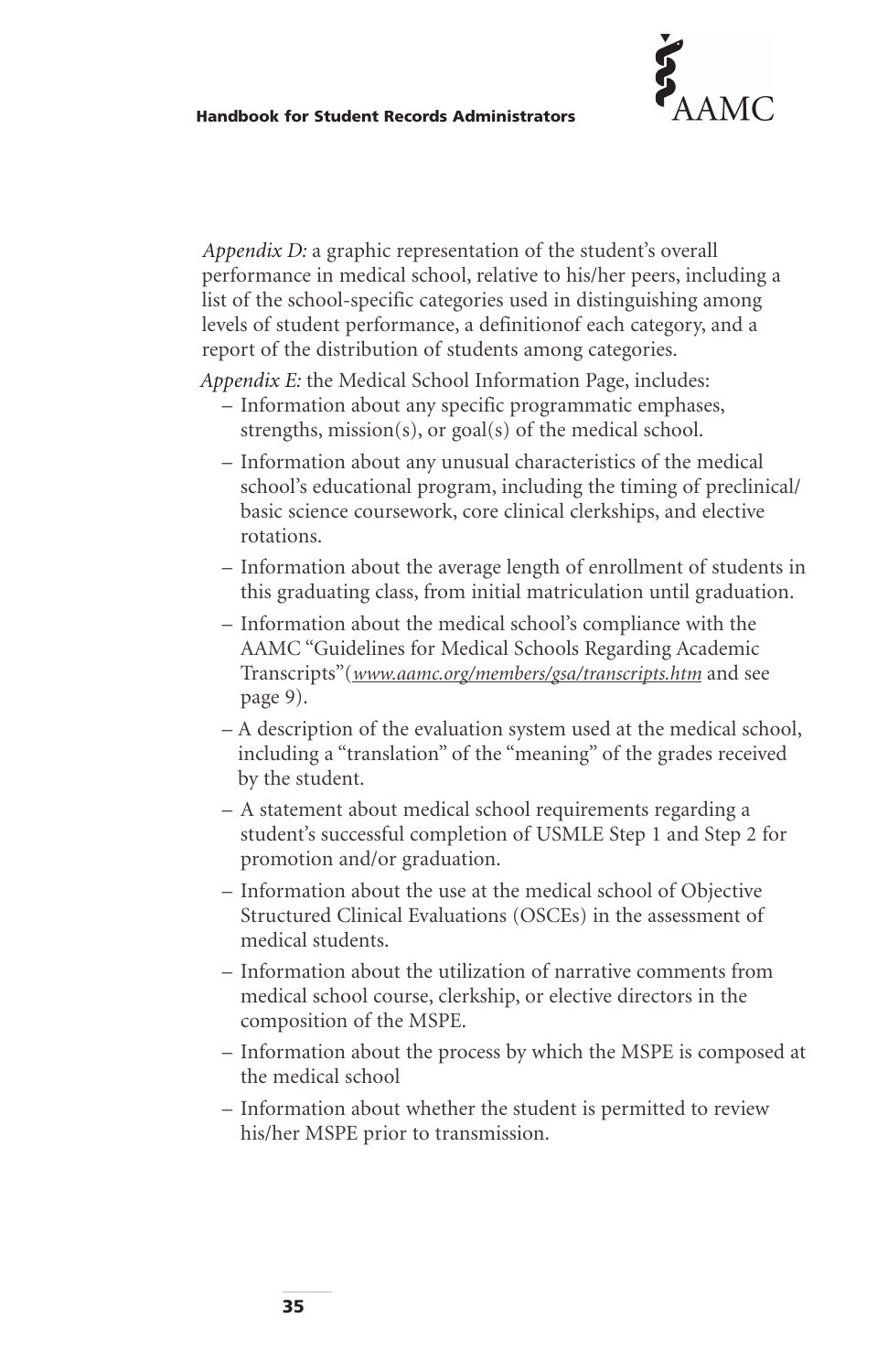

#### **The Electronic Residency Application Service (ERAS)**

Introduced in the 1995-96 applicant year, ERAS is an electronic transmittal system for applications for residency. This application and delivery system consists of four components: MyERAS, the applicant Web site; the dean's office workstation (DWS) for medical schools; the program director's workstation (PDW) for residency programs; and the ERAS PostOffice. In ERAS, applicants utilize the MyERAS Web site to complete a common application form and personal statements and to select residency programs to receive their application using ERAS software.

All applicants applying to programs using ERAS have access to the service through their designated dean's office. Seniors and prior-year graduates of U.S. medical schools, including osteopathic schools, apply through the student affairs or academic affairs office at the medical school from which they graduated. Students and graduates of foreign medical schools obtain ERAS materials from, and forward their supporting documents to, the Educational Commission for Foreign Medical Graduates (ECFMG). Students and graduates of Canadian medical schools forward ERAS application materials to the Canadian Resident Matching Service (CaRMS).

Once the applicant completes his or her application on the Web, the appropriate DWS is notified. Student affairs staff then scans and attach the student's MSPE, transcript, photograph, and faculty letters of recommendation. Software at the dean's office workstation then encrypts the files for security and transmits them to the ERAS PostOffice over the Internet using file transfer protocol (ftp).

Program directors download applications and other documents using the PDW from the ERAS PostOffice, based on their own schedule. Each program director uses the PDW to print, review, and evaluate applications using criteria established by the local residency program.

The National Board of Medical Examiners (NBME) participates in ERAS by transmitting complete USMLE transcripts to programs as instructed by applicants. ECFMG sends the USMLE transcripts for graduates of foreign medical schools. In addition, for each international medical graduate, ECFMG produces a report that documents the status of the graduate's ECFMG certification. This "Certification Status Report" is updated by ECFMG as new information is available through the year, e.g., verification of diploma or recording a passing score for a USMLE Step examination.

For their students, most schools establish clear procedures and timelines for students to complete residency applications and apply to programs. Ideally, all students will have completed this work by the end of September.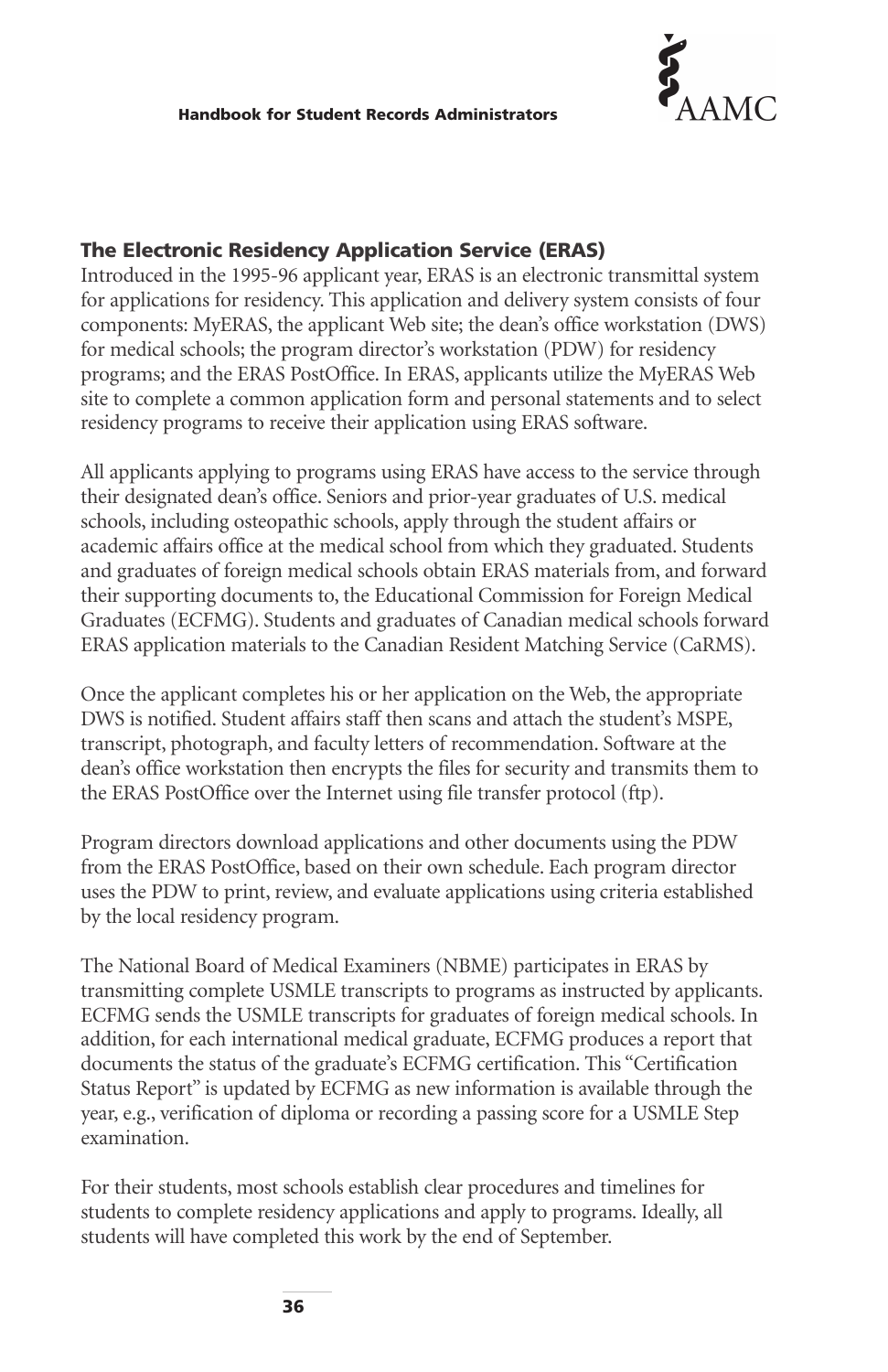

#### **The National Resident Matching Program (NRMP)**

The NRMP, often referred to as "the Match," is a private, not-for-profit corporation established in 1952. The NRMP provides a uniform date when all decisions about residency selection are made by both applicants and programs, thereby eliminating pressure on applicants to make choices about where to train before they learn about all the options available to them in graduate medical education (GME).

Five organizations sponsor the NRMP and appoint members to the board: the American Board of Medical Specialties (ABMS), the American Medical Association (AMA), the Association of American Medical Colleges (AAMC), the American Hospital Association (AHA), and the Council of Medical Specialty Societies (CMSS). Each year, the NRMP conducts a match designed to optimize the rank-ordered choices of students and program directors. In the third week of March, the results of the Match are announced.

The procedure for the NRMP Match is straightforward. Programs submit lists of applicants who have applied to them, in rank order of their preferences. Applicants submit lists of programs they have applied to in rank order of their preferences. The matching process starts with an attempt to place an applicant into the program indicated as most preferred on that applicant's list. The applicant is matched if the program has included that applicant in the program's rankings and if it has not been filled with more preferred applicants. If the applicant cannot be matched to this first choice program, an attempt is then made to place the applicant into the second choice program, and so on, until the applicant obtains a match or all of the applicant's choices have been exhausted.

Two cardinal rules that both programs and applicants must observe are 1) neither must ask the other to make a verbal or written commitment before Match Day, and 2) all must abide by the results of the Match. Additionally, programs at institutions that participate in the Match can select U.S. seniors through the NRMP Match, early specialty, or military programs. The NRMP works cooperatively with the military matches and the American Osteopathic Association's (AOA) match. Many applicants apply to the NRMP plus either a military match or the AOA match. Applicants matched in the earlier military or AOA matches are required to withdraw from the NRMP for their matched year.

To participate in the Match, students use the Web-based NRMP Registration, Ranking and Results (R3) System located at *[www.nrmp.org](http://www.nrmp.org/)*. Registration for the Match begins in August. The entering of Rank Order Lists (ROL) takes place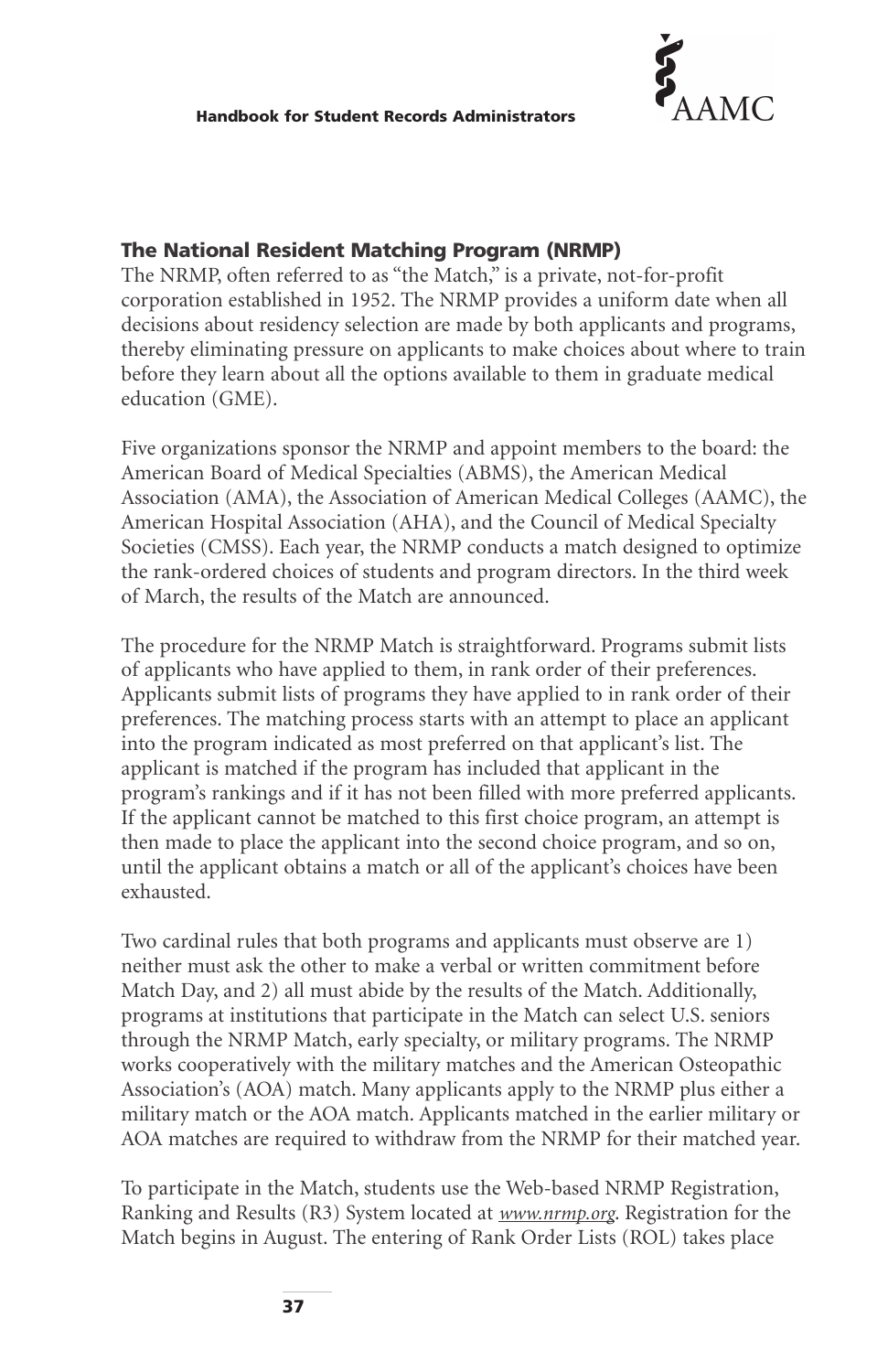

from mid-January to late February; Match results are announced in March. Applicants pay a registration fee online at the time of registration, and electronically sign an agreement to abide by the results of the Match.

Applicants can participate in the Match as partners in a couple. The two applicants indicate in the R3 System their intention to be a couple in the Match. Partners in a couple then form pairs of choices submitted on their Primary ROLs that are of the identical length. A partner can indicate his or her willingness to go unmatched if the other partner can get a position in the program designated at that rank.

The R3 System also allows applicants who wish to rank advanced programs in specialties that begin in the second year (PGY-2) of residency to create ROLs for both the PGY (Postgraduate Year)-1 and PGY-2. Each advanced program is linked to a supplemental ROL of preliminary programs. Applicants can create one supplemental list for all of their advanced programs, or a different one for each advanced program.

Match Day traditionally falls on the third Thursday in March, when most medical schools hold Match Day celebrations. On the Monday prior to Match Day, students are notified by the NRMP whether they are matched or unmatched. Student affairs offices also receive the names of any unmatched students in advance of Match Day. There is a brief period of time beginning on the Tuesday before Match Day when unmatched applicants try to secure positions in unfilled programs. Student affairs staff play a critical role in counseling and assisting unmatched students during this time. Rules for contacting programs with unfilled positions are established by the NRMP, and applicants and programs must adhere to these rules.

Historically, U.S. senior medical students are very successful in the Match, with more than 90 percent of them matching to a PGY1 program. Couples enjoy nearly the same match rate as individual applicants. Studies have indicated that the length of the applicant's ROL plays a significant role in matching, with a consistent pattern of matched applicants having longer ROLs than unmatched applicants.

Additional information about the Match can be found on the NRMP's Web site at *[www.nrmp.org](http://www.nrmp.org/)*. (*<http://www.nrmp.org/data/chartingoutcomes2007.pdf>*)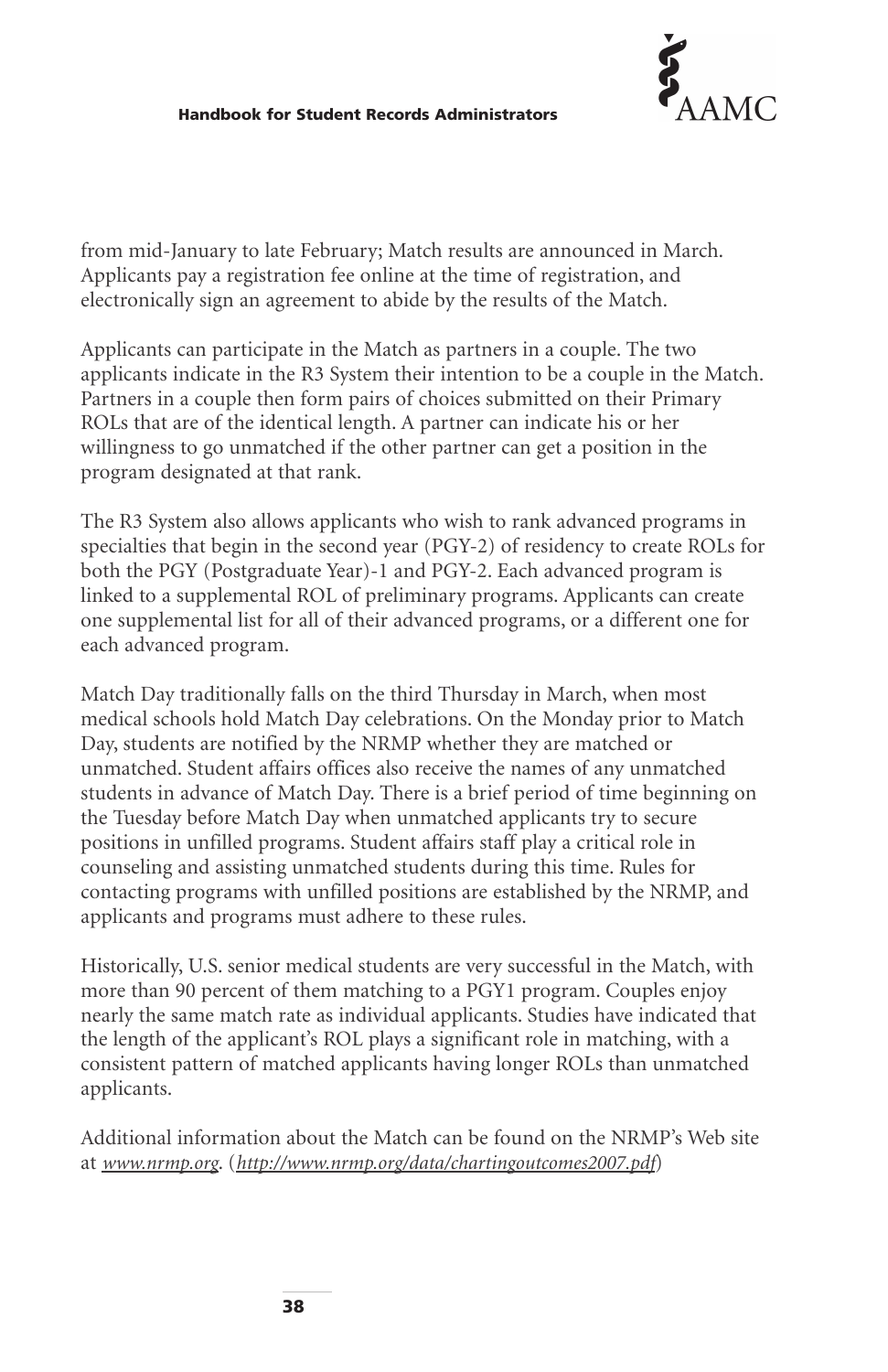

#### **Federation Credentials Verification Service (FCVS)**

The Federation of State Medical Boards (FSMB) has established the Federation Credentials Verification Service (FVCS), which collects and maintains a file on a physician's core credentials as required for licensure and hospital credentialing. The FCVS can then respond to any inquiries about the physician, without having to go back to each individual source once again. The FCVS streamlines the credentialing and licensure procedure for physicians and for credentialing institutions and state medical boards.

Each candidate for licensure completes a form providing biographical information, educational history, and residency appointments. The candidate also completes and signs other forms authorizing the release of certain documents to the FCVS.

The FCVS then sends to the medical school an authorized request for a transcript and a photocopy of the diploma, as well as a series of questions. The FCVS asks the candidate the same questions as it has asked the medical school and then compares the applicant's responses with his or her school's responses. During 2000-2001, COSR members worked with FSMB personnel to revise the format of the questions contained on the FCVS form so that they better reflect the medical school policies and procedures regarding student progress. The final revised form was jointly approved by the COSR and the FSMB; it poses questions about the candidate's medical education that medical school personnel will be able to answer.

In addition, the FCVS verifies postgraduate training and Educational Commission for Foreign Medical Graduates (ECFMG) certification (if applicable). Once a graduate has reached USMLE Step 3, the FSMB becomes the official repository for USMLE Step Examinations for that individual. Credentials are held on file for the individual's lifetime. Presently, five states use FCVS exclusively; about half of state medical boards will accept FCVS verification for licensure.

However, the following facts must be considered when using this service: 1) these services are provided for a substantial fee, 2) these same services are usually offered by most registrars' offices at no charge or a minimal fee, and 3) these services are offered as a convenience to physicians. There have been concerns that this service abdicates the registrar's role to a third party for profit. Additionally, it empowers a third party to serve as the repository for documents in which they do not have any ownership rights. It is a long-held industry standard that only the institution (school) granting the degree has the full authority to verify degrees and provide transcripts.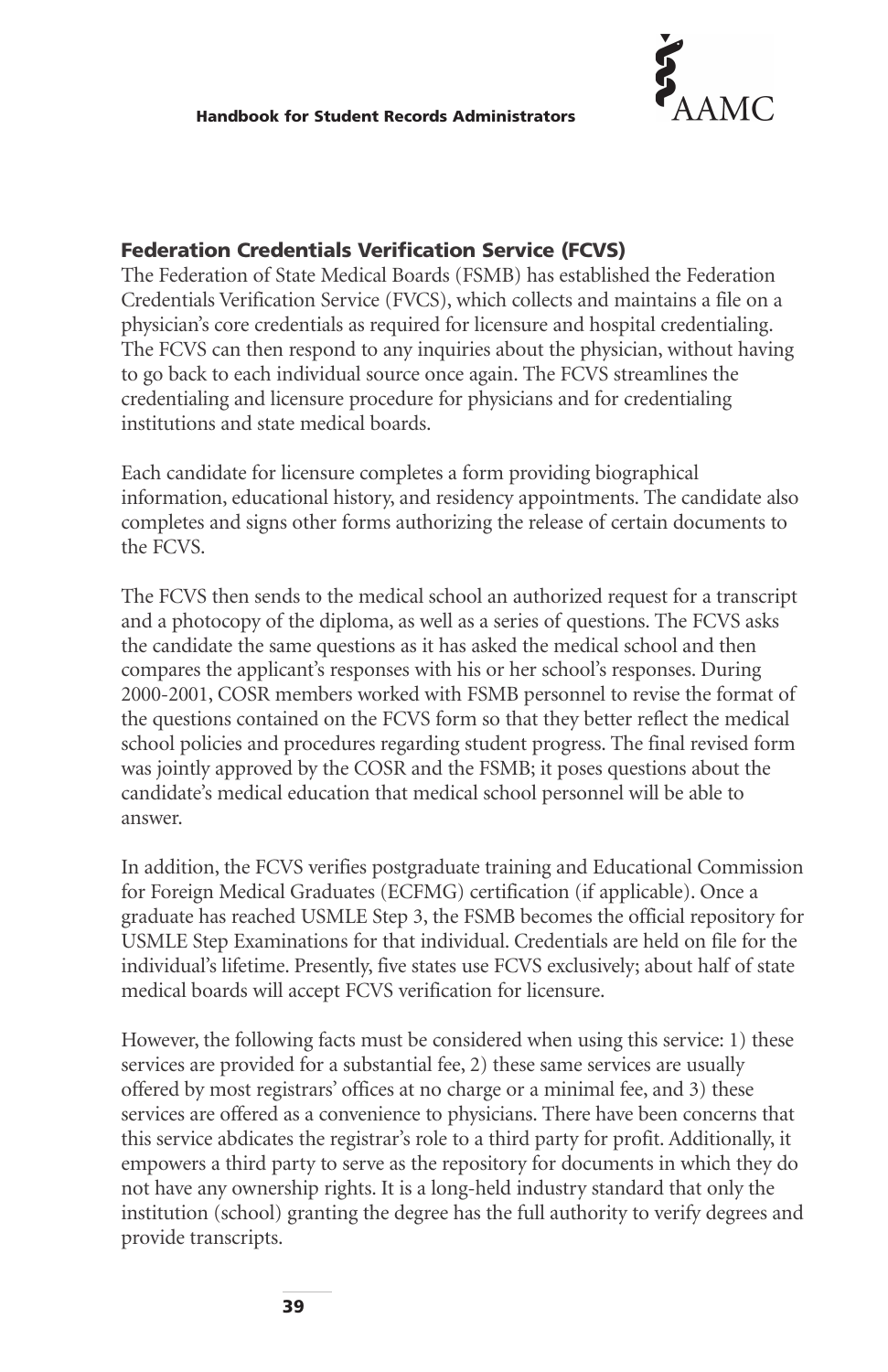

# MEDICAL LICENSURE AND CREDENTIALING

#### **Educating Medical Students on the Licensure Process**

The licensure and credentialing processes can be lengthy and confusing. Schools should consider holding a "licensure and credentialing workshop" for students, perhaps during the period surrounding the Match when students are looking ahead to their residency years. Since the information to be presented is personally relevant at that point in time, students will be more motivated to learn about these processes. An invited representative from the local state medical board can describe the procedures entailed in gaining licensure in the state. Also, this information can be conveyed as early as first-year orientation in order to provide students with a sense of the licensing and credentialing processes that lie ahead.

The FCVS form can be completed for each graduating senior before graduation, and reviewed with the student so that he or she knows how the school will respond to the questions posed on the School Certification Form.

#### **Role of the Medical School in the Medical Licensure and Credentialing Processes**

The license to practice medicine is a privilege granted solely by state medical boards. Each state board sets its own rules and requires specific documentation in compliance with the state's licensure statutes and associated regulations. It is each state board's responsibility to assure the public that the practice of medicine will be conducted with reasonable skill and safety. The medical school is one of the sources of important documentation for the state board. The medical school is also responsible for verifying attendance for the credentialing process required by health maintenance organizations (HMOs), private hospitals, and managed care practices.

The registrar may begin dealing with licensing authorities as the students apply for limited licensure/permits for their residencies. At the current time, many states have requirements for limited licenses or permits for resident physicians.

#### **The United States Medical Licensing Examination (USMLE)**

The Federation of State Medical Boards (FSMB) and the National Board of Medical Examiners (NBME) have established a single three-step examination series for medical licensure in the United States. Steps 1 and 2 are commonly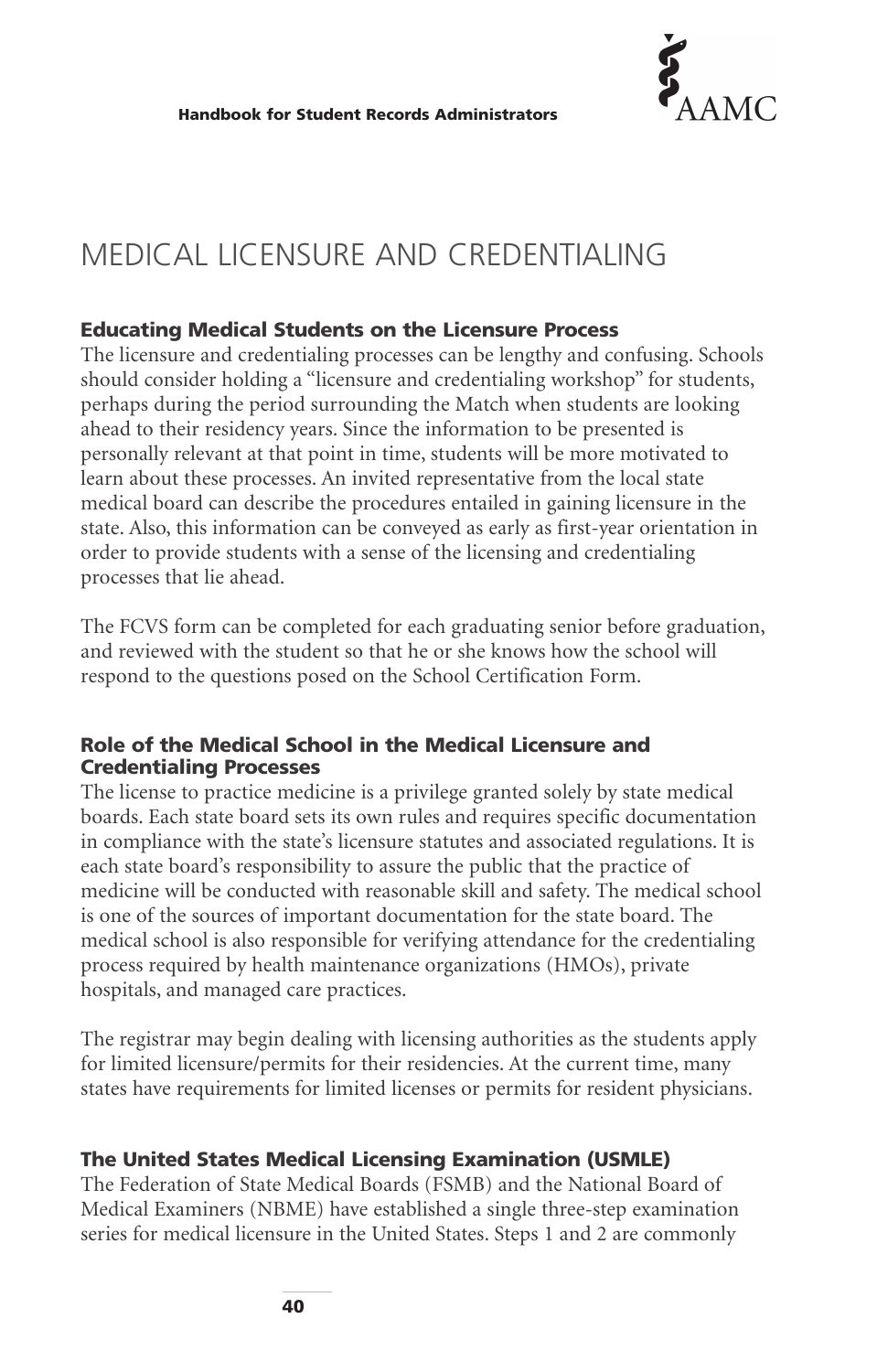

taken during medical school. A student must be officially enrolled in order to be sponsored by a medical school to sit for the USMLE, Step 1 & 2 examinations. Step 3 is traditionally taken during the first year of residency. The state medical board is responsible for processing Step 3 applications. Each state board has its own licensure requirement regarding time limits within which a candidate for licensure must successfully complete USMLE Steps 1, 2 Clinical Knowledge (CK) & Clinical Skills (CS), and 3. At the time of this writing, the USMLE is reviewing making changes in the licensing Step process.

The USMLE provides a common evaluation system for applicants for medical licensure. Results of USMLE examinations are reported to state medical boards for use in granting the initial license to practice medicine. Each state board has its own guidelines regarding acceptance of USMLE results. Applicants are advised to contact the jurisdiction where they intend to apply for licensure for complete information.

Schools should not provide any type of official documentation of a USMLE score on behalf of a student. Official score transcripts must be obtained from the USMLE by the student. A response to the inquiry "has your graduate taken and passes Step 2 of the USMLE" is appropriate. Documenting the actual scores is not.

#### **Medical School Documentation Responsibilities**

#### Licensure Forms

There are as many different licensure forms as there are state medical boards. Most boards request certification of the medical degree, which can be supplied directly on the form. Many of the forms include additional questions. Schools can compile, in a binder, copies of licensure forms from each state, which can be filled out correctly and used as samples. The school's procedures for completing licensure forms could also be included in this binder. Often, information regarding application for licensure for a particular state is available on the state's Web site. Locating this application information can be very helpful, especially if the applicant has misunderstood the state's requests.

Several state medical boards use the same (or very similar) form for application for licensure and to apply for the USMLE Step 3 examination. Medical school officials processing these documents should be careful to note the address on the forms, as the USMLE Step 3 application may need to be sent to a different address than the licensure application.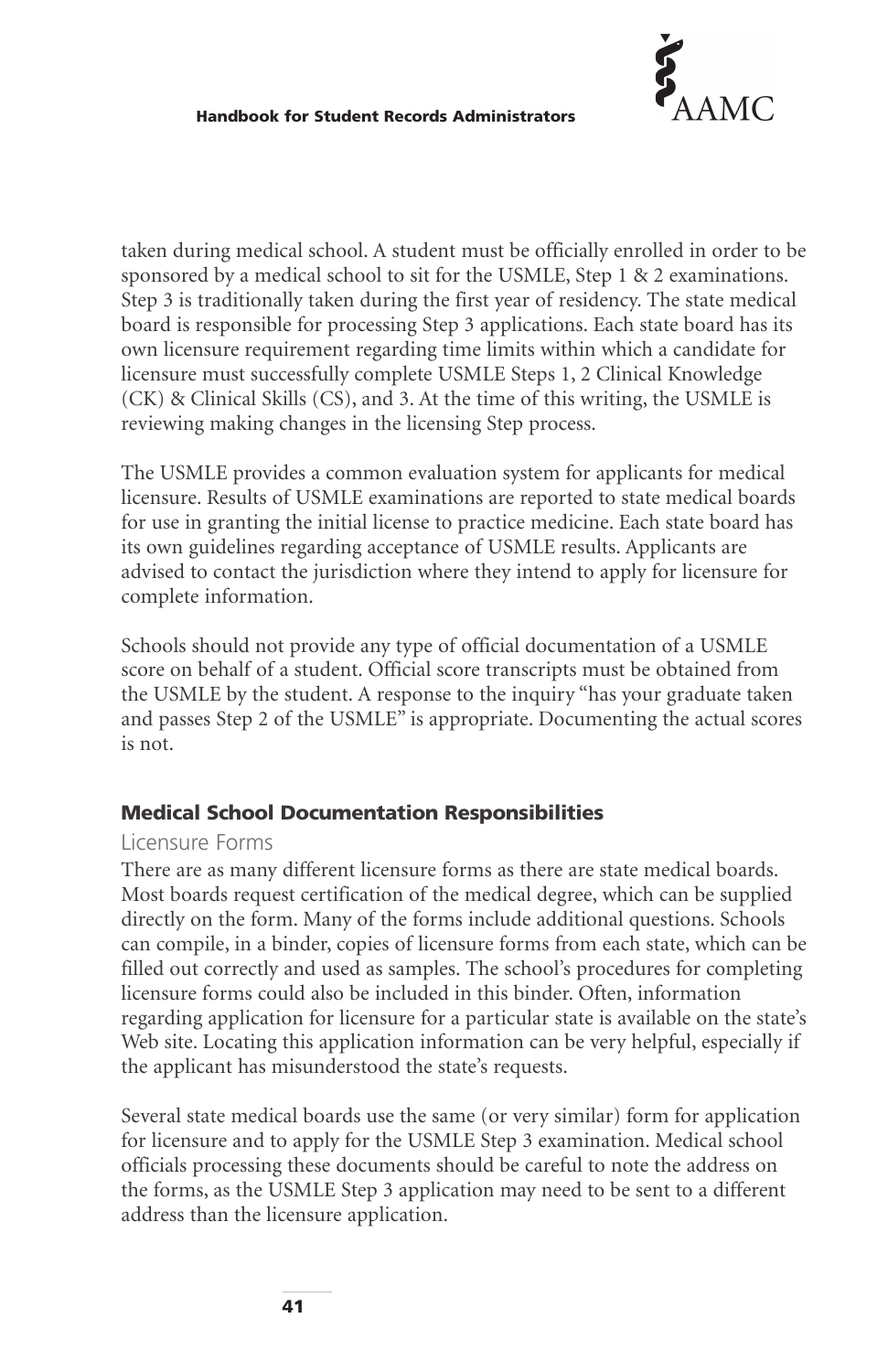

Some states are dealing exclusively with the FSMB for licensing requirements. Depending on the arrangement, you may find that you are completing licensing forms for the FSMB only, or the FSMB and a form from the state as well.

Students applying for limited license or permits for residency may have two levels of paperwork for the registrar: the initial application and a follow-up verifying that the degree has been awarded.

#### Medical School Transcript

In addition to certifying an individual's medical education, some state medical boards require an official copy of the candidate's medical school transcript. Schools are not required to submit a copy of a graduate's transcript unless the state medical board requests one. In fact, unless the alumnus/ has submitted a signed release form or letter requesting that a transcript be sent, it is a violation of FERPA for the school to send a transcript with the licensure form. (*[www.aamc.org/members/gsa/transcripts.pdf](http://www.aamc.org/members/gsa/transcripts.pdf)*)

### Certified Copy of Diploma

Several state medical boards request a certified copy of the medical school diploma. The alumnus/a must supply a copy of the diploma to the school for certification, stating that the copy is a true copy of the original. Most state medical boards permit the alumnus/a to submit the certified copy to the board. Schools are advised to examine the diploma closely and to confirm the graduation of the individual by checking the school's academic files.

A statement should be typed directly on the copy that resembles the following:

#### *"This is to certify that this is a true copy of the original diploma for Dr. John Doe who received his Doctor of Medicine degree on May 21, 1998."*

The school official's signature (stamp or original), date of certification, and institutional seal should be appended beneath the statement.

Schools may want to remind graduating seniors to make copies of their diplomas prior to laminating and/or framing them, since they may need certified copies from time to time during their careers.

It is strongly recommended that the registrar make copies of the diploma to keep on file for future requests for certified copies.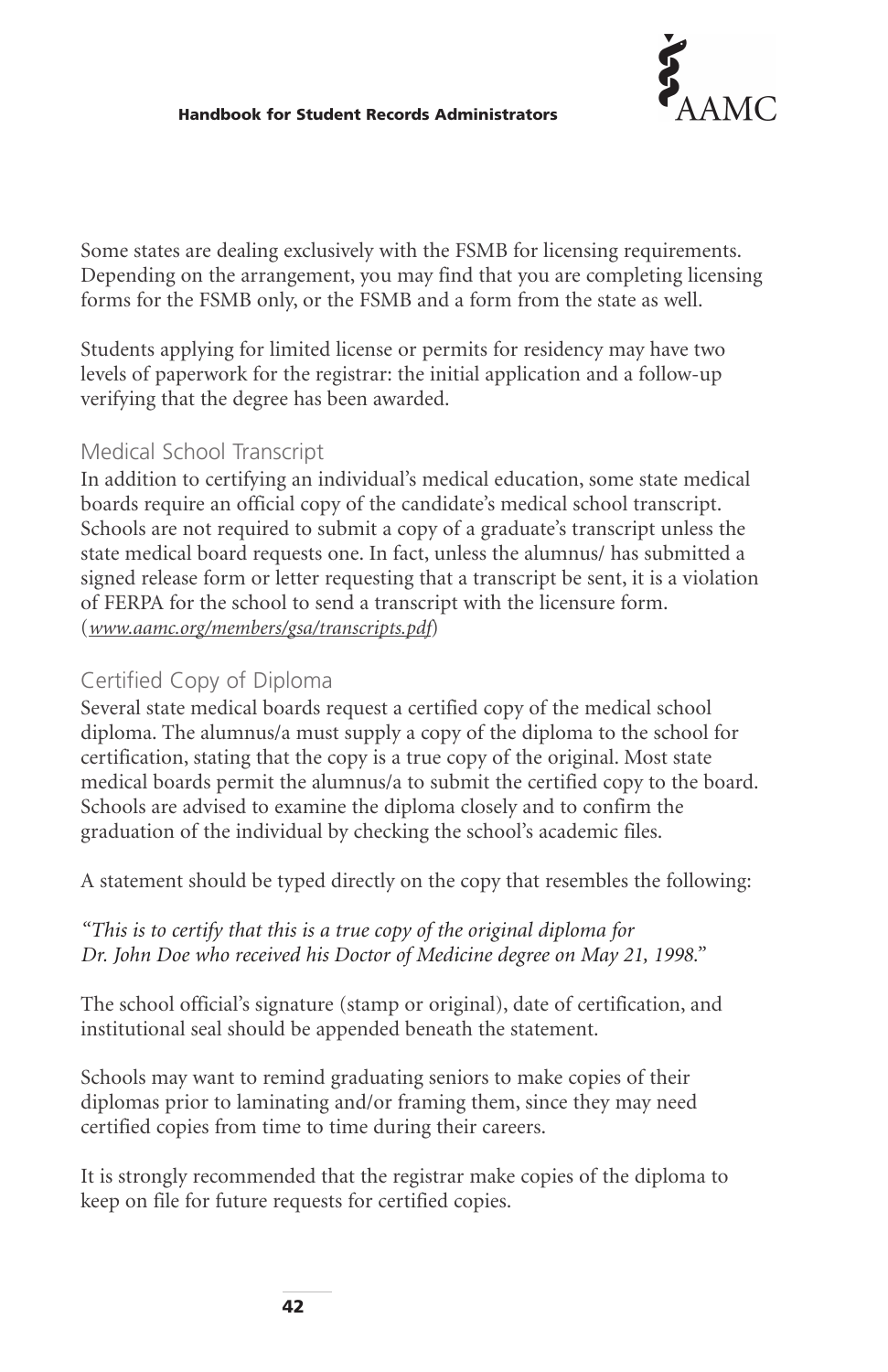

#### Photograph Certification

Some state medical boards request verification of a graduate's photograph. The licensing authority instructs the school official to superimpose the institutional seal over the photo as confirmation of the applicant's identity. The certifying official should only verify a photograph on a licensure form when the identification is definite. Schools frequently have yearbooks or composite photos of medical school classes that school officials can use for reference.

When the individual is a recent graduate, the identification process is usually straightforward. However, when the individual graduated from the medical school one or two decades ago, it can be difficult to make a positive identification. School officials should not certify a photograph if there is any doubt that the person in the photograph is the person who actually attended the medical school. A statement can be written on the licensing form explaining that the lapse of time since the student's attendance at the school makes it impossible for the school official to verify the photograph.

#### Undergraduate Transcripts

It is generally accepted academic policy not to release copies of another school's transcript to a third party or back to the student. If a state medical board requests a transcript from the undergraduate college or another medical school from which the candidate for licensure has transferred, the board or candidate should be referred back to the specific school and instructed to request that an official transcript be sent directly from that institution.

#### Requests for Confidential Non-Academic Information

It is important that each school develop, in consultation with its legal counsel, a policy regarding what kinds of information will be disclosed in response to questions requesting non-academic confidential information. This includes information about a student's mental or physical health, disciplinary actions, substance abuse, etc. Each school needs to determine, in advance, the approach it will take, consistently, on this matter. One approach, used by some schools, is to base the response only on factual information contained in the student's transcript and academic file. This policy/procedure may entail the designation of certain school officials to handle the response to specific questions.

Typically, all non-academic student information is kept in a separate file or counseling services, and is not part of the student's academic record. Schools should develop policies and procedures on the release of non-academic information with respect to maintaining the student's privacy and possible legal liabilities.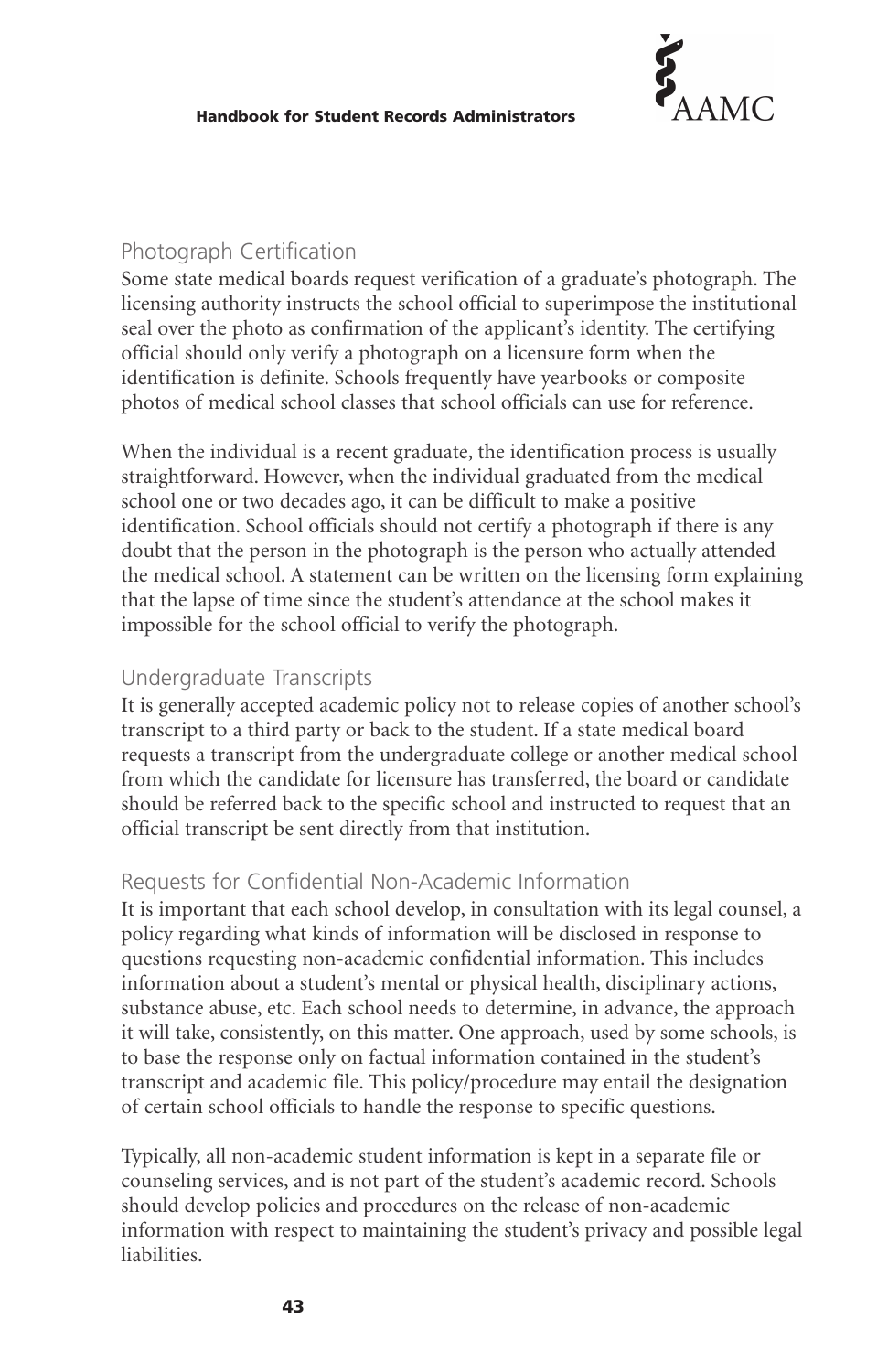

Schools should be certain they receive a "Release of Information Form," signed by the alumnus/a, in which the individual specifically states that he/she is giving permission to the school to release any and all information regarding his/her medical education and that he/she understands what is included in this information. If there is any question about the release form or about the nature of what is being reported, the reporting official should check with the school's legal counsel prior to releasing the information.

Some approaches used by schools in handling these sensitive questions include:

**Leaves of absence.** When responding in the affirmative, the certifying official may wish to use general categories (such as *medical reasons, personal reasons, academic research, joint degree program*) to provide the requested information without disclosing any confidential information.

Negative evaluations. Some schools report only information documented in the student's educational record. Reporting information when the criticism was sufficiently significant that it was included in the dean's letter is another approach.

**Probation.** Probation is a term defined in various ways by medical schools; it can be academic or disciplinary in nature. Some schools do not have a probationary status. Other schools use probation as an internal monitoring system only. Certifying officials should use caution when responding to a question about probation. If a school does have a probation status, the school's catalog or student handbook should include a clear definition of the term as it is used in that school.

**Suspension.** Any time the enrollment period is interrupted at the request of the institution.

**Psychiatric conditions or diagnoses.** Responding to a question regarding a student's psychiatric condition may be a violation of the student's privacy even if the school receives a release form signed by the individual. Information about a student's psychiatric condition is part of the student's medical record, not of the student's academic record. The fact that a student has taken a leave of absence for medical reasons, however, may be part of the academic record without reference to the diagnosis.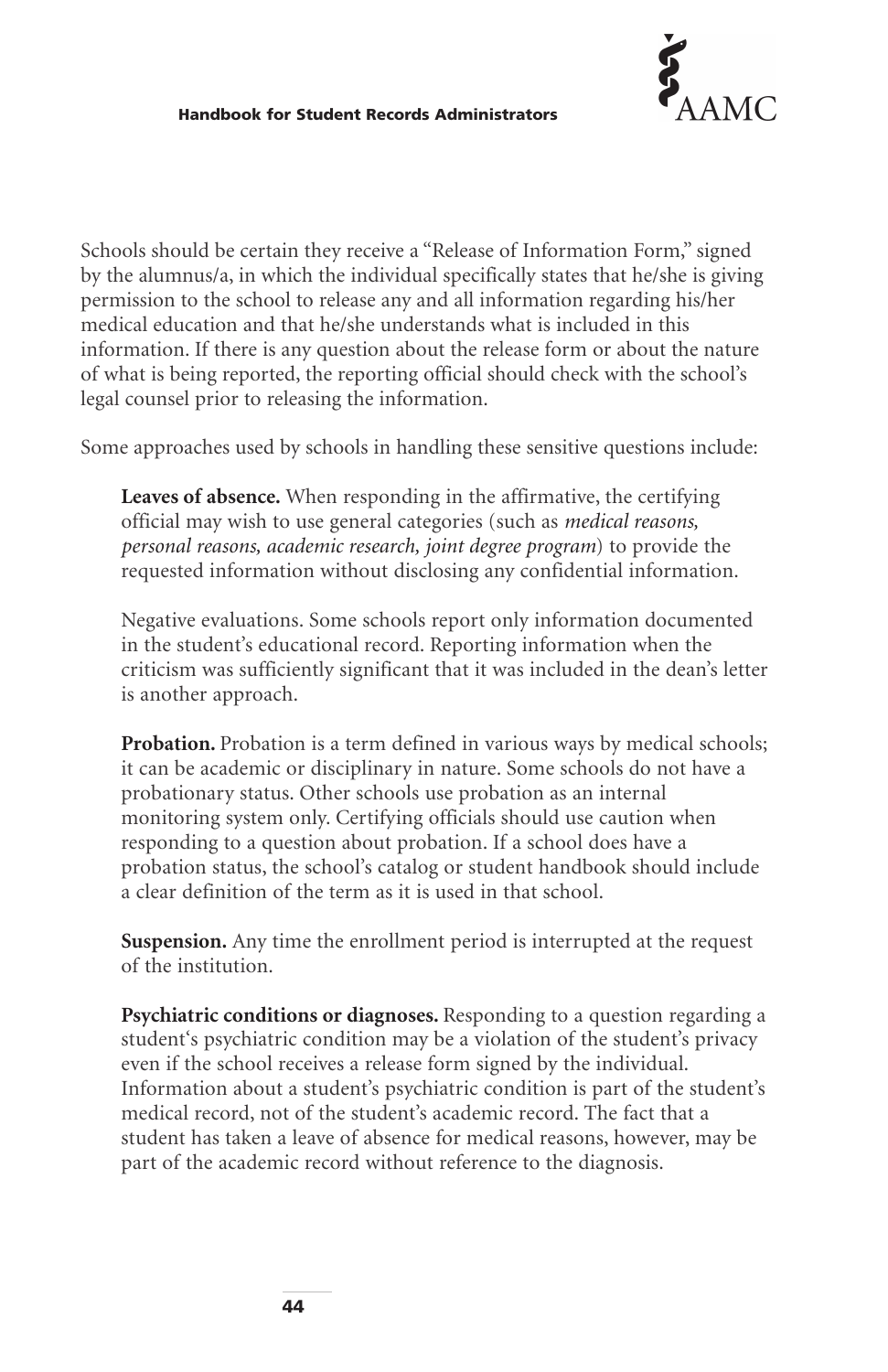

**Disciplinary or Criminal Action.** Student records related to a student's disciplinary or criminal charges are frequently kept in confidential files, separate from the academic file. If there is any reference to these charges in the academic file, check with the school's legal counsel prior to providing information in response to any of these sorts of questions.

**Retention of Requests and Release Forms**. Schools should keep copies of the licensing forms that they complete, as well as of the accompanying release forms. These documents should be retained for one year.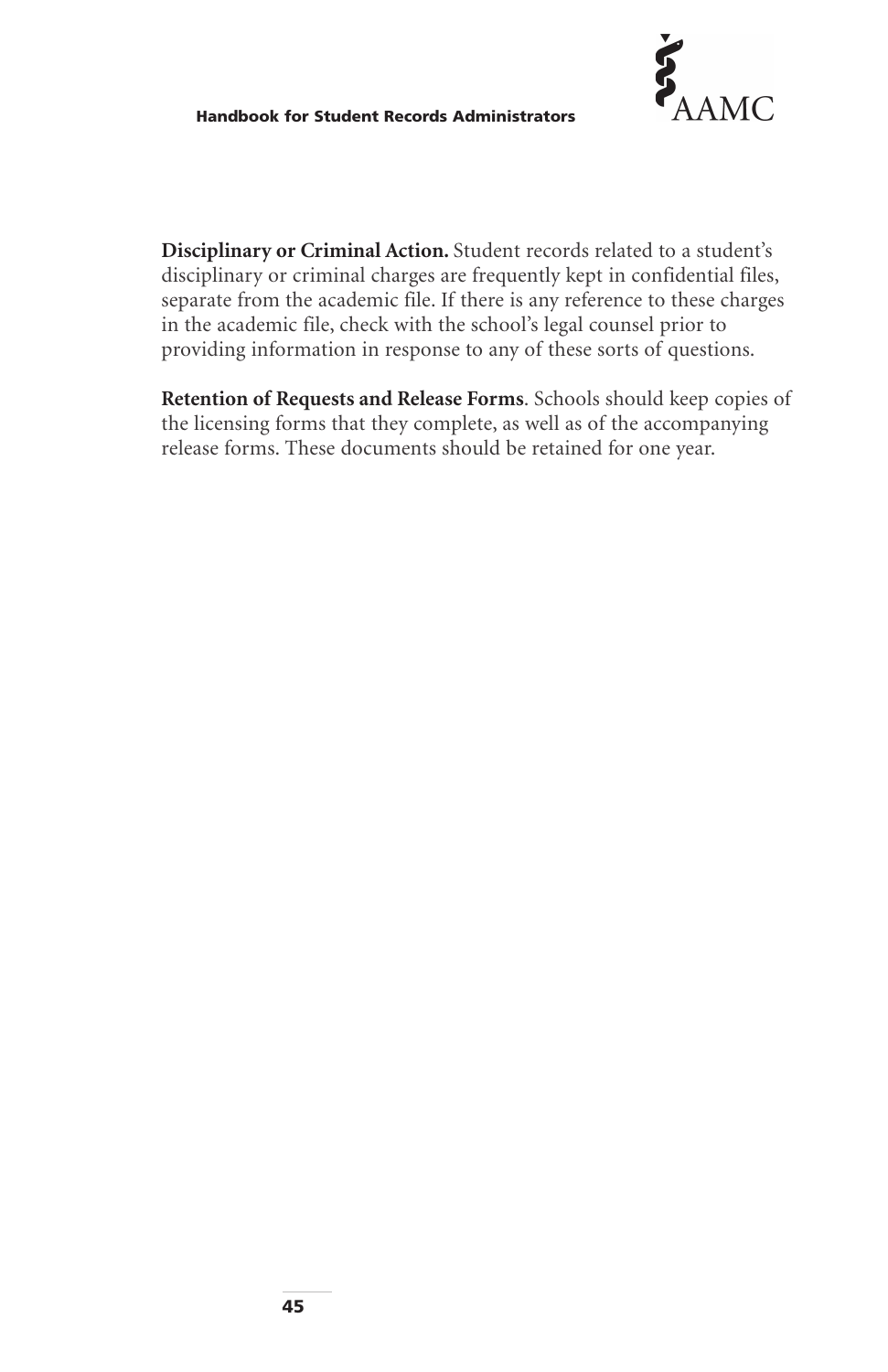

# Academic Ceremonies

#### **TRANSITIONAL CEREMONIES**

*The following information is generic in nature and is provided to serve as a guide/reference tool.*

#### White Coat Ceremony (optional)

The White Coat Ceremony seeks to instill a spirit of professionalism. The white coat is a traditional symbol of the medical clinician and scientist. It has come to represent the knowledge, skill, and integrity of the medical professional and the highest standards of professional work, whether in the classroom, laboratory, or clinic.

Acceptance of the white coat is an affirmation that, along with acquiring the requisite knowledge, medical students will accept the responsibility for developing and maintaining professional attitudes and behaviors in their work and in their relationships with classmates, teachers, patients, and the community at large.

The ceremony is held between the months of August during freshman orientation through November, depending on the school. The event is open to parents and loved ones. Depending on the capacity of the venue, students' guests may be limited.

The following information is necessary when planning this event. Ceremonies vary by school.

- Decide on the **date.**
- Decide on and invite **keynote/guest speakers and faculty**.
- Reserve a **venue** to host the event.
- Size the students and order **white coats/name badges**.
- Compose an **oath/program**.
- Arrange **class picture/video**.
- Coordinate the **reception**.
- **Identify the faculty to "coat" the students**.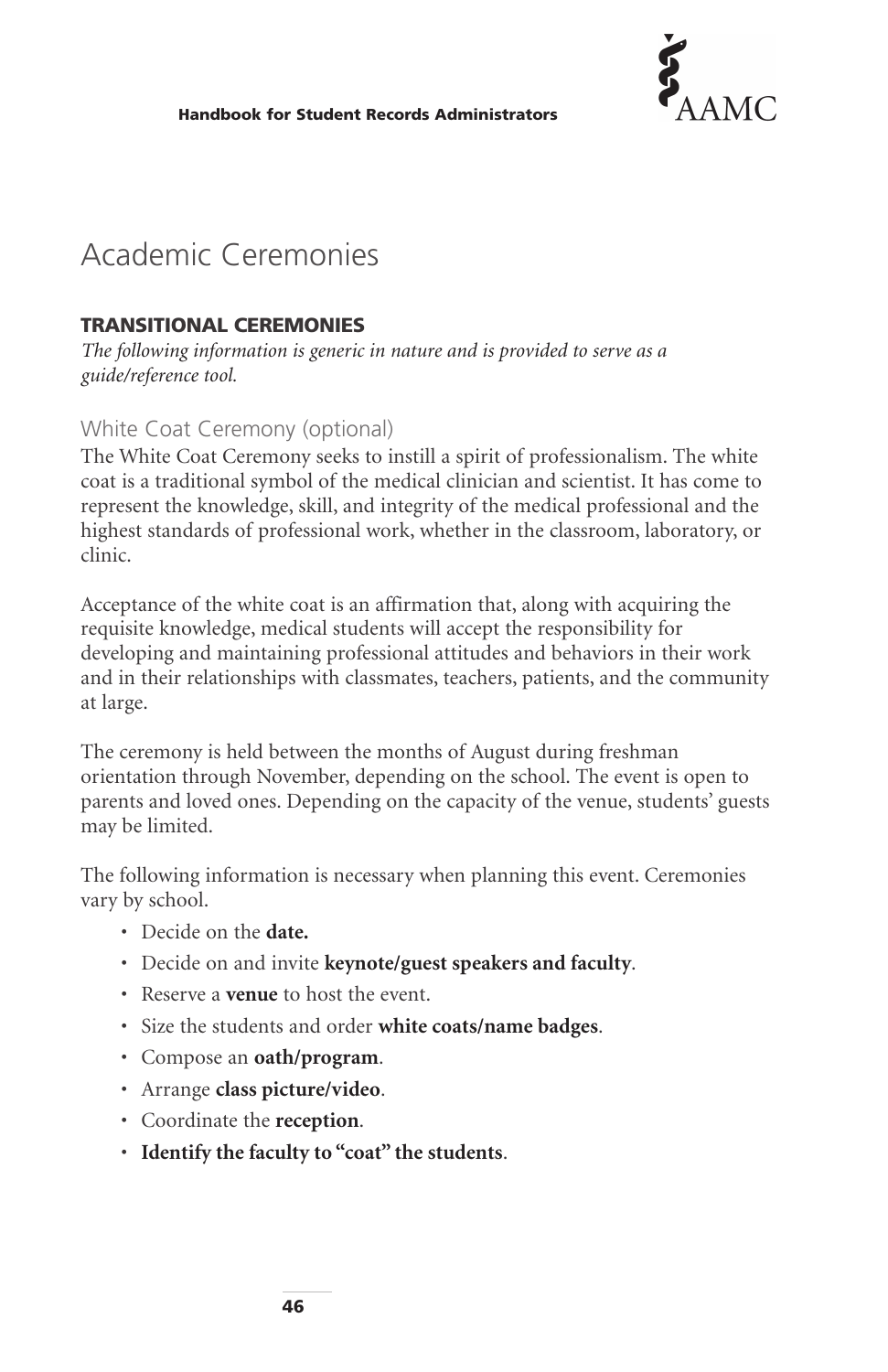

#### Student Clinician Ceremony (optional)

This ceremony is the rite of passage to the clinical years of the student's medical school career. The students have just completed two rigorous years, learning basic science, and exploring, through clinical experiences, how to take a sensitive history and perform a thorough physical examination. Usually, students have at taken the USMLE, Step 1 examination. The students now are ready to go to the bedside on a daily basis, and will have intensive and focused rotations.

The Student Clinician Ceremony may take place immediately before the onset of the clinical years of medical school during the last day of the junior year orientation.

A committee of faculty, staff and students' peers work together to plan, coordinate, and execute the ceremony based on the needs and vision of their medical school.

The following information is necessary when planning this event.

- Reserve **venue** to host the event.
- Decide on and invite **keynote/guest speakers and faculty**.
- Decide on **class gift and order**.
- Compose **program**.
- Arrange for **audiovisual**.
- Coordinate the **reception**.

For additional information on planning for the White Coat and Student Clinician Ceremonies, please visit the following Web site: *[http://humanism-in](http://humanism-in-medicine.org/)[medicine.org/](http://humanism-in-medicine.org/)*. Grant funding and criteria for this ceremony are available through the Arnold P. Gold Foundation.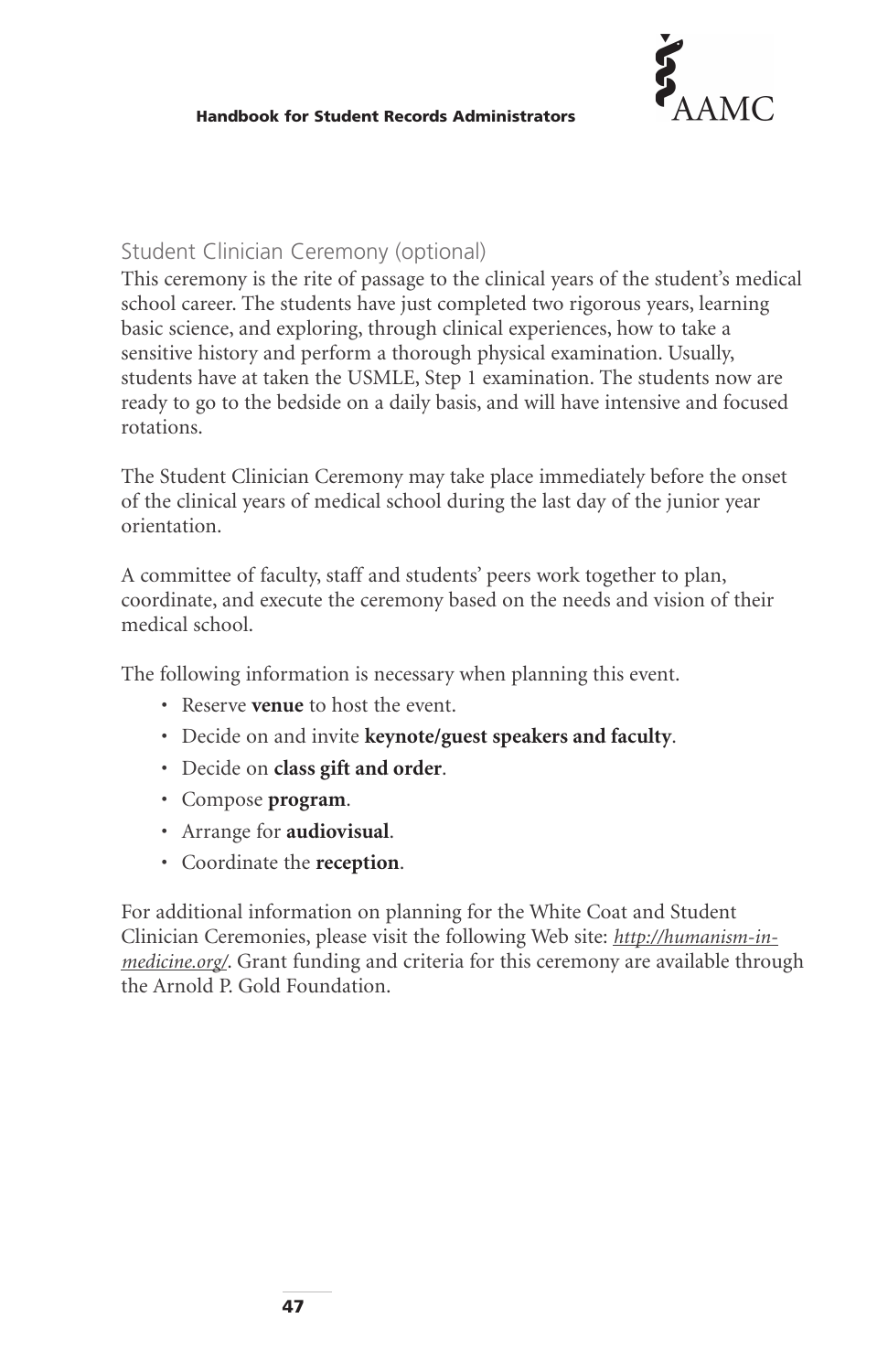

#### Graduation Ceremonies

The graduation ceremony symbolizes the completed journey through medical school. Although ceremonies vary by school, the following information is necessary when planning such an event.

- Determine **date** and reserve **venue** in advance.
- Decide on and invite **keynote/guest speakers and faculty**.
- Coordinate and order **academic regalia and announcements**.
- If ticketed event, **order** and **disseminate tickets**.
- Compose **program**.
- Coordinate **reception**.

Registrars often serve on the institution's Commencement Committee. The registrar is responsible for verifying that all degree requirements have been met in order to confer the degree. This role includes verifying the correct spelling of names on the commencement program and ordering and distributing regalia for students, faculty, and staff.

Some schools have separate "hooding" ceremonies, while others incorporate the "hooding" into the commencement exercises. Some schools allow family members to hood the graduate, while others restrict this honor to faculty members or a family member holding the M.D. degree.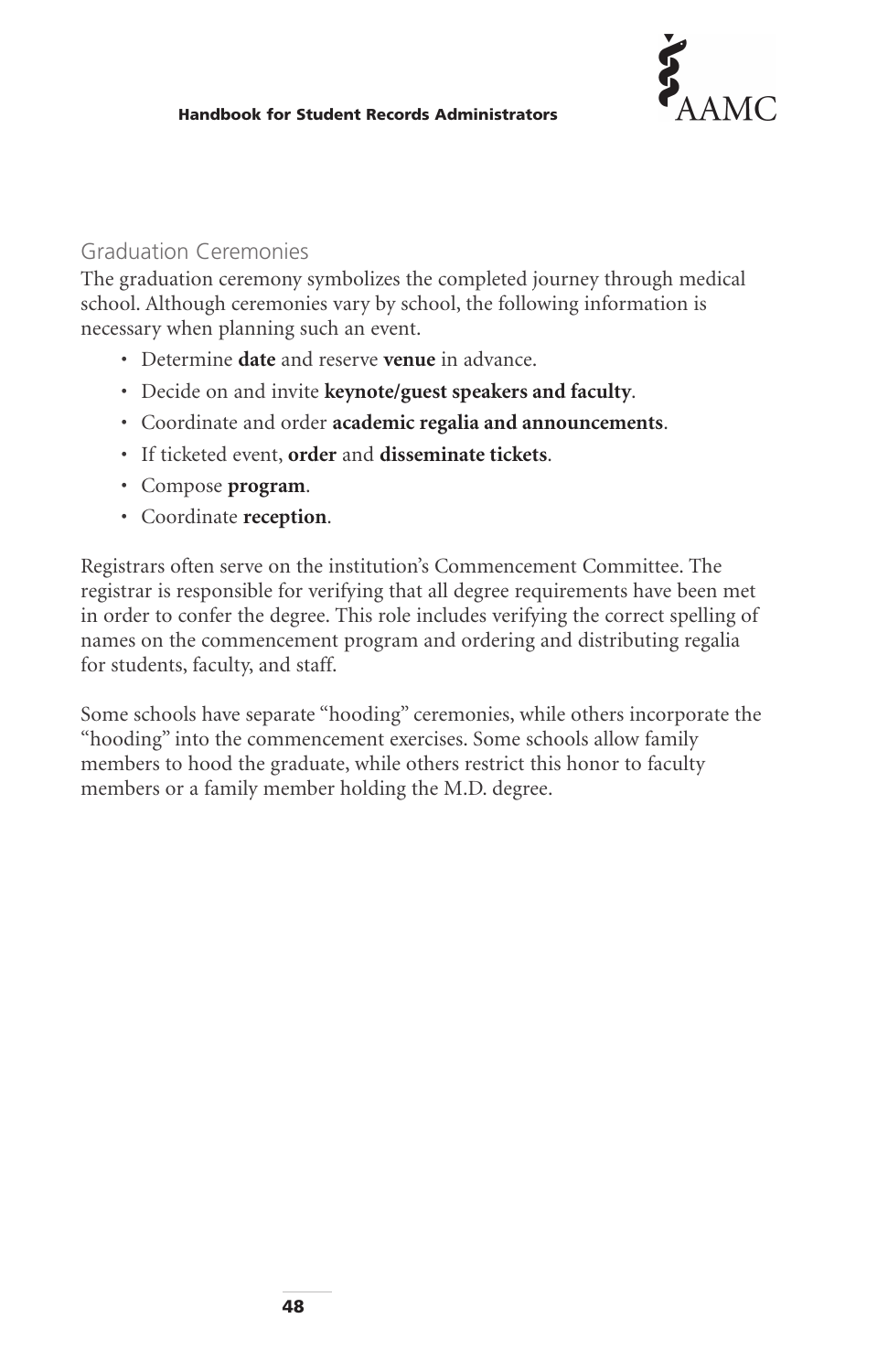

# Technology and Student Information Systems

The use of technology has become very prevalent in the registrar profession. It is essential that today's registrar is proficient in technology issues and the application of technology in records management. Many of the applications available can allow you to automate tasks, improve student service, and manage your office.

Depending on your institutional structure, your direct role managing technology will vary. Your institution may have a large IT unit that handles all aspects of computer technology, or if you are a smaller institution, you might have to take a more direct role. Regardless of your computer background and proficiency, today's registrar can influence the direction of technology at an institution. You don't necessarily have to become a computer programmer to understand the uses and application of technology. Relationships with key IT staff are also important for a registrar to develop since they will help you achieve technology goals within your office.

The rest of this chapter will outline the most prevalent technology applications used in a registrar's office.

#### **Student Information Systems (SIS)**

A SIS is the core business application for the university. Common modules of a SIS are records and registration, financial aid, bursar (cashiering), academic advising, and recruitment. A SIS should be considered the official repository of student data. There are many commercial SIS available for purchase ranging from enterprise systems to modified databases. A registrar's role with the SIS will vary depending on the institution. The key role that all registrars should assume is a stakeholder in how the SIS manages student data.

The decision to purchase or develop your own SIS is complex and will depend on your institution. Larger institutions might have a system-based SIS used by the whole institution. The advantages to a large commercial application are the robustness of the applications and the built-in self-service features since most of these applications are now Web-based. The biggest challenge to a large commercial application is that you are often tied to how the application is delivered, which makes it difficult to modify the system to meet the unique needs of a medical school. If you have decided to purchase a commercial SIS for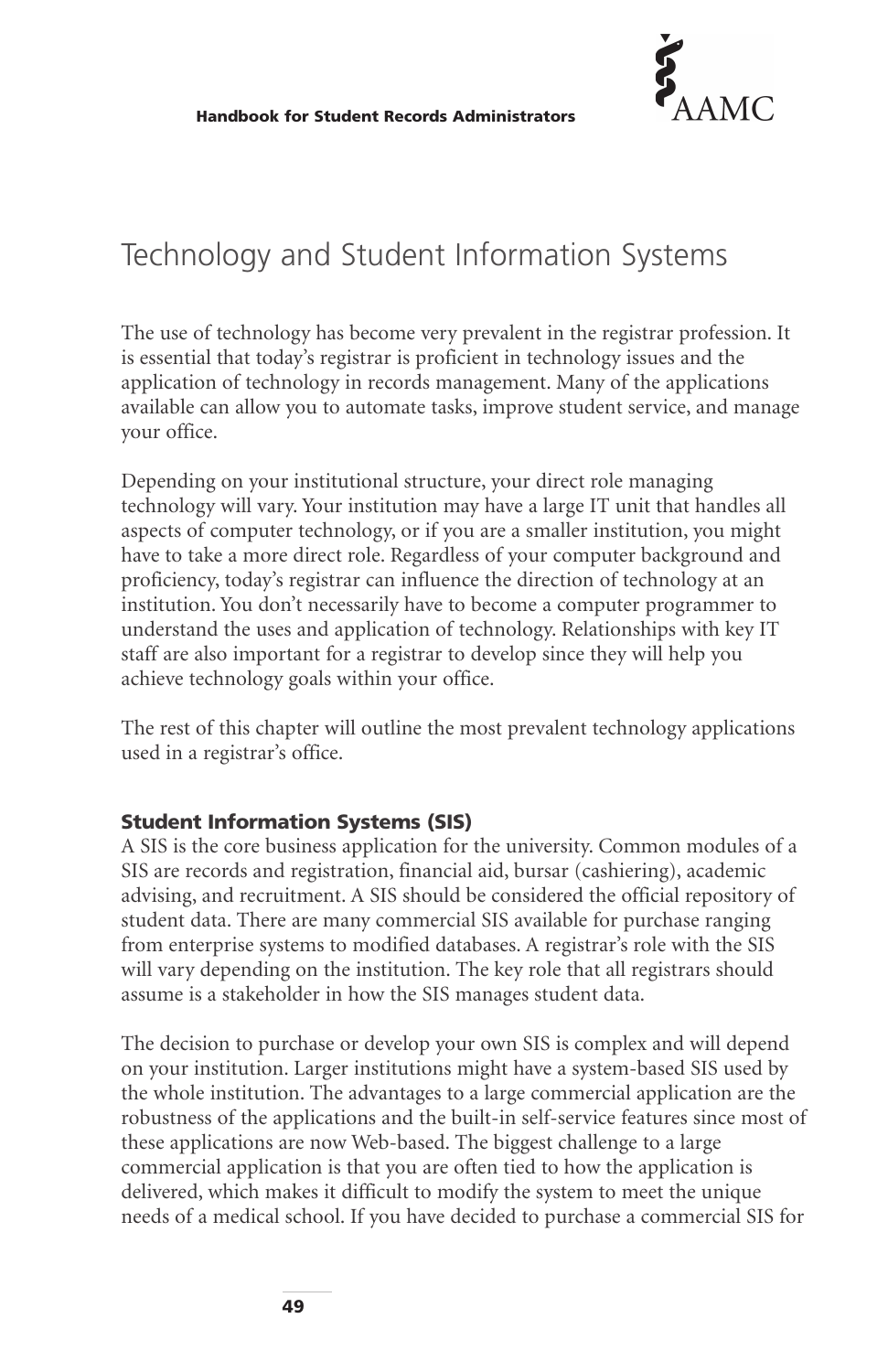

medical school use only, it is advisable to research peer medical schools to see if there are systems tailored to or well suited for medical school use. If you, as the registrar, will take the role of implementing a SIS, project management skills are essential.

The SIS should serve as the authoritative source of student data and a student's enrollment history. If the registrar is part of a large university system that has a system-based SIS, there are invariably going to be data not stored in the SIS that needs to be tracked by the medical school. Generally, schools will build or purchase a separate database to track these items. Ideally, there should not be any duplication of data elements between the official SIS and a separate database. Having multiple sources of student data are often called a "shadow database" and is not recommended because of the possibility of inconsistency of data between the two systems. If a separate database is needed and the database needs data elements from an official SIS, the more acceptable practice is to develop a protocol so that data from the official SIS can be linked to the separate database. IT staff should be able to help facilitate this practice.

#### **E-mail**

E-mail has become an essential communication in today's world and can be used effectively, especially with communication to students. Many institutions have developed policies and protocols that outline official university communication to students is via e-mail. Universities should issue a student email account and not allow them to register a commercial account. All university communication should be sent to the university-issued e-mail account. Depending on how your university defines e-mail accounts as directory information in your university FERPA, policies will dictate how student e-mail information will be distributed to faculty, other students, and the outside community.

If the e-mail account is stored in the SIS, many of the commercial products have tools to send communication to students automatically via e-mail. Class distribution lists should also be developed so e-mail that applies to a class of students can be easily sent to all students. If you have the need to send personalized content to a group of students, there are many mass e-mail products available.

#### **Office Productivity Applications**

Registrars need to be well versed in productivity applications such as word processing, spreadsheets, databases, etc., in order to have an effective operation.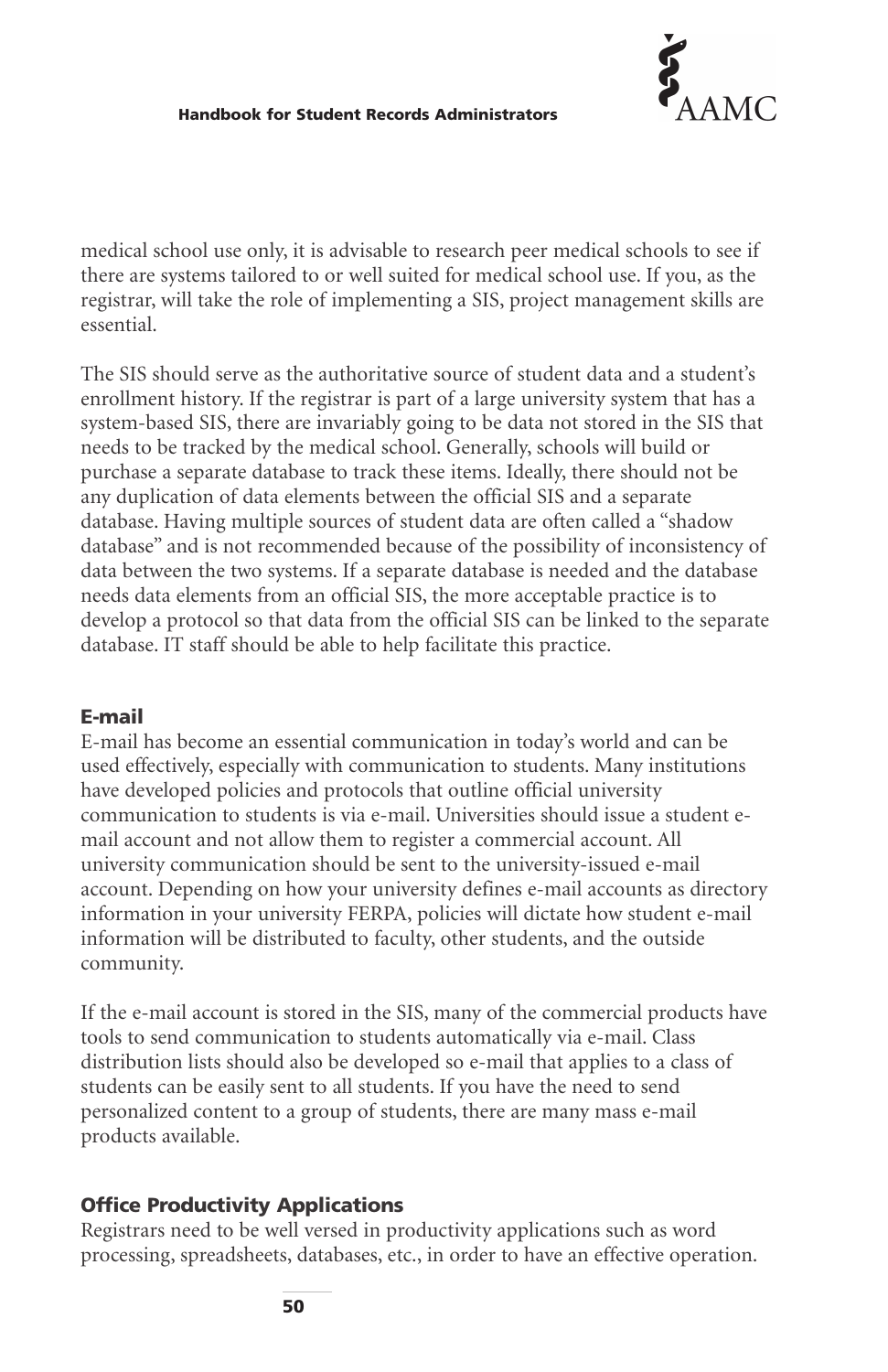

Registrars should utilize university-offered courses, online tutorials, and publications to get more versed in these applications.

#### **Document Imaging**

Document imaging involves scanning paper documents and storing them in an electronic database for retrieval instead of paper files. Document imaging can be an efficient means of storing documents especially when space is a limitation. Document imaging is also a secure way of backing up paper files in case of natural disaster. There are many commercial versions of document imaging especially designed for higher education available.

Electronic storage of documents is certainly permissible according to FERPA. Schools should check their document retention policies about specific requirements (especially public institutions since many of them have state-wide policies that will apply).

(*[http://www.aamc.org/members/gsa/active\\_permanent\\_records0305.pdf](http://www.aamc.org/members/gsa/active_permanent_records0305.pdf)*)

#### **Data Warehouses and Reporting**

Most commercial SIS products are good for doing transactional processes, but are often limited in their reporting capabilities. An alternative solution is to develop a data warehouse for reporting purposes. Like other technology applications, there are many options to choose from and will depend on your unique needs. The common protocol is to have a download of the SIS populate the data warehouse daily. A key advantage of a data warehouse is that you can use tools specifically designed for creating reports. There are many options for delivering customized reports to users based on their business needs.

#### **Portals**

Portals are becoming prevalent in higher education and allow you to tie multiple technology applications into one place. Basically, a portal is an internet that typically provides personalized capabilities to its visitors, providing a centralized pathway to other services and content. Examples of non-university portals can be found on the home pages or major search engines. Portals have unlimited potential for registrars when it comes to delivering enrollment services. A portal allows for single-sign-on into a Web site where a student, faculty, or staff can access multiple services.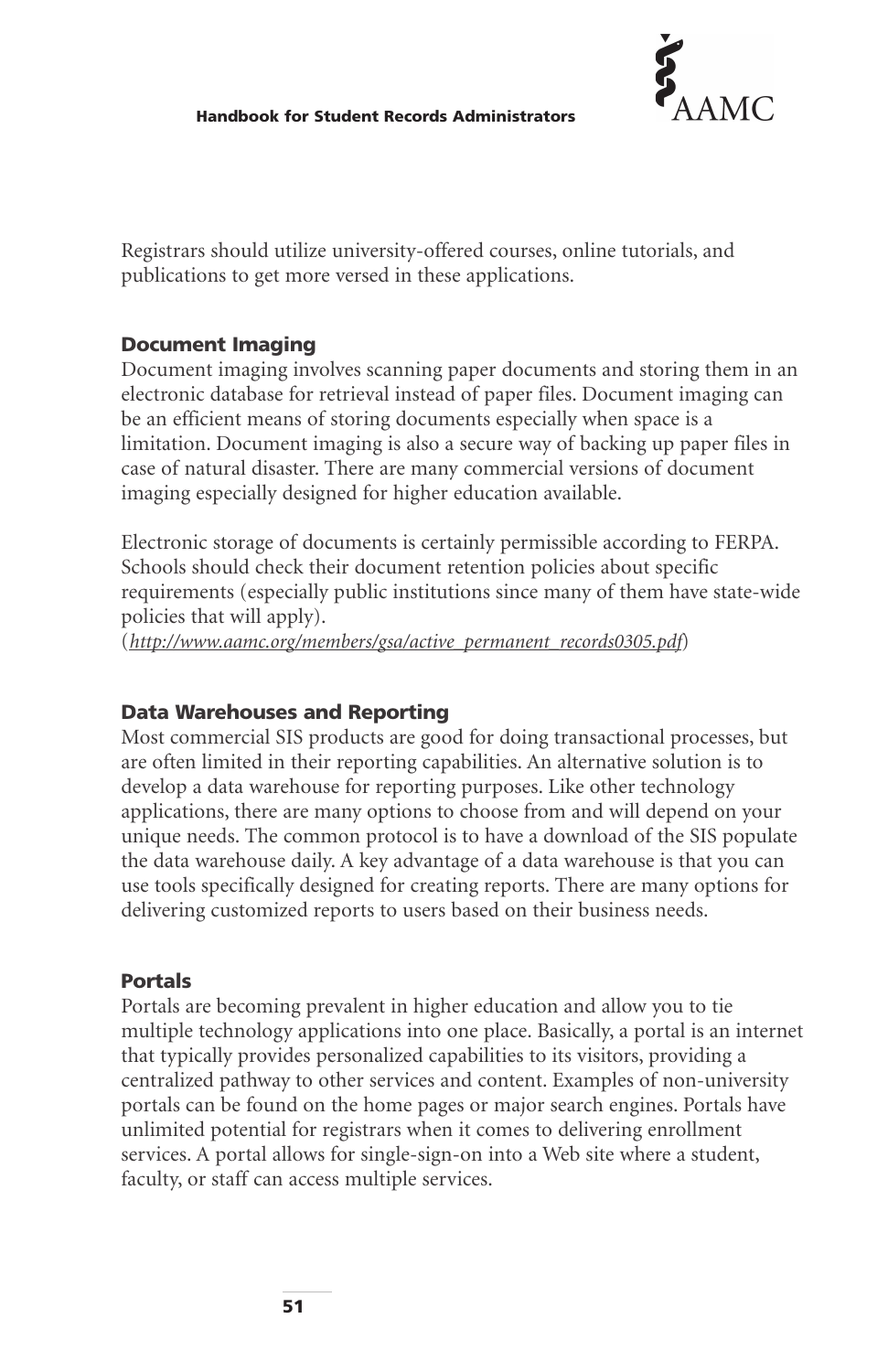

Applications of a portal include creating channels where students can access grades, class schedules, online courses, library services, etc. Channels can also be created to deliver services to faculty and staff such as class rosters, grade entry, and personalized reports. Typically, portal development involves significant programming knowledge left to IT professionals. A registrar's role is to advocate the benefits of a portal and think of potential services that can be delivered through a portal.

#### **Technology Resources**

When you are embarking on a new initiative or project that involves technology, the following are good places to start:

- Colleagues at peer institutions—If you are embarking on a new project, contact colleagues and utilize the listservs to see what software and systems other schools are using. This type of anecdotal information can be very valuable.
- AACRAO publications—AACRAO provides several technology publications written for registrars specifically on issues such as SIS implementations, document imaging, and electronic data interchange. AACRAO's *Professional Development Guidelines for Registrars: A Self-Audit* is a great resource that has multiple sections dedicated to evaluating technology capabilities of a registrar's office. *[www.aacrao.org/publications/](http://www.aacrao.org/publications/)*.
- Conferences—If you planning a major technology project such as a SIS implementation, academic technology conferences are a good place to start. Educause (*<www.educause.edu>*) has several regional and national conferences during the year. AACRAO's national conference in the spring and their technology conference in the summer are also well attended by commercial vendors (*<www.aacrao.org/meetings/>*).

#### **Data Security**

The security and privacy of student data has always been a hallmark value of the registrar's profession. Advancements in information technology have made data more accessible as well as vulnerable to unauthorized access. Registrars now need to be more aware of how to properly secure electronic data and must also play a significant role in how electronic data are transmitted and shared across their campuses and external constituents.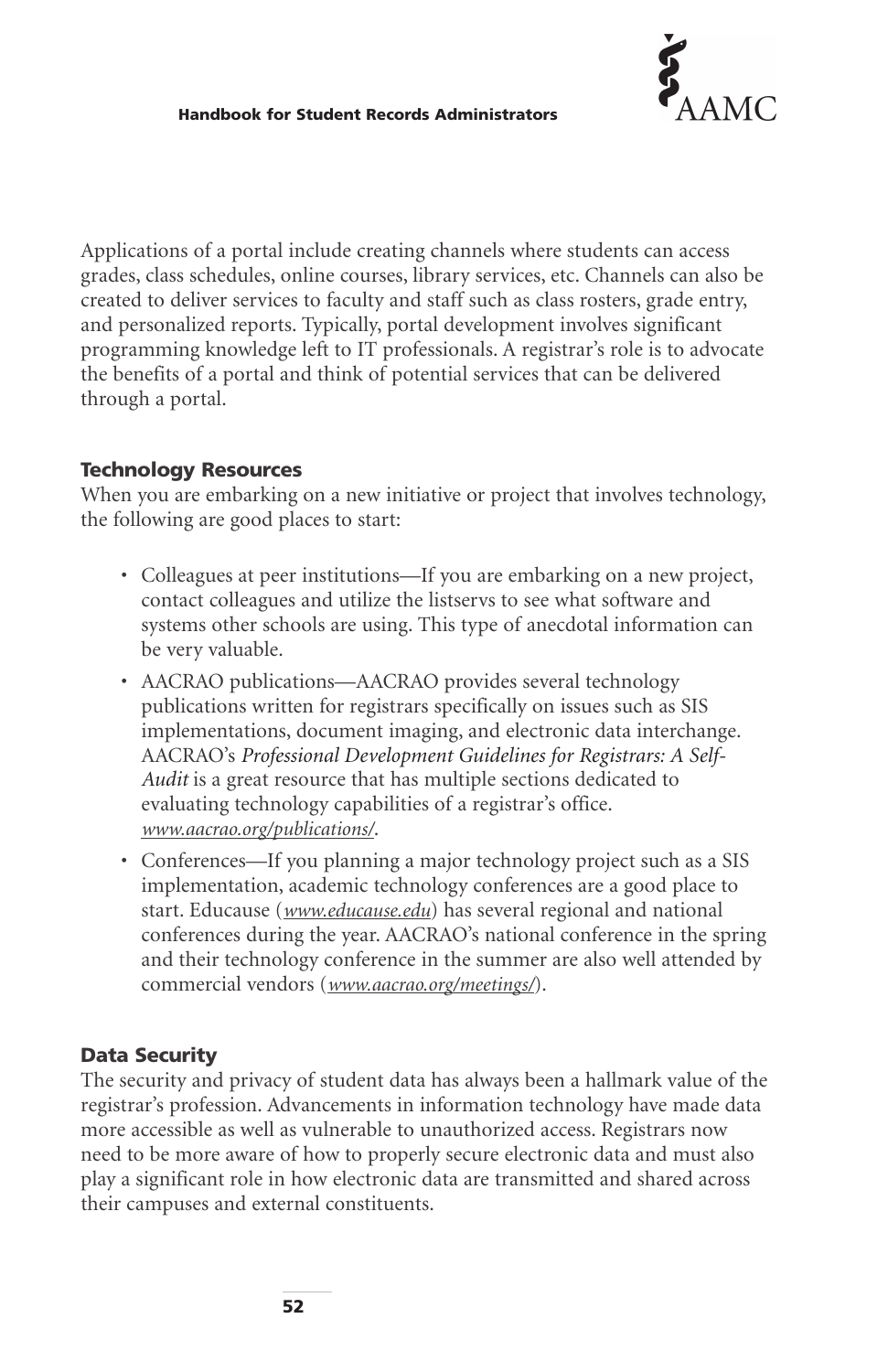

In regard to access, the principles of FERPA apply to electronic student data. When most student records were paper-based, registrars were able to exert more control over the access of records. Now that centralized IT staff manage the databases that store student data, it is imperative that protocols are developed that specify who can access and receive student data. A common model is to have the registrar serve as the steward of student data and possess the authority to authorize the release of student data. This role requires a strong partnership with technical staff in order to prevent unauthorized releases of student data. Furthermore, protections need to be in place to ensure that individuals who receive data use it only for the authorized use and do not exert authority to release the data to other individuals or applications.

Data should not be stored on local personal computers, laptops, portable disk drives, or personal digital assistants (PDAs). Data should be stored on secure networks that have the appropriate security. Adequate backup procedures also need to be in place to recover data. If data must be stored on local machines or portable devices, the devices should employ adequate encryption and tracking technologies in case of loss or theft. Information technology staff can help determine what appropriate levels of security are needed.

Online self-service sites for students, faculty, and staff are becoming more prevalent. Adequate consideration about the security of these types of systems needs to be considered when developing these types of systems. Although registrars do not need to possess a technical knowledge of how the security works, registrars should be familiar with the technologies in order to collaborate with technical staff.

In regard to transmitting protected student data, the ideal method is to transmit data via encrypted methods. Transmitting student data via e-mail within your e-mail network can be permissible if the e-mail system has the adequate levels of security needed to ensure protected transmission of the data. Under no circumstances should protected student data be sent via regular e-mail to an individual outside of your own e-mail network. E-mail outside of a network is not a secure method of transmission. If there is a need to send student data outside a protected network, secure file transfer and secure e-mail systems should be employed.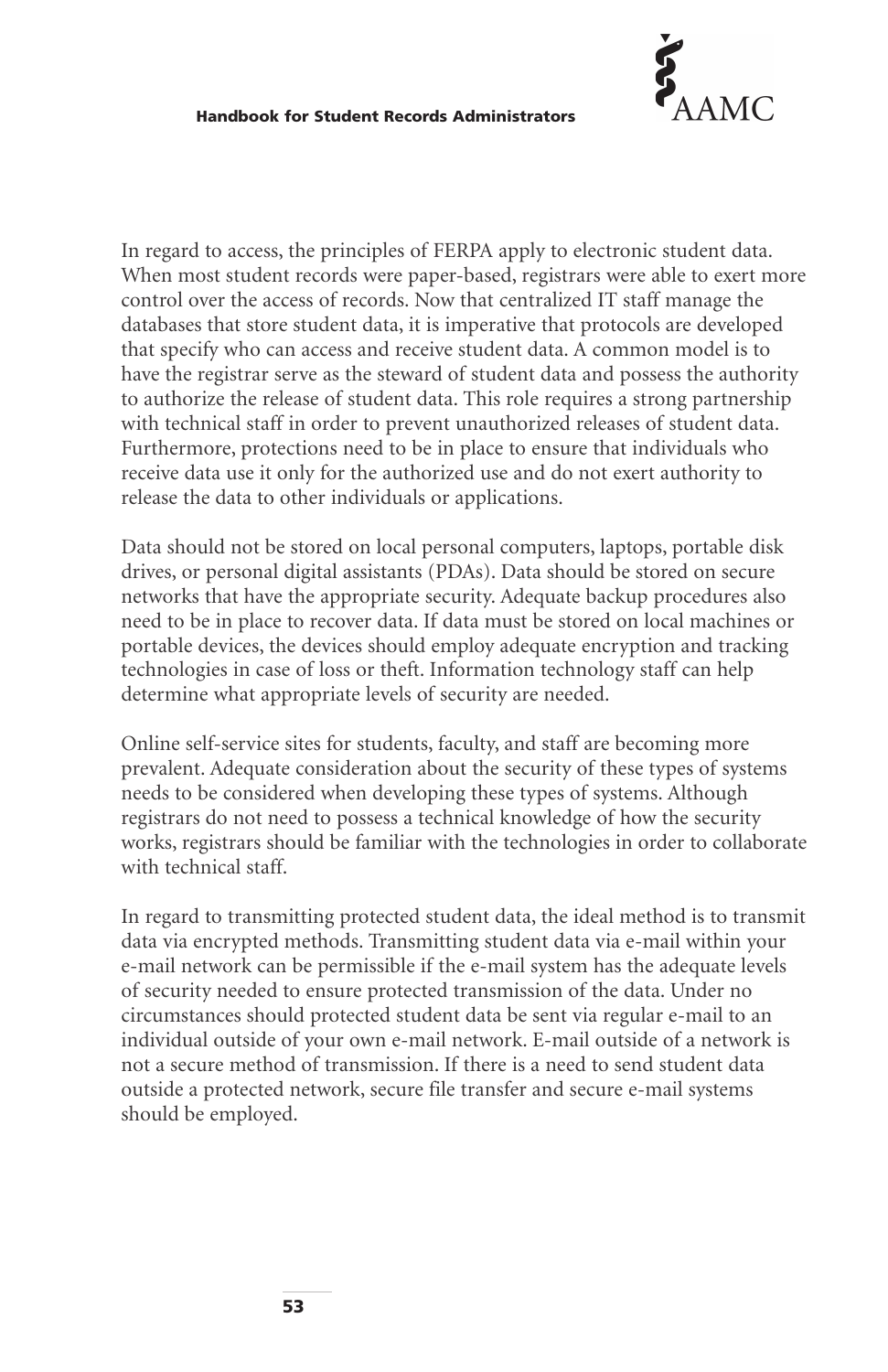

# Appendices

American Association of Collegiate Registrars and Admissions Officers (AACRAO) *<http://www.aacrao.org/>*

Family Education Rights and Privacy Act of 1974 (FERPA)— "Buckley Amendment" *<www.ed.gov/policy/gen/guid/fpco/ferpa/index.html>*

Federation of State Medical Boards (FSMB) *<www.fsmb.org/>*

National Board of Medical Examiners (NBME) *<www.nbme.org/>*

State Medical Boards—Contact information for state medical boards in the United States

United States Medical Licensing Examination (USMLE) *<www.usmle.org/>*

Medical Student Performance Evaluation (MSPE) *<www.aamc.org/members/gsa/mspeguide.pdf>*

Electronic Residency Application Service (ERAS) *<www.aamc.org/programs/eras/schools/about/start.htm>*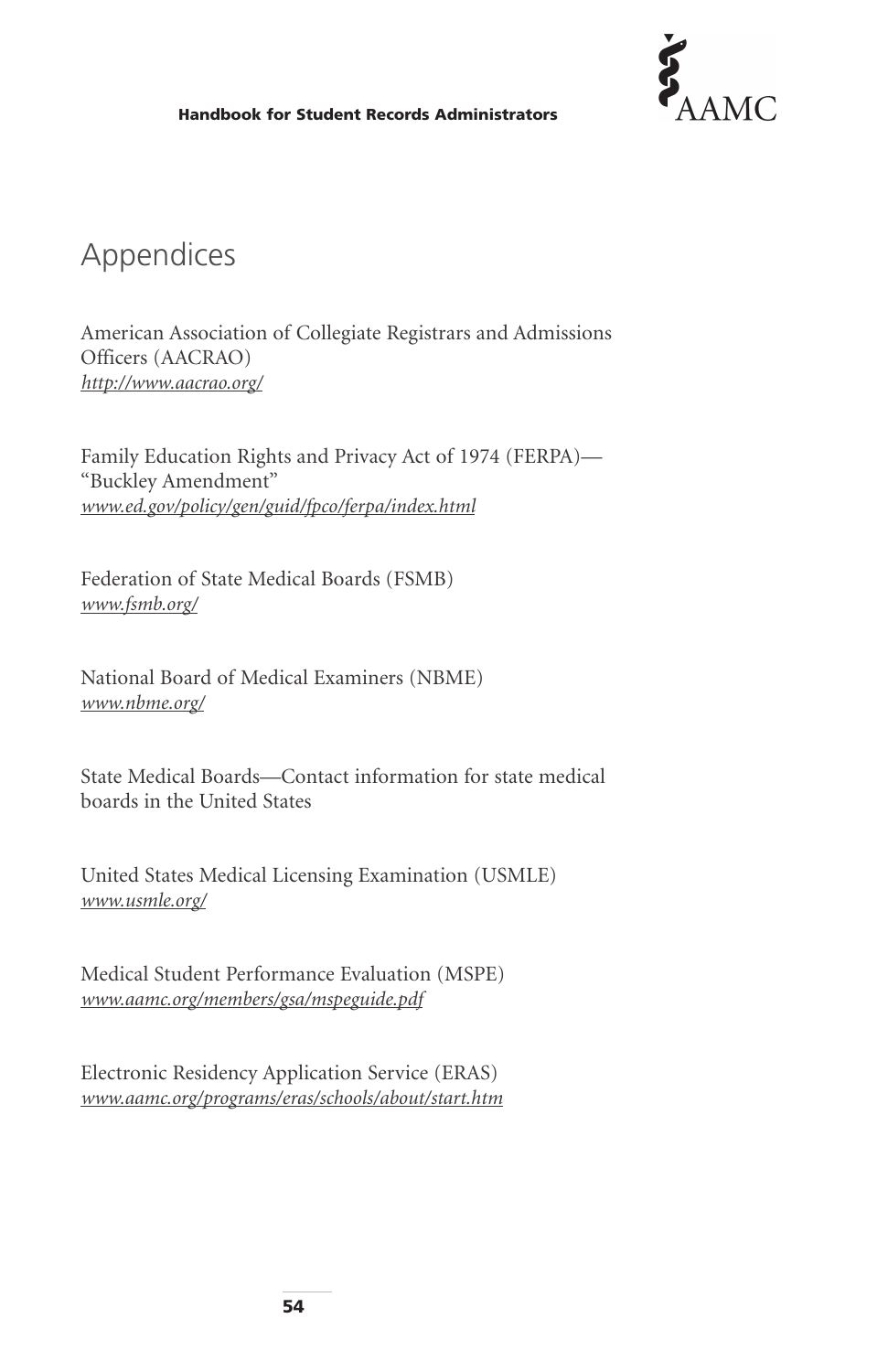

# AAMC Guideline Statements

#### **Satisfactory Academic Progress for Receipt of Title IV Student Aid**1

Federal law and regulations governing the Title IV student financial assistance programs require that students must maintain satisfactory academic progress to be eligible to receive assistance. Title IV programs relevant to medical students include Stafford Student Loans, Perkins National Direct Student Loans, College Work-Study, and Supplemental Loans.

Academic policies and procedures vary from school to school. This guide is intended to provide useful information to schools in evaluating institutional policies. This document is intended only as a guide to those elements required by federal regulation, with examples of acceptable approaches for compliance. Each institution must develop its own standards in accordance with institutional academic policies and graduation requirements. Any institution that fails to have and apply a written standard for satisfactory academic progress may not disburse Title IV funds to a student or certify a loan application.

#### **AAMC Guidelines for Medical Schools Regarding Academic Transcripts (Appendix A)**

An academic transcript is a certified document intended for use by parties outside the educational institution and is an unabridged summary of the student's academic history at that institution. It is distinguished from the larger body of information that may be contained in the student's educational or academic record. The educational or academic record is an internal document that also reflects the student's unabridged academic history at the institution but which may contain additional data that are useful internally yet not needed externally.

This document provides guidelines for schools that will be helpful as institutional policies and procedures are developed with respect to academic transcripts.

#### **AAMC Guidelines: Reaffirming Institutional Standards of Behavior in the Learning Environment (Appendix B)**

This AAMC guideline document was developed to reaffirm the importance of a learning environment based on mutual respect between teacher and learner. Characteristic of this respect is the expectation that all participants in the

<sup>&</sup>lt;sup>1</sup>This document is available on request from the AAMC Section for Student Programs.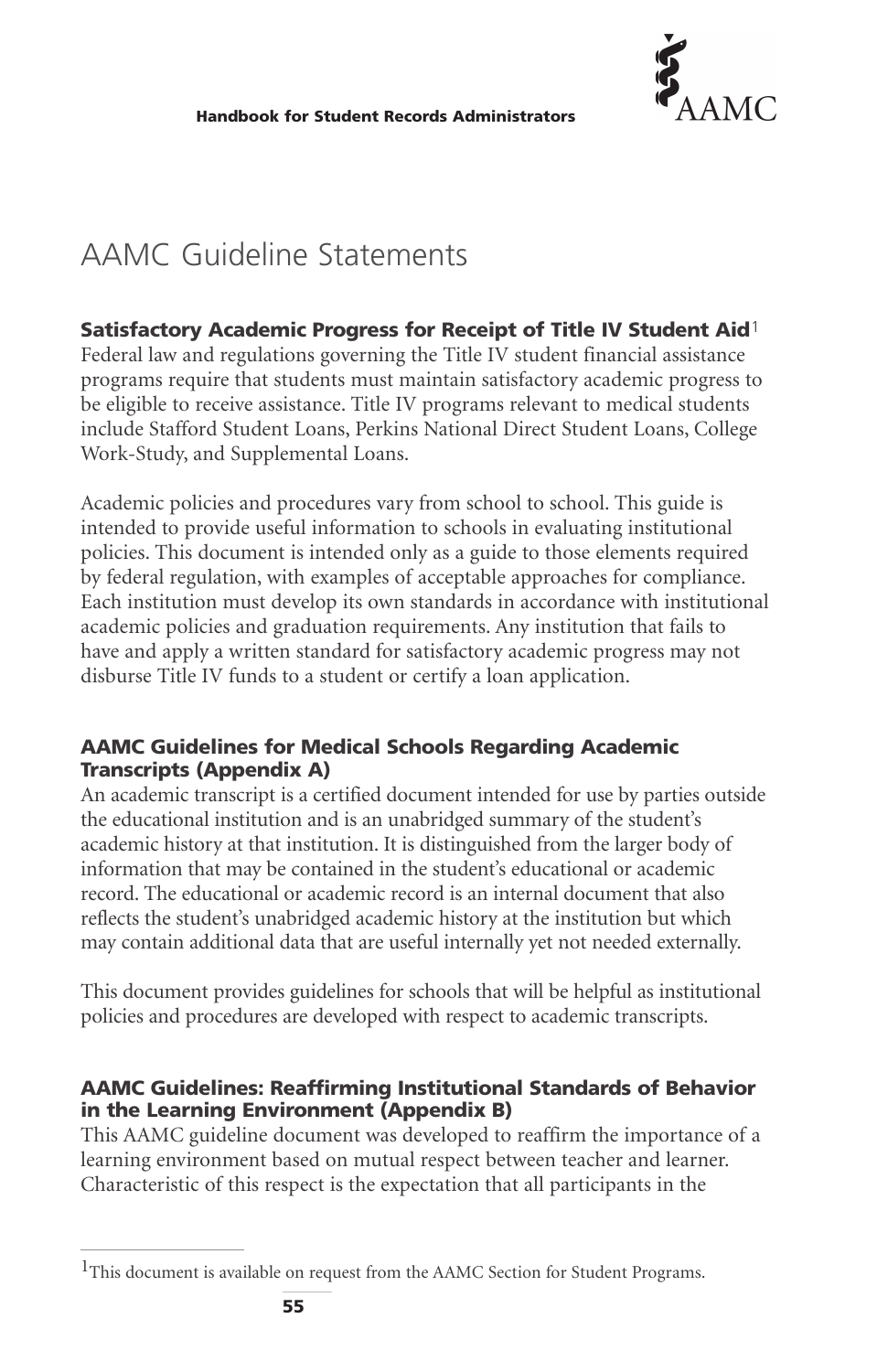

educational program assume their responsibilities in a manner that enriches the quality of the learning process.

This document identifies examples of behavior that is harassing and recommends that each school reaffirm, on a periodic and regular basis, its expectations of faculty, students, residents, and staff. The guidelines recommend that medical schools establish mechanisms and institutional procedures for dealing with behavior that is not in keeping with institutional expectations.

#### **AAMC Guidelines for Medical Schools Regarding Visiting Medical Students from Other LCME Medical Schools (Appendix C)**

This AAMC guideline document was developed to assist schools in streamlining the process of applying for and scheduling elective experiences by medical students. Items addressed in the document include application procedures, academic requirements, fees, health and malpractice insurance, immunizations, student assessment, housing, registration, elective catalogs, and student status.

The Visiting Student Application and the Health Statement for Visiting Students forms should be considered templates to be modified, as required, by individual medical schools; they are not standard forms to be used by all schools. These forms were designed to contain, at a minimum, all questions required by ALL schools. Medical school personnel should feel free to modify these two forms to suit their institutional preferences and needs.

#### **American Association of Collegiate Registrars and Admissions Officers (AACRAO) (Appendix D)**

General information and links on this association. Membership is recommended. However, you must remember that graduate/professional school registrars sometimes have additional functions that differ from collegiate registrars.

#### **A Year in the Life of a Registrar (Appendix E)**

A functional calendar that you can use as a template to develop your own depending on your academic calendar, structure, and duties.

#### **The Life Cycle of a Student Record (Appendix F)**

A visual depiction of the life of a student record.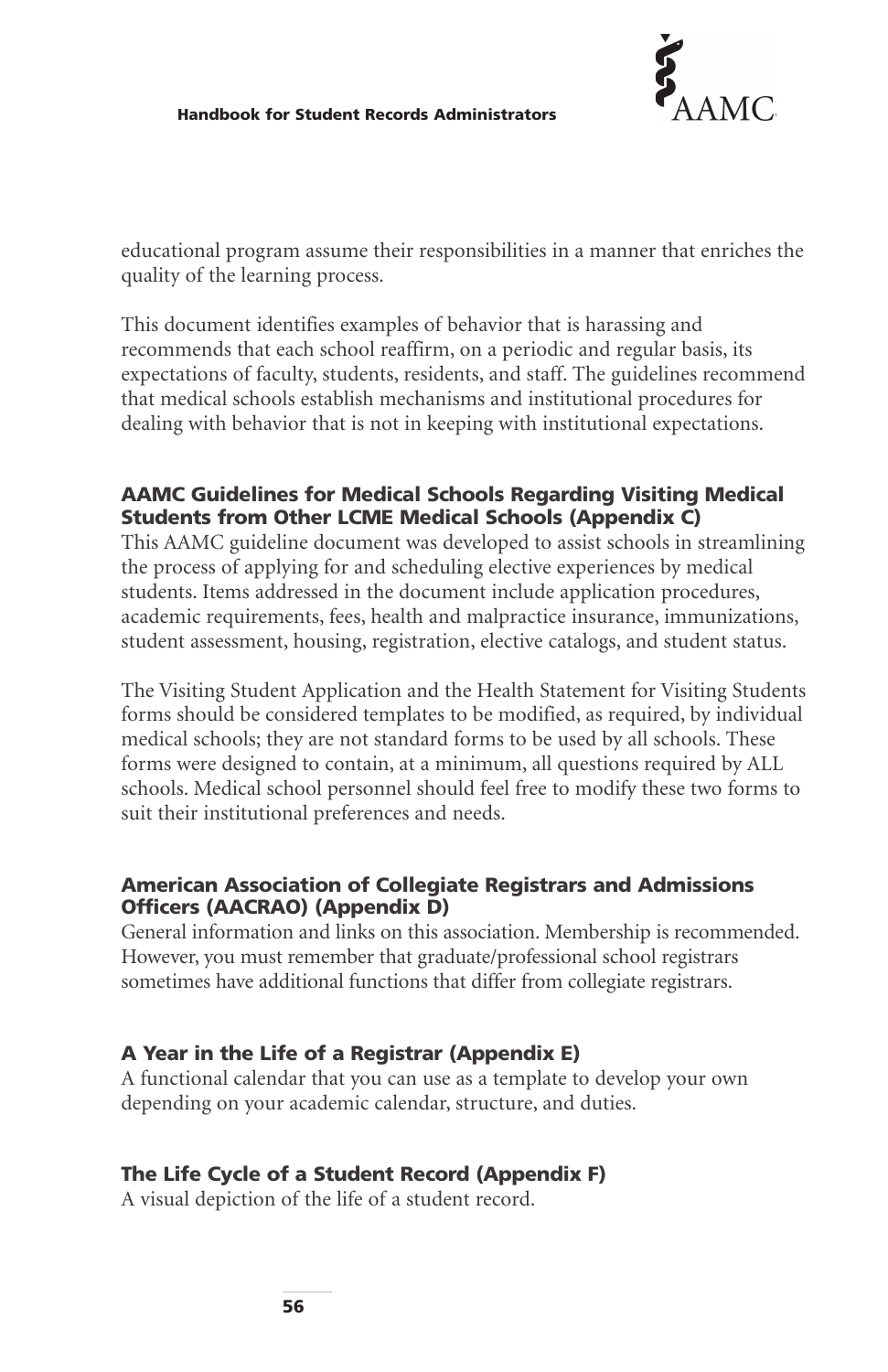

# COMMONLY USED ACRONYMS

| <b>AACRAO</b><br>AAMC<br><b>ADM</b>                                                                                   | American Association of Collegiate Registrars and<br><b>Admissions Officers</b><br>Association of American Medical Colleges<br>Admissions                                                                                                                                                                                                                                   |                                                                                |  |
|-----------------------------------------------------------------------------------------------------------------------|-----------------------------------------------------------------------------------------------------------------------------------------------------------------------------------------------------------------------------------------------------------------------------------------------------------------------------------------------------------------------------|--------------------------------------------------------------------------------|--|
| <b>AMCAS</b>                                                                                                          | AWS                                                                                                                                                                                                                                                                                                                                                                         | American Medical College Application Service<br>Admissions Workstation (AMCAS) |  |
| <b>CaRMS</b><br><b>COA</b><br><b>COSA</b><br><b>COSFA</b><br><b>COSR</b><br><b>ECFMG</b><br><b>EEC</b><br><b>ERAS</b> | Canadian Resident Matching Service<br>Committee on Admissions<br>Committee on Student Affairs<br>Committee on Student Financial Assistance<br>Committee on Student Records<br><b>Educational Commission for Foreign Medical Graduates</b><br>Extramural Electives Compendium (AAMC)<br><b>Electronic Residency Application Service</b><br><b>Student Workstation</b><br>SWS |                                                                                |  |
|                                                                                                                       | <b>DWS</b>                                                                                                                                                                                                                                                                                                                                                                  | Dean's Workstation                                                             |  |
|                                                                                                                       | <b>PDW</b><br>ERAS PO                                                                                                                                                                                                                                                                                                                                                       | Program Director's Workstation<br><b>ERAS PostOffice</b>                       |  |
| ES<br><b>FAR</b><br><b>FCVS</b>                                                                                       | Enrollment Services (AAMC)<br>FindaResident (AAMC)<br>Federation Credentials Verification Service (FSMB)                                                                                                                                                                                                                                                                    |                                                                                |  |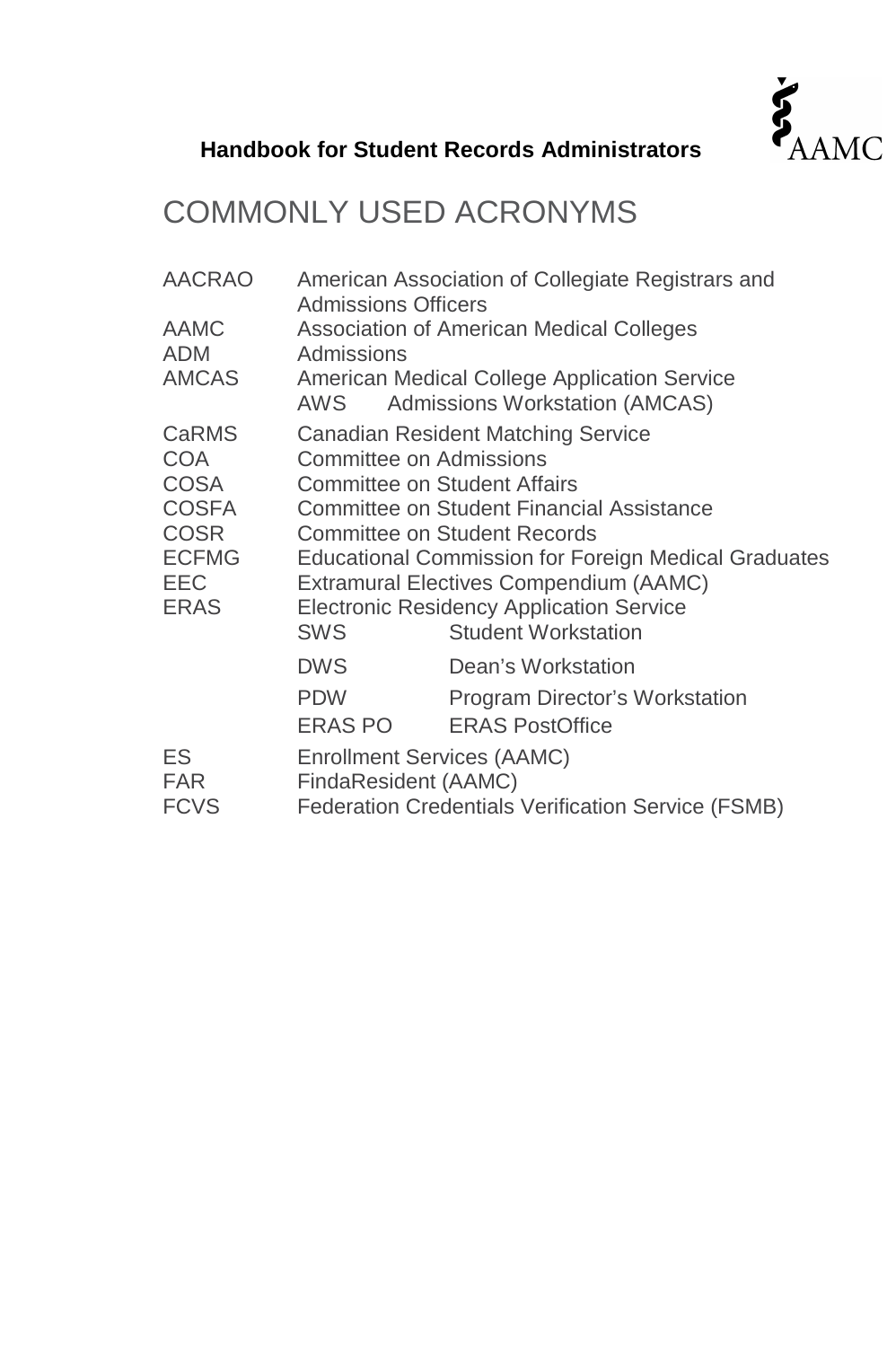

# COMMONLY USED ACRONYMS

| <b>FERPA</b>    | Family Education Rights and Privacy Act of 1974 ("the<br>Buckley Amendment") |                        |  |  |
|-----------------|------------------------------------------------------------------------------|------------------------|--|--|
| <b>FREIDA</b>   | Fellowship and Residency Electronic Interactive Database<br>Access (AMA)     |                        |  |  |
| <b>FSMB</b>     | <b>Federation of State Medical Boards</b>                                    |                        |  |  |
| <b>GMETrack</b> | Graduate Medical Education Tracking System (AAMC)                            |                        |  |  |
| <b>GSA</b>      | Group on Student Affairs (AAMC)                                              |                        |  |  |
| GSA-MAS         | Group on Student Affairs - Minority Affairs Section                          |                        |  |  |
| <b>IMG</b>      | International Medical Graduate                                               |                        |  |  |
| <b>IPEDS</b>    | Integrated Postsecondary Education Data Systems                              |                        |  |  |
| <b>LCME</b>     | Liaison Committee on Medical Education                                       |                        |  |  |
| <b>NBME</b>     | National Board of Medical Examiners                                          |                        |  |  |
| <b>NRMP</b>     | National Resident Matching Program                                           |                        |  |  |
| <b>REG</b>      | Registrar                                                                    |                        |  |  |
| SMS<br>SOM      | Specialties Matching System                                                  |                        |  |  |
| SRS             | School of Medicine<br>Student Records System (AAMC)                          |                        |  |  |
| USMLE           | United States Medical Licensing Examination                                  |                        |  |  |
|                 | Step 1: Usually taken at end of second year of medical                       |                        |  |  |
|                 | school                                                                       |                        |  |  |
|                 | Step 2: Usually taken during fourth year of medical school                   |                        |  |  |
|                 | Step 3: Usually taken during or after PGY-1 year                             |                        |  |  |
|                 | USMLE, Step 2 CK                                                             | Clinical Knowledge     |  |  |
|                 | USMLE, Step 2 CS                                                             | <b>Clinical Skills</b> |  |  |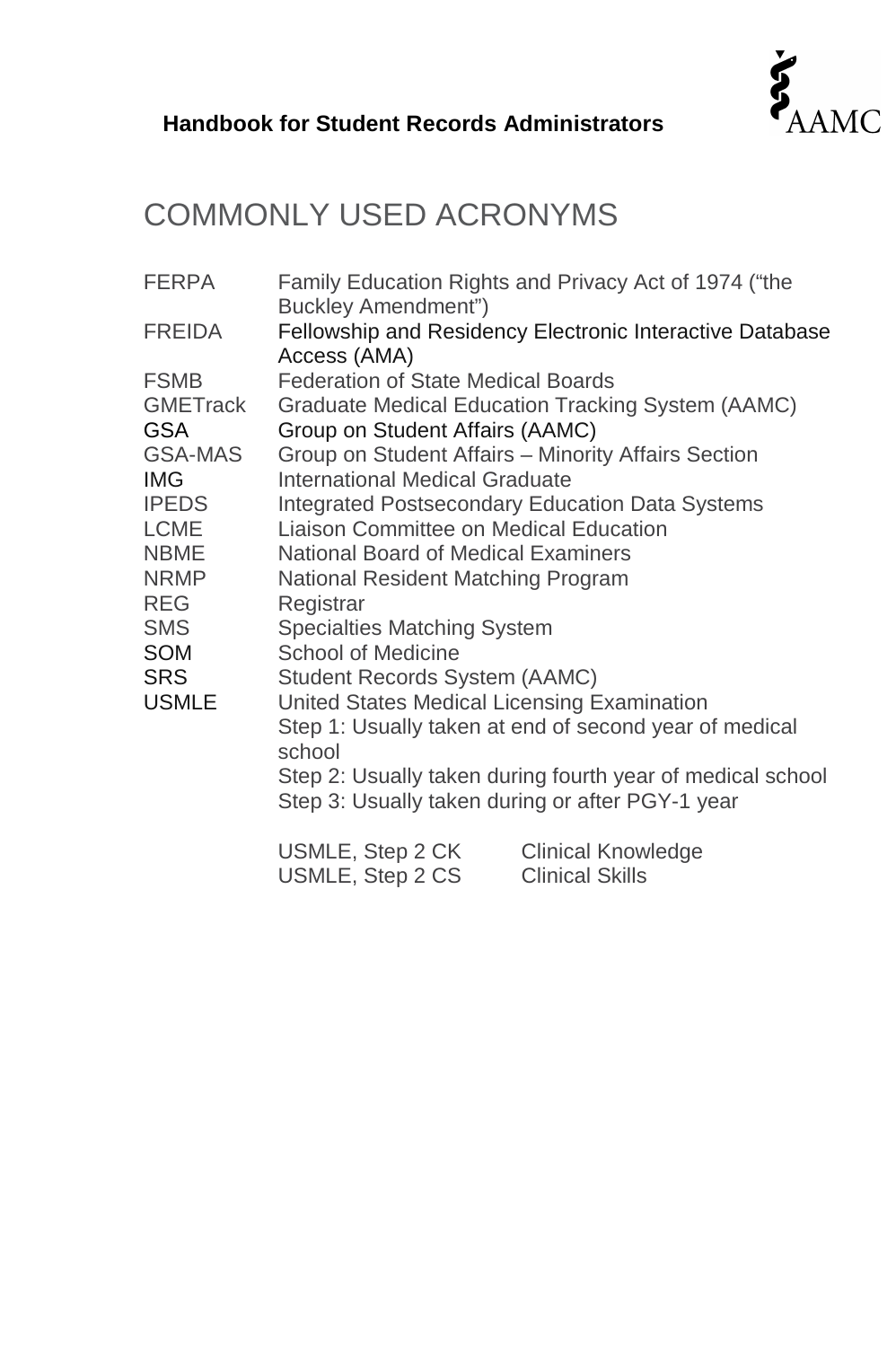

# Appendix A

# **Guidelines for Medical Schools Regarding Academic Transcripts**

An academic transcript is a certified document that represents an unabridged summary of a student's academic history at an educational institution and is intended for use by parties external to the institution. It is distinguished from the larger body of information which may be contained in the student's educational or academic record at the institution. The educational or academic record is an internal document or set of documents or database that also reflects the student's unabridged academic history at the institution; it may contain additional data that are useful internally, although not needed externally. All student education records are protected under the Family Educational Rights and Privacy Act (FERPA).

- 1. Medical schools are encouraged to follow the recommendations of the American Association of Collegiate Registrars and Admissions Officers (AACRAO) as published in its 2003 Academic Record and Transcript Guide (available at: [www.aacrao.org\)](http://www.aacrao.org/). Where the medical school is part of a university, consultation between the medical school and university registrars is encouraged to ensure that the medical school transcript is in compliance with university requirements.
- 2. The academic transcript should reflect the total, unabridged academic history of the student at the institution. All courses should be recorded in the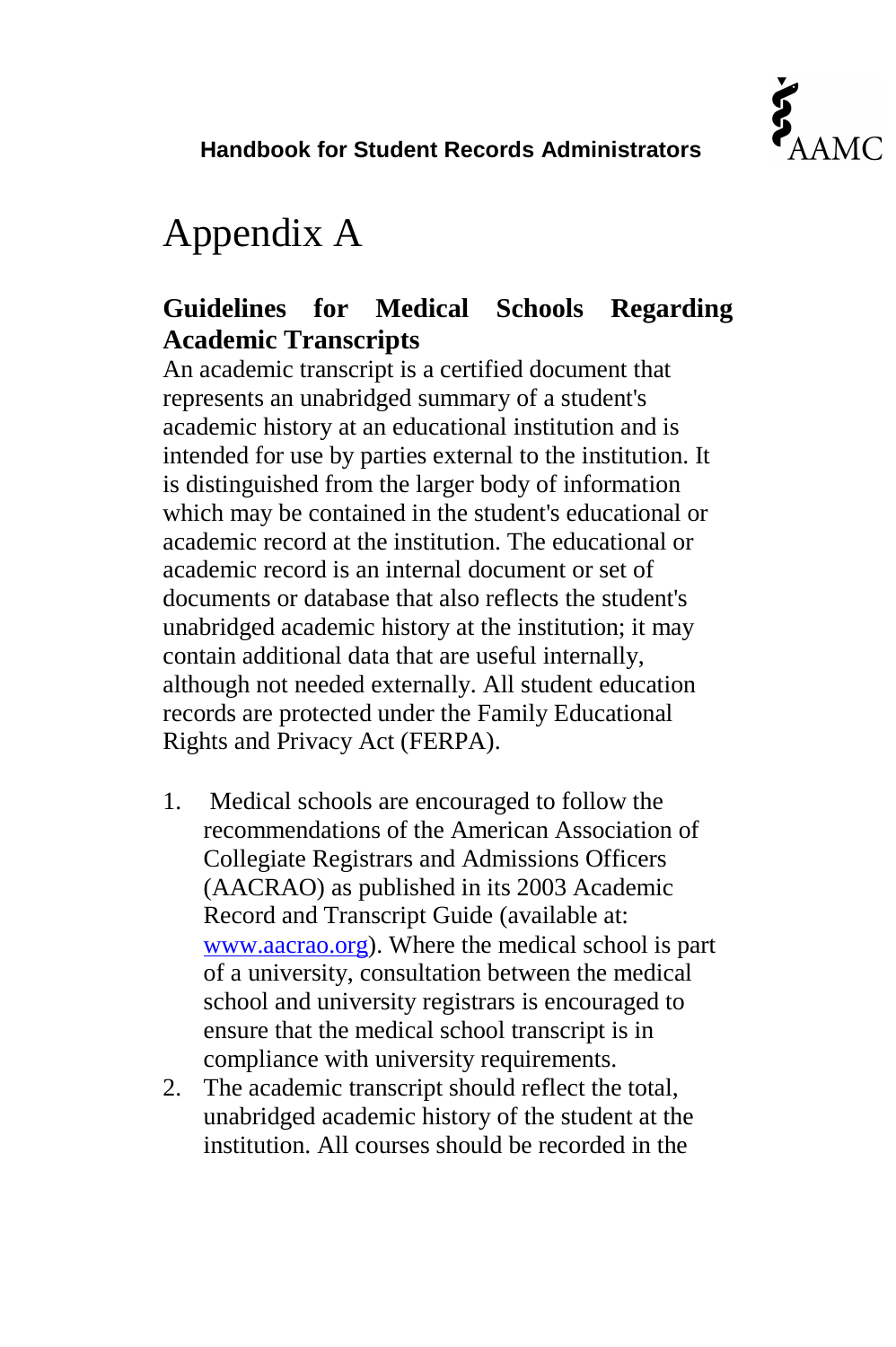

academic period in which the courses were taken and graded.

- 3. The academic transcript should be "authentic," i.e., it should reflect all official grades received by the student for all courses attempted at the "home" institution and at "away" institutions in completion of the degree program, including grades that result from remediated or repeated courses. For example:
	- A designation of "Incomplete" should be recorded for a course when the student has not completed some component of the course and the reason for non-completion is acceptable to the instructor (e.g., absence from a class or examination due to illness or a serious personal emergency). A designation of Incomplete should not be used as a temporary "placeholder" when the student's prior performance in the course has been unsatisfactory.
	- A grade of "Fail" should be recorded for a course in which the student has not demonstrated competency or did not complete at a satisfactory level the course requirements outlined in the course syllabus. A grade of Fail in a course should be a permanent grade; it should not be replaced on the transcript by a subsequent passing grade after the course has been remediated or repeated, even if the passing grade is accompanied by a special notation. The practice of replacing a grade of Fail on the transcript with a subsequent grade of Pass is inconsistent with total and unabridged grade reporting.
- 4. The essential elements of an academic transcript include the:
	- name (and any former name) of the institution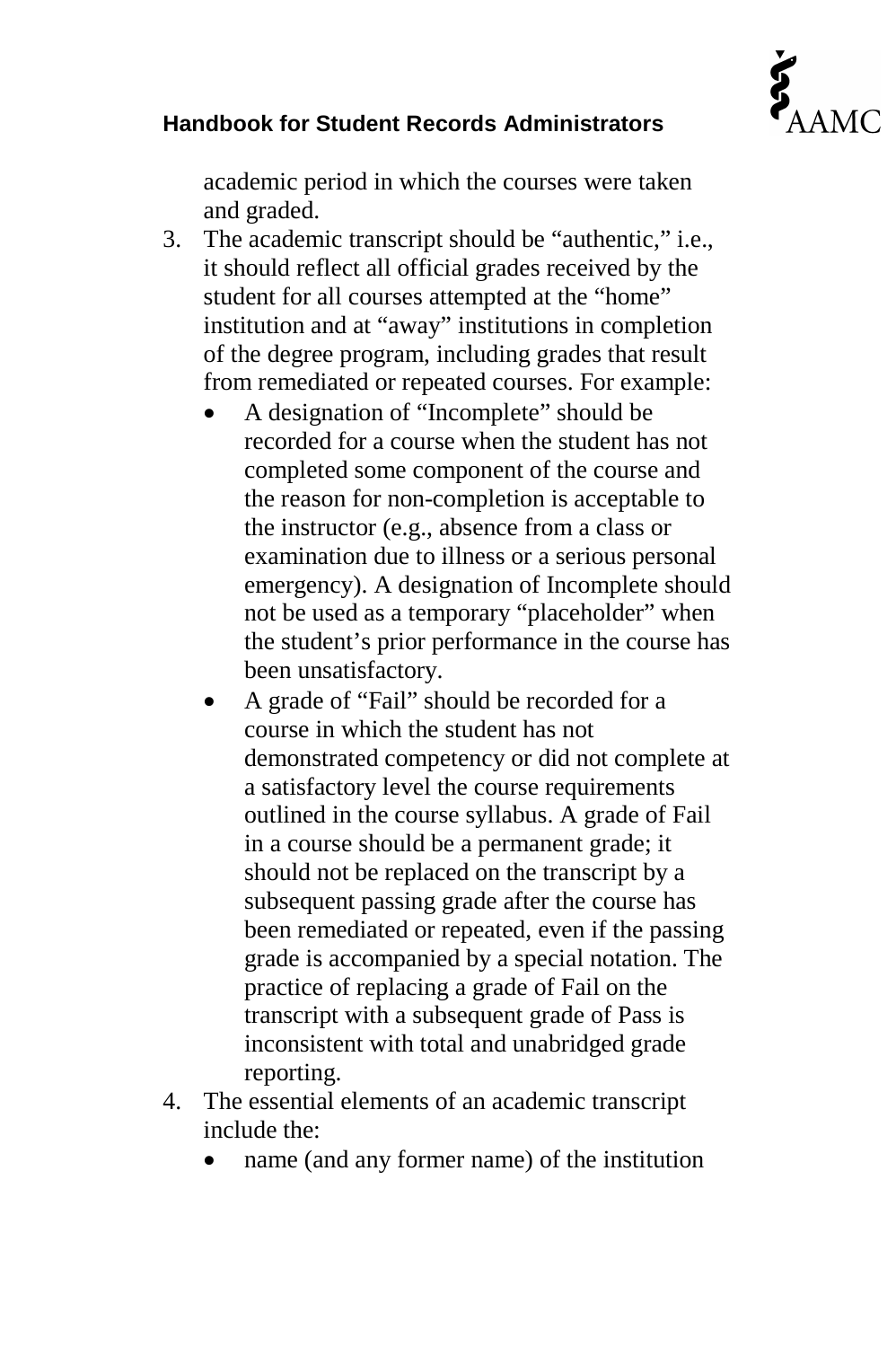

- location of the institution
- name of student
- terms of attendance and the course(s) taken in each term
- withdrawal date
- identification number and title for each course
- credit hours for each course
- units of credit
- grade in each course
- name and location of colleges or universities previously attended
- $title(s)$  of all degree $(s)$  awarded by the institution
- date(s) of degree conferral
- program(s) studied (i.e., medicine)
- date(s) of issuance of the transcript, and
- date of last entry to the transcript.

A name change should be recorded on a transcript only if the name change occurs while the student is enrolled.

- 5. Each student should have a unique identification number that is recorded on the transcript.
- 6. The following items are not recommended for inclusion on the academic transcript (although the institution may wish to retain these items in the student's institutional educational or academic record): the student's
	- address
	- place of birth
	- gender
	- racial and/or ethnic self-description
	- marital status
	- religious preference
	- disability status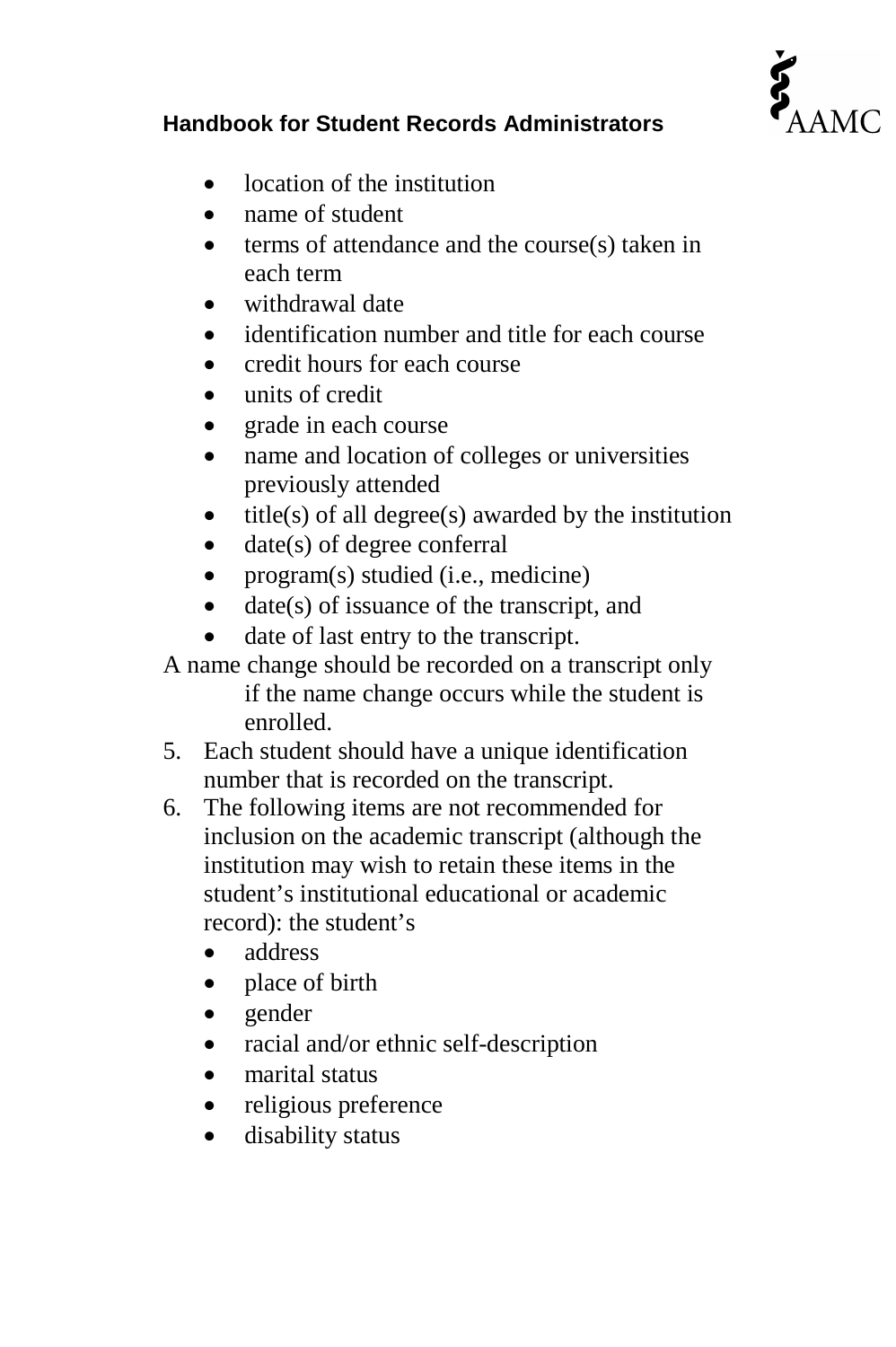

- U.S. Citizenship and Immigration Services (USCIS) status
- secondary school data
- prior post-secondary school data
- placement on academic probation
- class rank.
- 7. Medical schools should record on a transcript only that academic information which is entirely under the purview of the school's faculty of medicine. Consequently, results of the United States Medical Licensing Examinations (USMLE) and election to Alpha Omega Alpha (AOA) Honor Medical Society should not be included on the transcript. Honors that are awarded by the school's faculty, either in a course or at graduation, may be included on the transcript.
- 8. While an institution may want to include the notation of a student's placement on academic probation in its educational database, inclusion of this status on the student's academic transcript is not desirable because the definition of "academic probation" varies from school to school. Thus, inclusion of this status serves no useful purpose on an academic transcript which, by definition, is intended for use outside of the school. If, for some reason, academic probation is included on the transcript, this term should be clearly defined in the transcript legend or key.
- 9. Academic suspension or dismissal of a student should be recorded on the academic transcript. Decisions about the academic suspension or dismissal of a student are based on an assessment of the student's performance vis-à-vis the school's "technical standards" for admission, continuation, and graduation in the areas of knowledge, skills,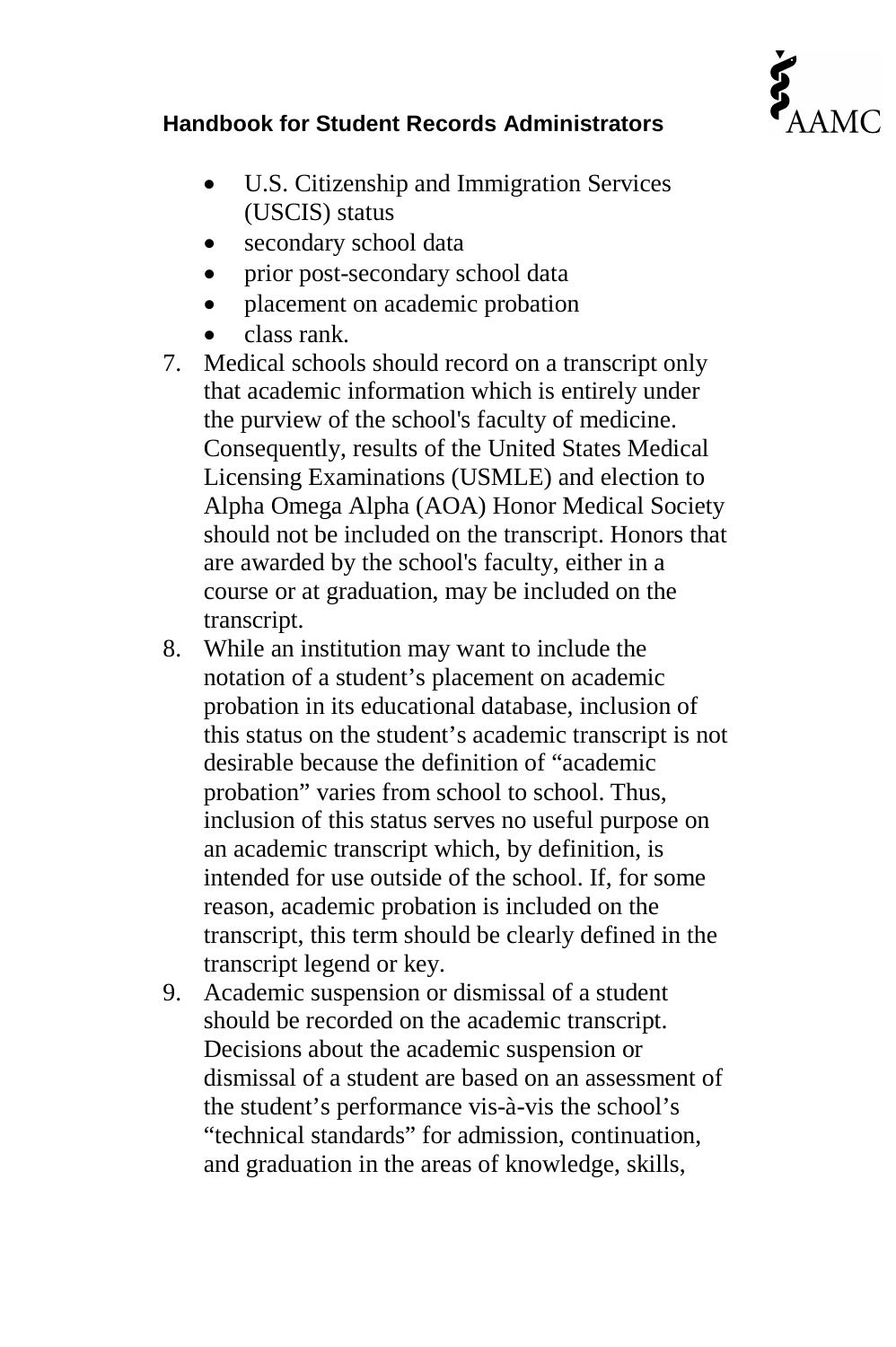

attitudes, and professional behavior. In accordance with AACRAO recommendations, disciplinary suspension or dismissal of a student should not be recorded on the academic transcript, since no detailed supporting information is included on the transcript and the inclusion of a notation about disciplinary suspension and/or dismissal would be non-specific and thus punitive. On the other hand, also in accordance with AACRAO recommendations, schools have the option to record a status of academic suspension or "ineligibility to re-enroll" on the transcript because course grades would presumably serve as supporting information. Only the final decision (after all appeals have been exhausted) about an academic suspension should be included on the transcript.

- 10. In the case of a student who is a candidate for more than one degree (e.g., M.D./Ph.D., M.D./M.P.H), participation in the combined program should be noted on the transcript.
- 11. All courses, including elective courses, should have an identification number, title, and course description and appear in the school's academic bulletin or elective handbook, or both. When a student is currently enrolled in a course, that course may be listed on the academic transcript with an indication that the course is "in progress."
- 12. The transcript should include a legend that explains:
	- the school's grading system $(s)$  and symbols
	- the inclusive dates for grading systems, when changes in the grading system have occurred
	- honors
	- units of credit, and
	- notation of courses in progress.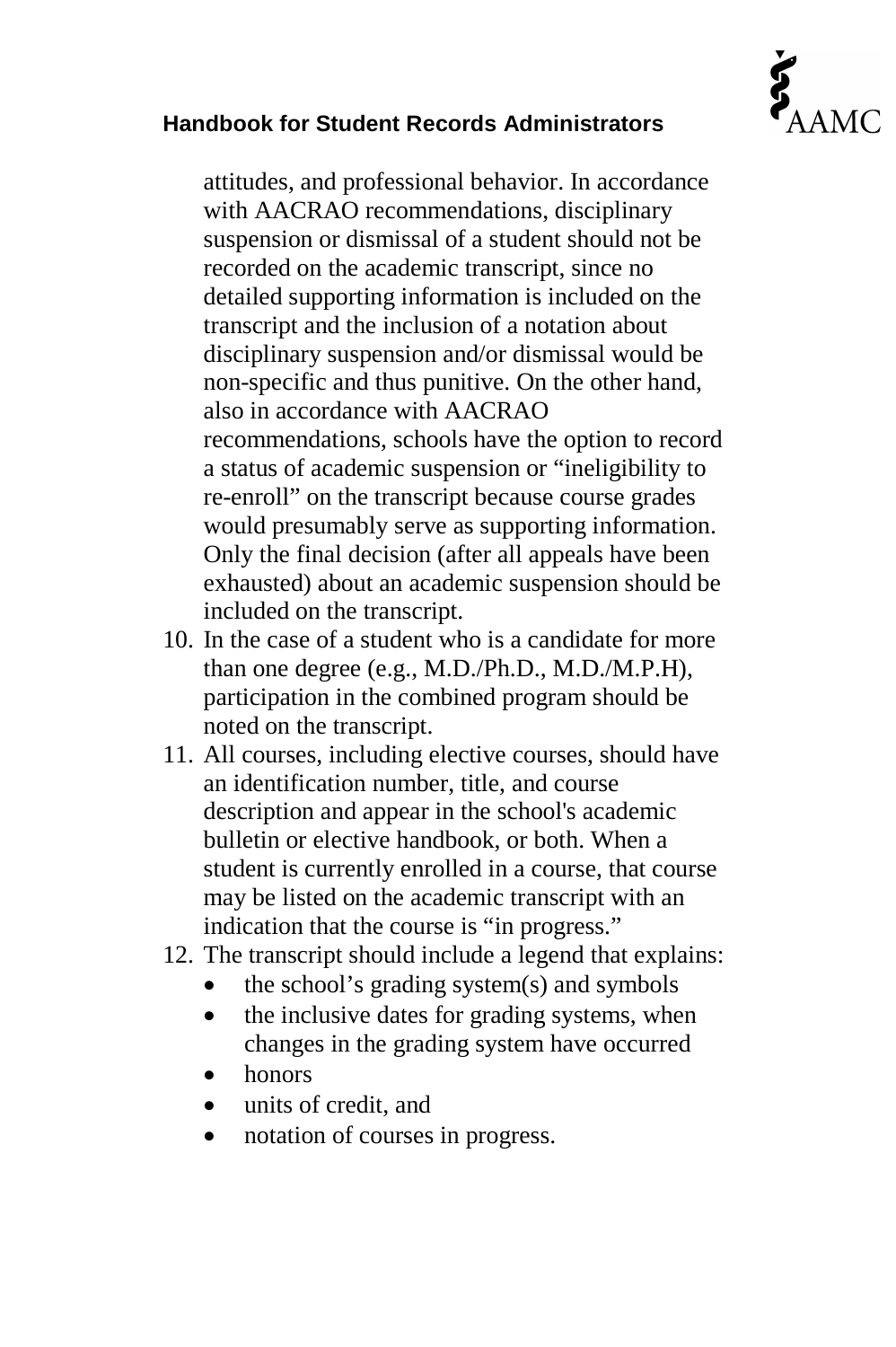

If the school requires a student to either record a score on, or pass, the USMLE Step examination(s) for promotion and/or graduation, this policy should be included in the transcript legend. Additionally, the legend should include the accreditation status of the school, a Family Educational Rights and Privacy Act (FERPA) disclaimer, and information regarding how the authenticity of the transcript can be determined.

- 13. Issuing official academic transcripts is a central and unique function of the Registrar's Office. Transcripts should be issued only upon the written request of the student or graduate who has properly identified himself or herself with an identification card (e.g., a driver's license) or a signature on a request form or letter. Telephoned and emailed requests for transcripts can be accepted if the transcript is being sent to another educational institution. If the school has a secure authentication system for current students and graduates, electronic transcript requests can be accepted.
	- a.A transcript is issued only at the written request of the student or graduate or a specified third party whom the student or graduate has authorized, in writing, to obtain a transcript for a specific stated purpose. The request must be signed and dated, the third party must be specified, and the release form must state that the school may release the student's or graduate's transcript for that purpose.
	- b.A transcript ceases to be an "official" transcript if it is photocopied or faxed. With the exception of a transcript that is transmitted through a residency application service (e.g., the Electronic Residency Application Service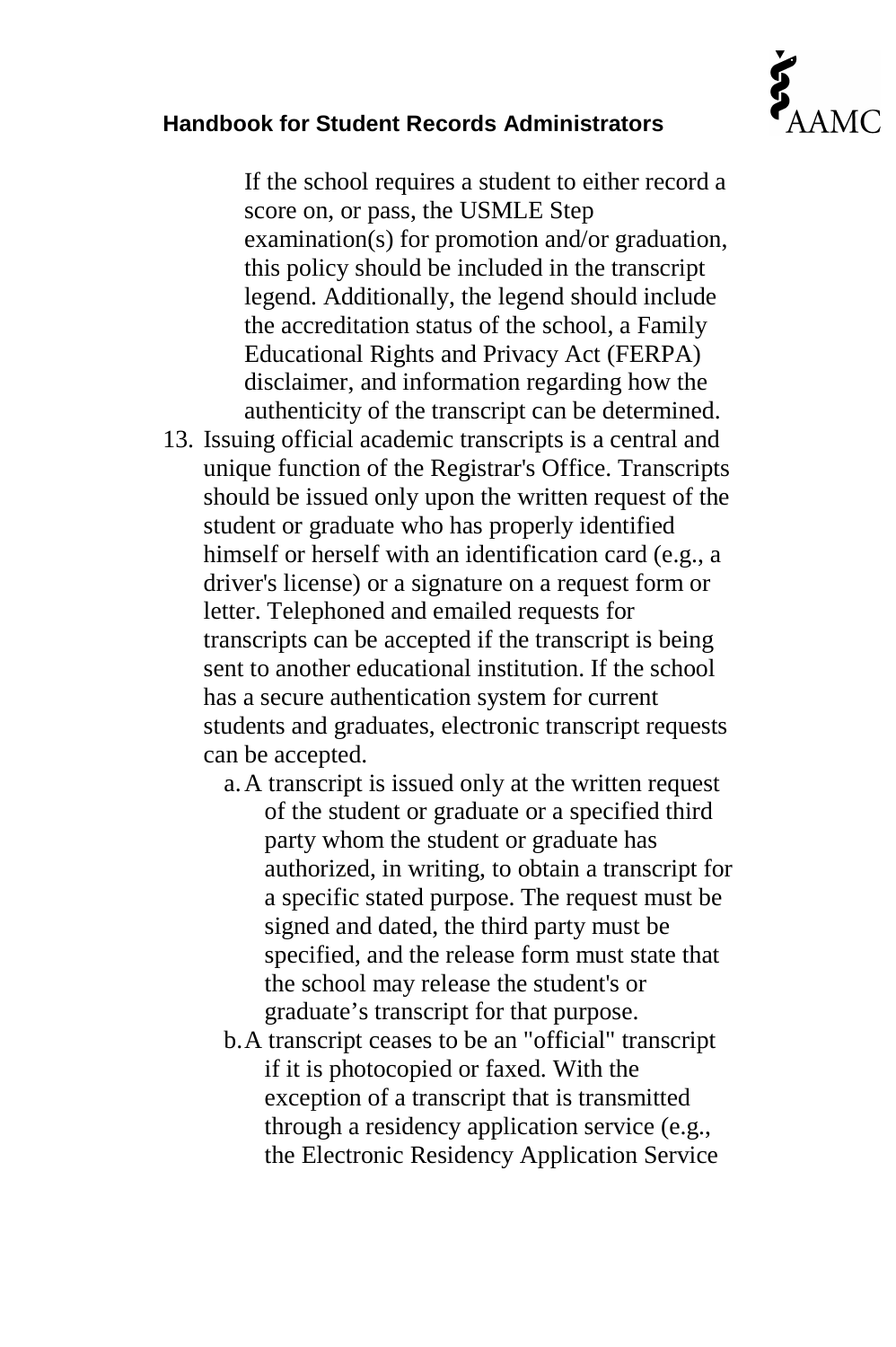

[ERAS]), an original transcript must not be transferred to a third party, since doing so violates FERPA regulations.

- c.The Registrar's Office must maintain a Transcript Transmittal Record for up to one year. This record must show the date on which and the party to whom a transcript was transmitted and the purpose for which the transcript was issued. A transcript issued to the student or graduate should be identified as one "Issued to the Student" rather than as an "Unofficial Transcript" since the latter designation can be easily altered.
- d.If the school has a policy that requires withholding transcripts due to default on student loans or other reasons, that policy should be stated clearly in both the school's academic bulletin and student handbook. Transcript "holds" for financial reasons should be limited to charges that relate directly to the education that is reported on the student's or graduate's academic transcript.
- e.If there is an institutional charge for issuing a transcript, this fee should be modest.
- f. The faxing of a transcript should be avoided unless there is an urgency that requires immediate transfer. If a transcript is faxed, it is important that proper procedures for the transcript request be used (see #13.a., above); a properly signed faxed request may be accepted. Additionally, any transcript that is faxed should be considered to be unofficial and used only until an original transcript can be provided. A cover memorandum should accompany the faxed transcript to describe the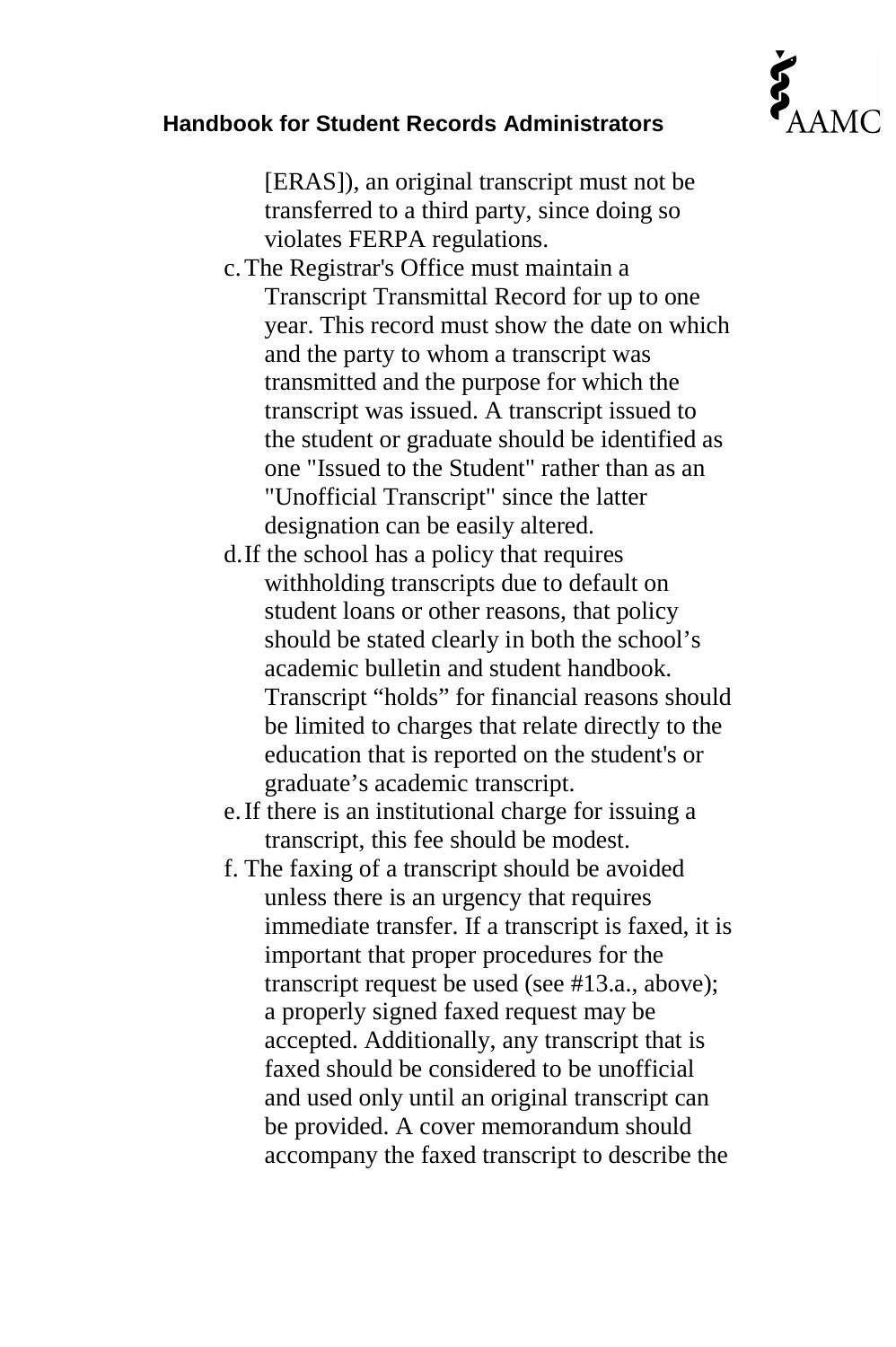

document as confidential information intended for the exclusive use of the addressee.

- 14. Where a transcript is to be transmitted electronically (e.g., for the Electronic Residency Application Service [ERAS] or Electronic Data Interchange [SPEEDE]), it is recommended that the system used require that the sending and receiving stations be authenticated.
- 15. Schools are encouraged to take a number of steps to protect the institution from fraudulent transcripts. The use of special paper, multicolored pens for the registrar's signature, and metered postage rather than postage stamps, as well as the inclusion of a physical description of the transcript in the transcript key, are helpful ways to improve security. Additionally, it is recommended that the transcript include an institutional statement regarding the school's plans to pursue vigorously all allegations of security breaches with respect to transcripts.
- 16. The school's educational record database and academic transcripts should be stored in a secure and fireproof location. Access to the database and to the area where documents and equipment (i.e., records, stationery, and the school seal and signature equipment) are stored should be limited to authorized personnel only.
- 17. A medical school should have a disaster plan for the secure storage of its educational records and academic transcripts and for their recovery in the event of damage or destruction resulting from a catastrophic disaster. Typically, this plan entails the identification of a remote location where duplicate records are maintained. It is important that the school develop an appropriate protocol for the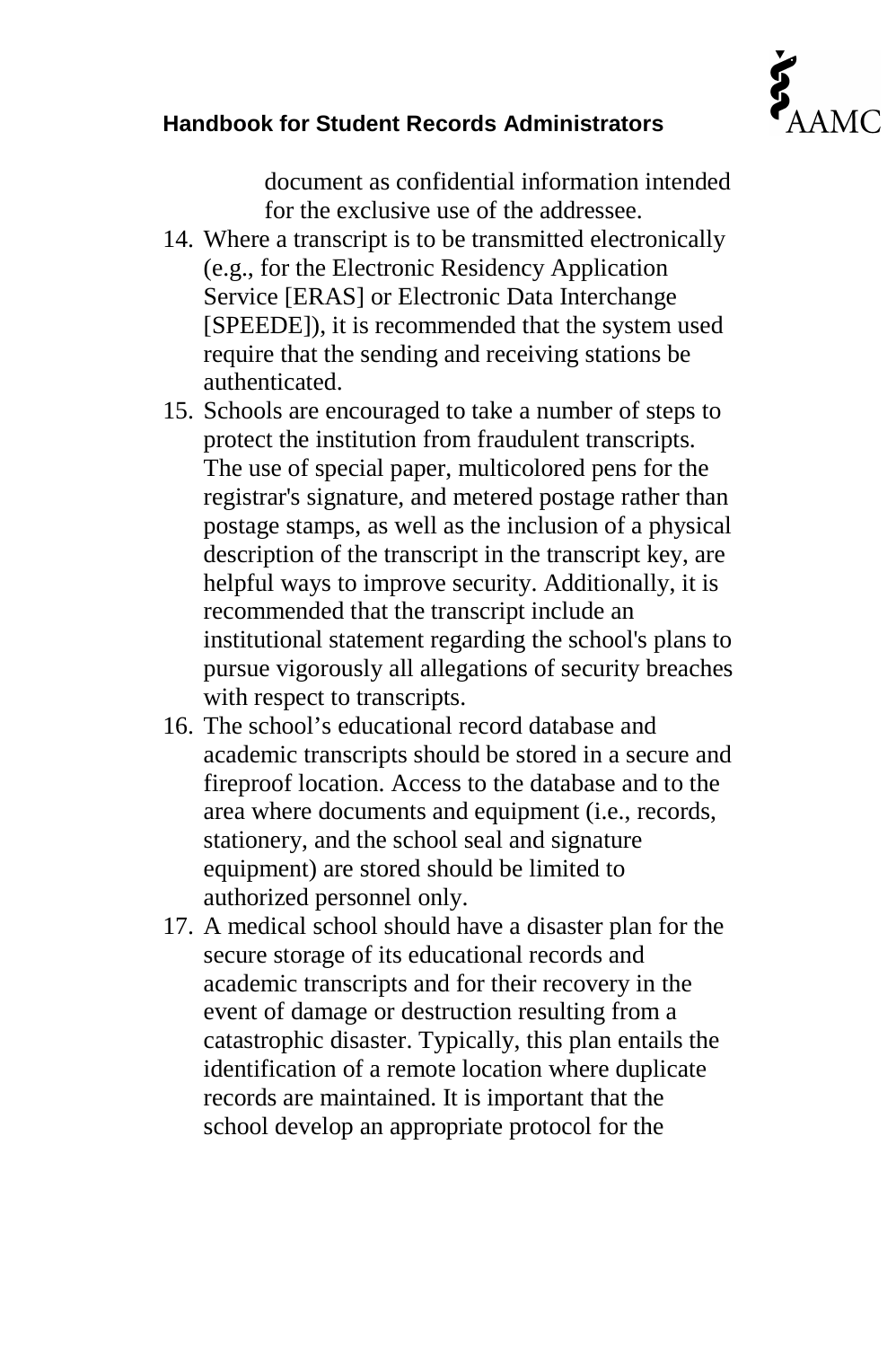

regular duplication and transfer of records to the remote location.

Information on the Family Educational Rights and Privacy Act (FERPA) is available at the U.S. Department of Education [www.ed.gov/offices/OII/fpco.](http://www.ed.gov/offices/OII/fpco) Informal requests for technical assistance and advice may be emailed to [FERPA@ed.gov](mailto:FERPA@ed.gov) or telephoned to 202-260-3887

The American Association of College Registrars and Admissions Officers (AACRAO) Academic Record and Transcript Guide was referred to in creating this document. Information on AACRAO publications is available at: [www.aacrao.org.](http://www.aacrao.org/)

Approved: February 27, 1997, AAMC Executive Council Revised: September 28, 2006, AAMC Executive Council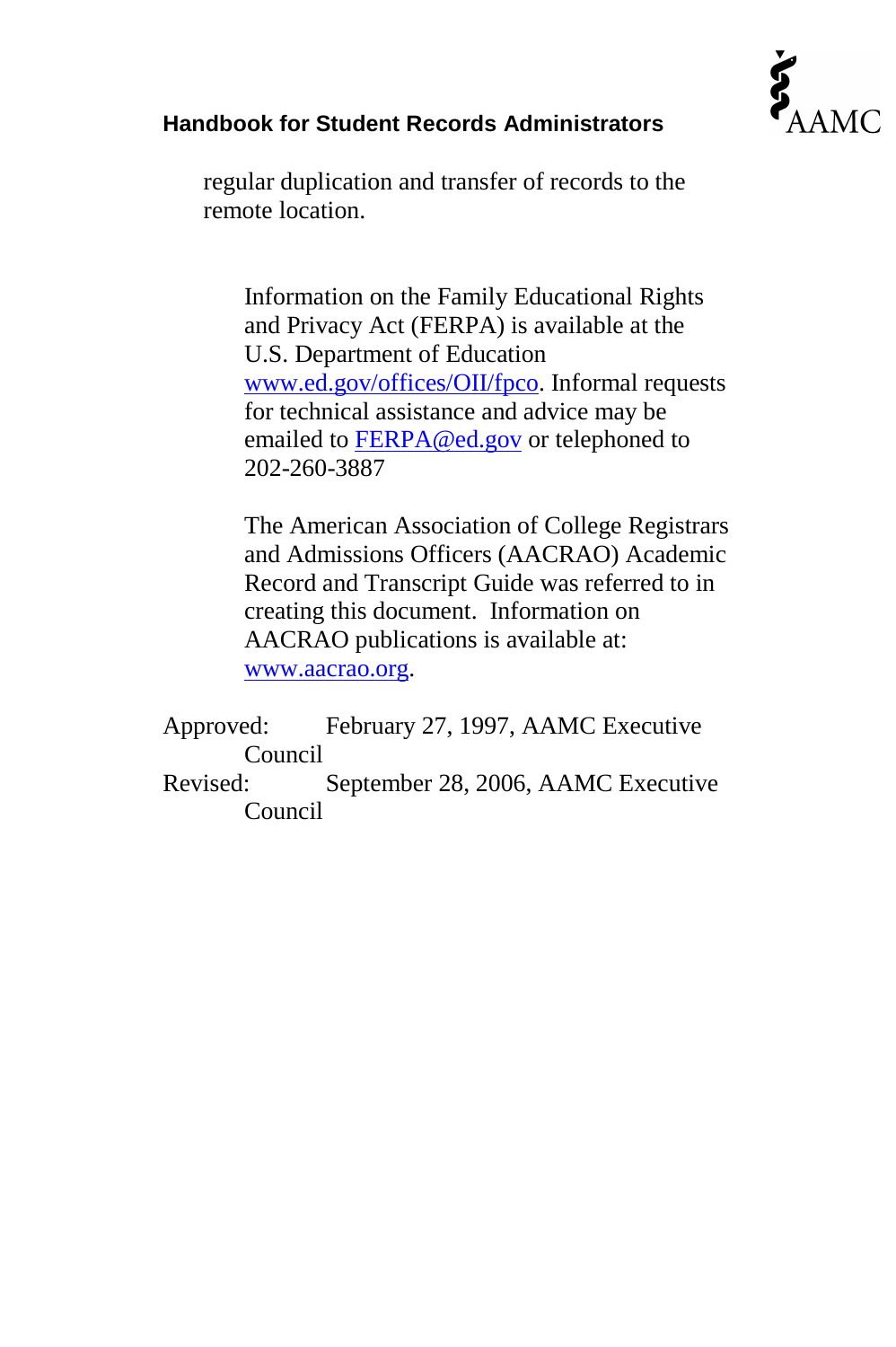

# Appendix B

#### **Reaffirming Institutional Standards of Behavior in the Learning Environment**

The medical learning environment is expected to facilitate students' acquisition of the professional and collegial attitudes necessary for effective, caring, and compassionate health care. The development and nurturing of these attitudes is enhanced and, indeed, based on the presence of mutual respect between teacher and learner. Characteristic of this respect is the expectation that all participants in the educational program assume their responsibilities in a manner that enriches the quality of the learning process.

While these goals are primary to a school's educational mission, it must be acknowledged that the social and behavioral diversity of students, faculty, residents, and staff, combined with the intensity of the interactions between them, will, from time to time, lead to alleged, perceived or real incidents of inappropriate behavior or mistreatment of individuals. Examples of mistreatment include sexual harassment; discrimination or harassment based on race, religion, ethnicity, gender, sexual orientation, physical handicap or age; humiliation, psychological or physical punishment and the use of grading and other forms of assessment in a punitive manner. The occurrence, either intentional or unintentional, of such incidents results in a disruption of the spirit of learning and a breach in the integrity and trust between teacher and learner.

The diversity represented by the many participants in the learning process requires the medical school to reaffirm, on a periodic and regular basis, its expectations of faculty, students, residents and staff. The setting forth of the institution's standards of behavior should be undertaken in a manner that encourages the exchange of ideas among all who participate in the learning process. This process of codifying acceptable behavior should encourage recognition of the nuances of interpersonal behavior such that individuals are sensitive to the interpretation of their actions. Clear examples of appropriate and inappropriate behavior, particularly in regard to the interaction between teacher and learner, should be delineated and disseminated to faculty, students, residents, and staff. The establishment of standards of behavior should reinforce the institution's commitment to the tenets of acceptable professional behavior and the assurance of dignity in the learning environment.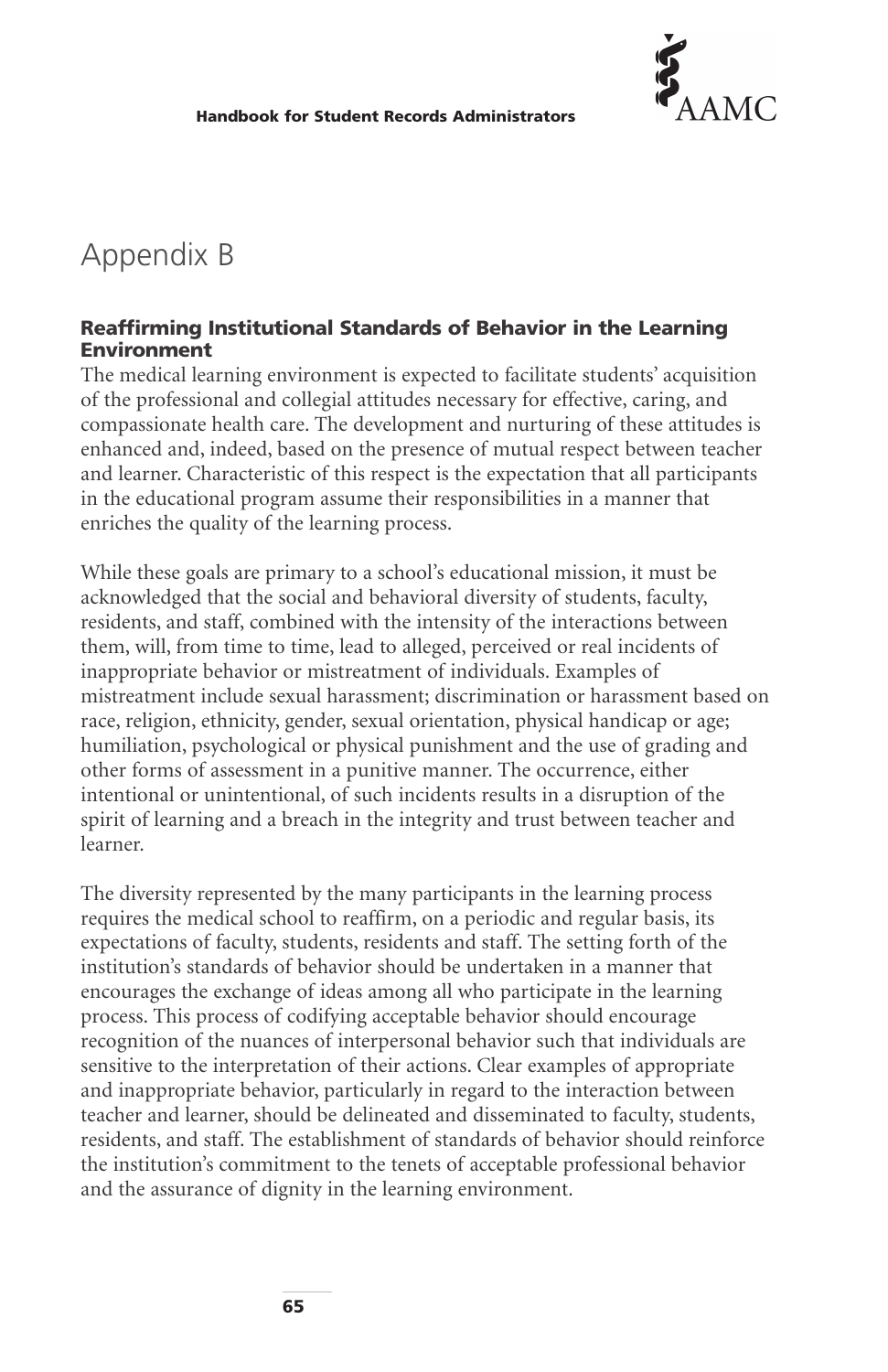

In addition to the establishment of standards of behavior, medical schools also should establish mechanisms and institutional procedures for dealing with behavior that is not in keeping with institutional expectations. These procedures should include:

- (1) a nonthreatening and easily accessible mechanism for the submission and processing of reports or allegations;
- (2) a means of determining if further investigations is warranted;
- (3) equitable methods of investigating and adjudicating complaints;
- (4) guarantees of rights of due process; and
- (5) appropriate protection of complainant and accused.

The school should have a specific written policy for the provision of confidential counseling to students, faculty, residents, and staff. Schools should develop mechanisms that will serve to ensure the observance of the institution's standards of acceptable behavior.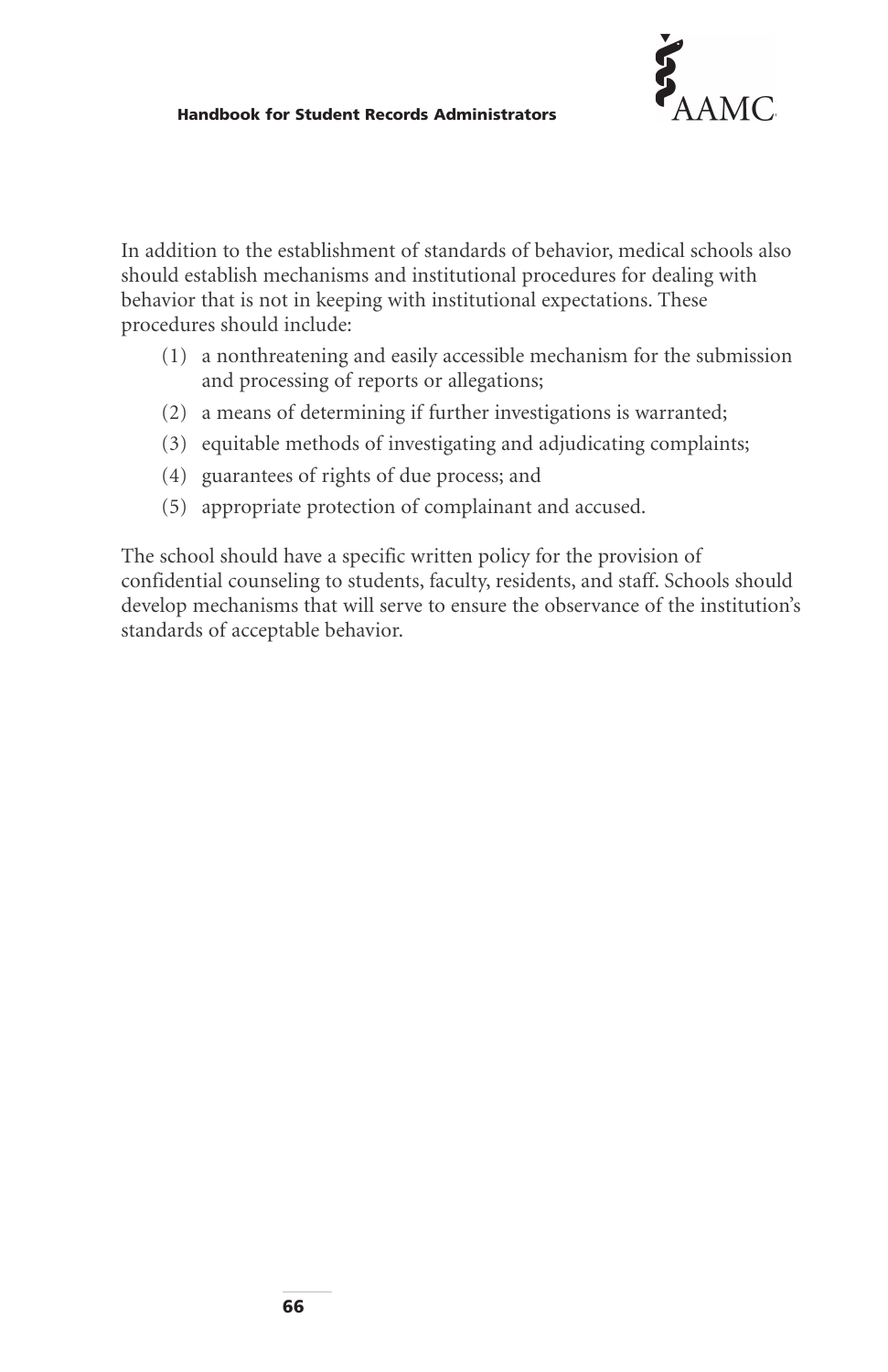

# Appendix C

#### **Guidelines for Medical Schools Regarding Visiting Medical Students from Other LCME Medical Schools**

*(Please note that the AAMC's Visiting Student Application Service began its pilot year in 2008. This system is designed to streamline the application process, but requirements below are still applicable.)*

#### Introduction

During the fourth year of medical school, it is common for U.S. medical students to seek elective rotations at other medical schools, usually in the United States but sometimes abroad. Some U.S. medical schools receive medical students from overseas as visiting medical students. Increasingly, the complexity of procedures and paperwork that is entailed has risen significantly and has added an extra burden of responsibility on staff members. Questions have arisen regarding appropriate fees, medical liability and medical malpractice coverage, health insurance, immunization requirements, scheduling, performance evaluation, housing and failure to register and/or appear at an assigned rotation.

No medical school is required to receive visiting students. Each school must establish its own policies and procedures. In establishing these, each school must determine its limits in receiving visiting students, both with respect to insuring quality education for its students and appropriate care of patients. These guidelines are designed to assist schools in streamlining the process for the benefit of both students and schools. The term *home school* is used to denote the school where the medical student is expected to receive the M.D. degree. The term *host school* is used to denote the medical school where the student is taking an elective as a visiting student.

**Application for Visiting Electives:** Each host school is encouraged to establish centralized procedures for visiting students to that school. Documentation, at minimum, should include: biographical information, verification of completion of core clerkships, a statement from the home school supporting the student's request, health insurance information, medical liability and/or malpractice insurance, immunization information and the evaluation form from the home. Information should be provided regarding the host school's technical standards and the procedures for requesting accommodation. Host schools should have well-publicized schedules for notification of decisions regarding applications for electives.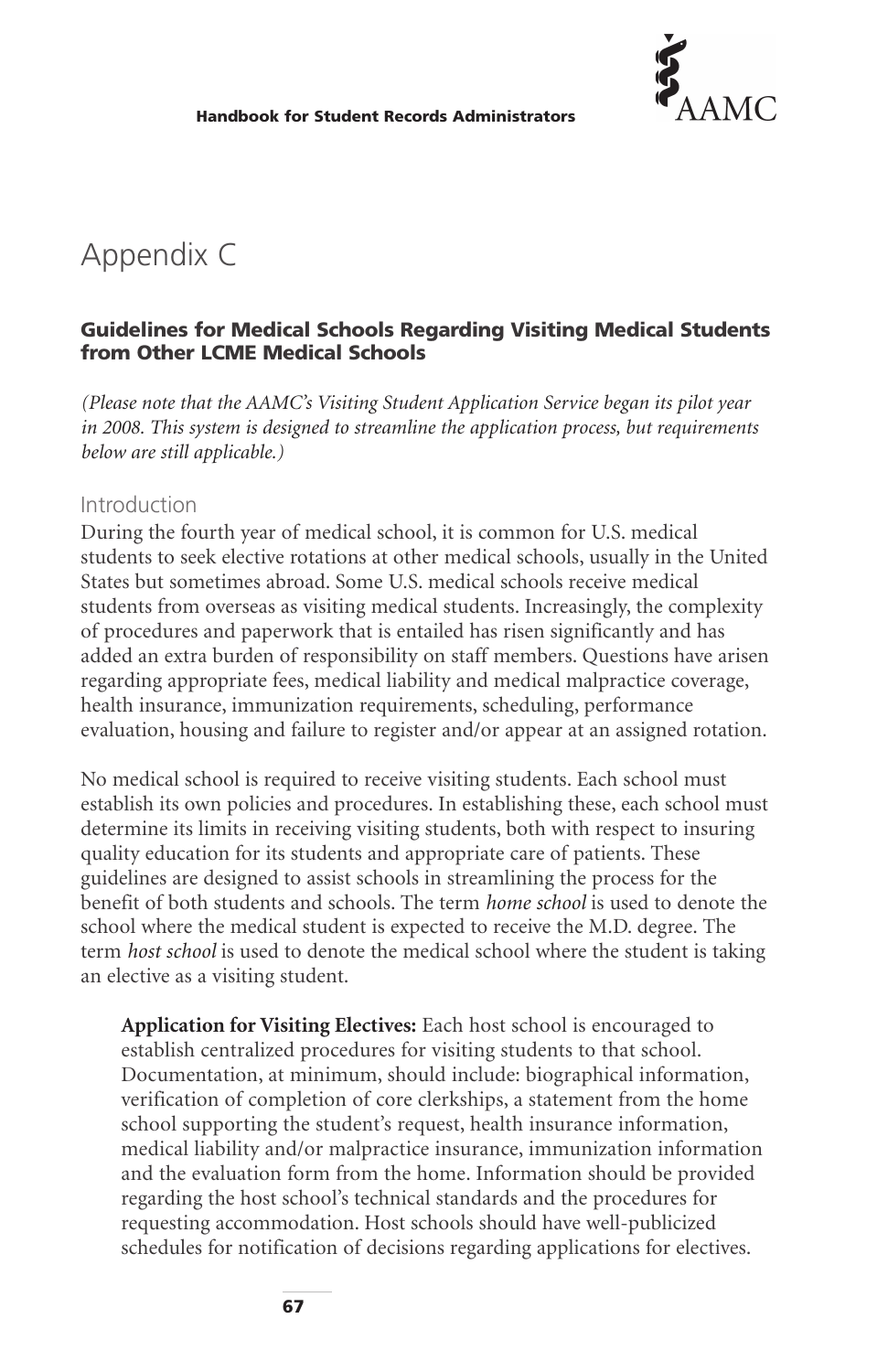

Host schools are encouraged to publish elective information on a Web site. Once a host school has accepted a student for an elective, the host school should have a procedure consistent with university policy, which assures that the presence of the visiting student during the specified time period is recorded.

**Faculty Authority:** Typically, a visiting student will complete core clerkships at his/her home school prior to taking a visiting elective and meet any other requirements the home school may have. The home school has the authority to determine the criteria on which credit is awarded.

**Fees:** Usually, a visiting U.S. medical student continues to pay tuition at his/her home school while on a visiting elective. Fees established by host schools for visiting students, if any, should be minimal. The fee should be refundable only in the event that the elective requested by the student is not available. All "no-shows" should be nonrefundable. Fees and refund policies should be well publicized.

**Health Insurance:** A host school should ascertain that any visiting student coming for a visiting rotation is covered by health insurance. If the student is not covered by his/her home school, the host school should not receive the student unless a short-term package of health insurance is available. It is recommended that the host school's application form for visiting students request information and documentation on this topic.

**Medical Liability and/or Medical Malpractice:** A host school should ascertain that any visiting student coming to the school for a visiting rotation is covered for medical liability and/or malpractice. Some host schools may incorporate the visiting student into the host school's or medical center's group medical malpractice coverage. The host school is expected to document the coverage prior to receiving the student for an elective rotation. It is recommended that the host school's application form for visiting students request information and documentation on this topic.

**Immunization:** Immunization requirements for visiting students should be the same as those for students at the school the visiting student will be joining. Immunization requirements should be well publicized in the elective catalog of the school. It is recommended that a standard form documenting the individual's immunization record be included as part of the application and registration process for a visiting elective. **Performance Evaluation:** The home school is responsible for determining what credit will be awarded. Each home school should describe in advance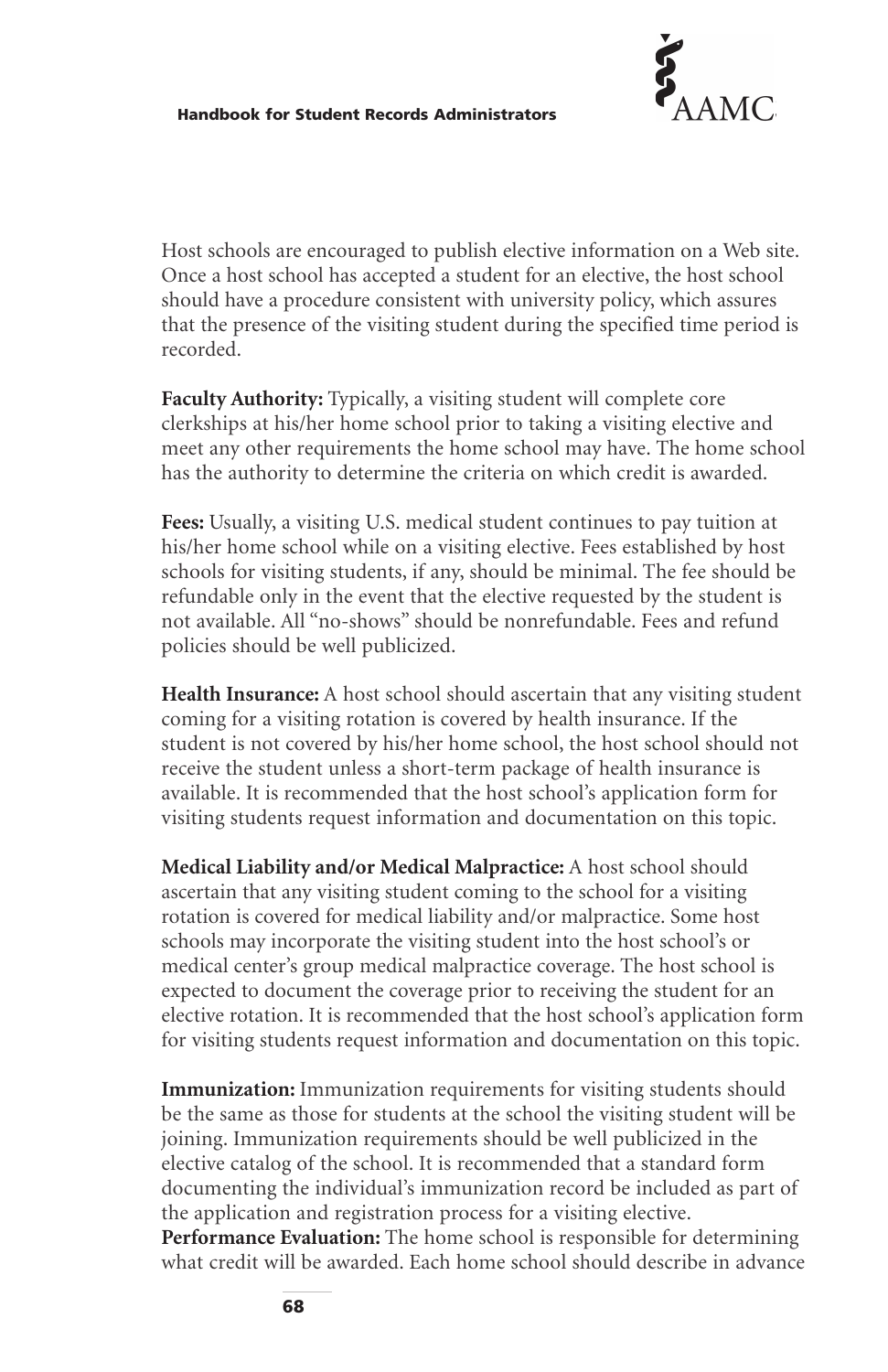

its evaluation requirements. It is recommended that any evaluation form that will need to be completed for the home school be submitted with any application form that the host school requires.

While the home school may require a particular form, it is the responsibility of the host school to evaluate the student using the same performance standards as are used for all students at the host school, including academic and clinical performance, ethical and professional behavior.

Completed evaluations should be transmitted to the home school's designated authority by the host school's designated authority.

**Housing:** A visiting student is responsible for securing his/her own housing during the elective. Host schools may facilitate the process by providing information to incoming visiting students regarding housing options in the area.

**Registration:** Each visiting student should be required to report and sign in at the host school on arrival for a visiting elective and should not begin the rotation until the sign-in is complete. A visiting student should be considered to be under the aegis of the host school. The student record and transcript at the home school should document this attendance.

When a visiting student fails to appear for a scheduled visiting rotation, it is recommended that the host school notify the student's home school.

**Elective Catalog:** A medical school should publish annually, in print and/or on the Web, a complete list of all elective rotations, procedures for applying, prerequisites, requirements for health insurance, medical malpractice insurance, immunizations and contact names/fax and e-mail addresses.

**Student Status:** Once a visiting student has started an elective, that individual should have access to those student services at the home school that are important to the educational purpose of the elective, such as the library and computing center.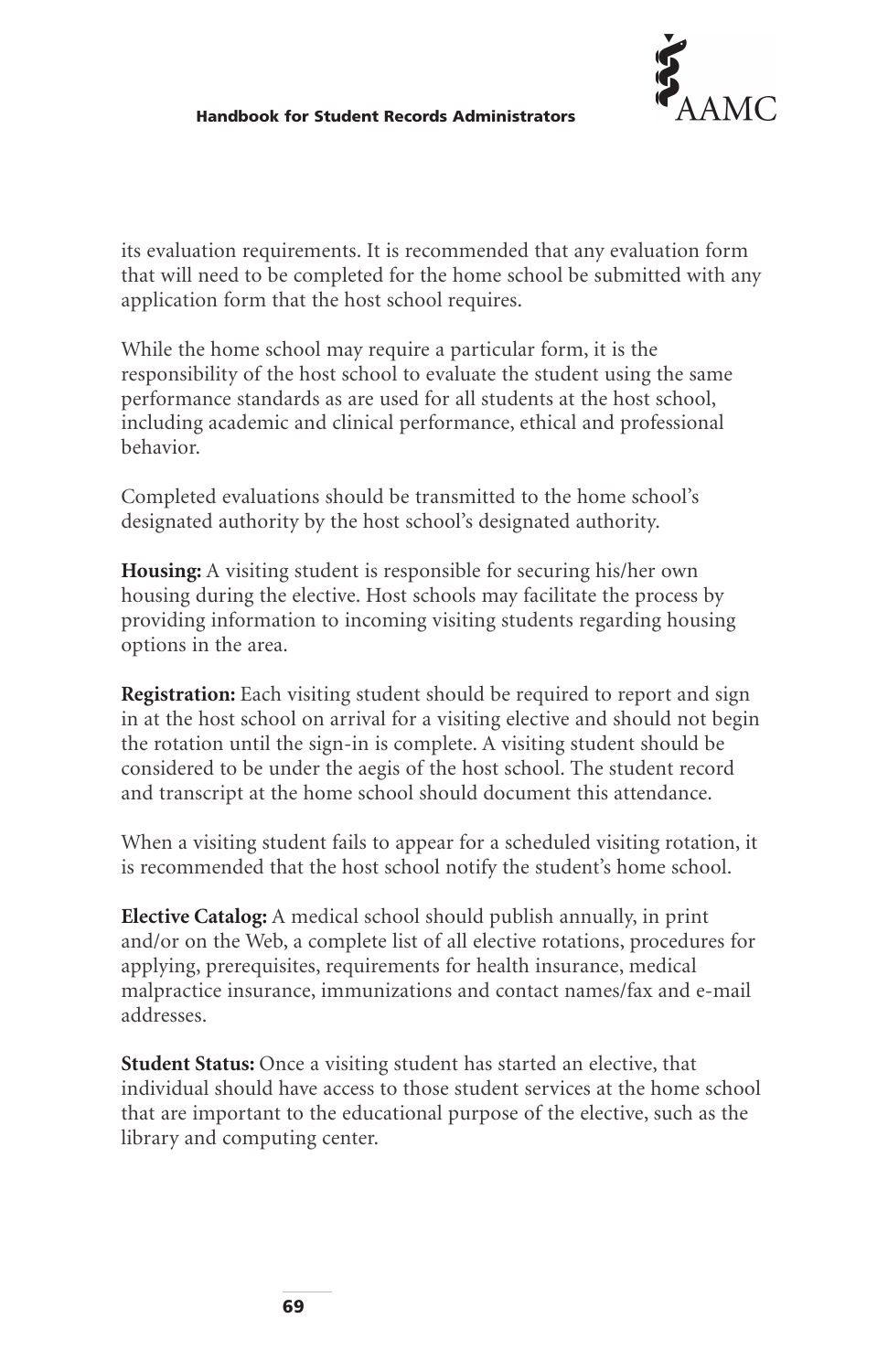

# Appendix D

#### **American Association of Collegiate Registrars and Admissions Officers (AACRAO)**

The American Association of Collegiate Registrars and Admissions Officers (AACRAO) is a nonprofit, voluntary, professional association of more than 9,000 higher education admissions and registration professionals who represent approximately 2,300 institutions, in more than 35 countries.

The mission of AACRAO is to provide professional development, guidelines, and voluntary standards to be used by higher education officials regarding the best practices in records management, admissions, enrollment management, administrative information technology, and student services. It also provides a forum for discussion regarding policy initiation and development, interpretation, and implementation at the institutional level and in the global educational community.

The AACRAO Web site (*<www.aacrao.org>*) contains valuable information for student records administrators, as well as access to publications of interest on various topics, including FERPA, fraudulent academic credentials, grading practices, technology, and legal issues.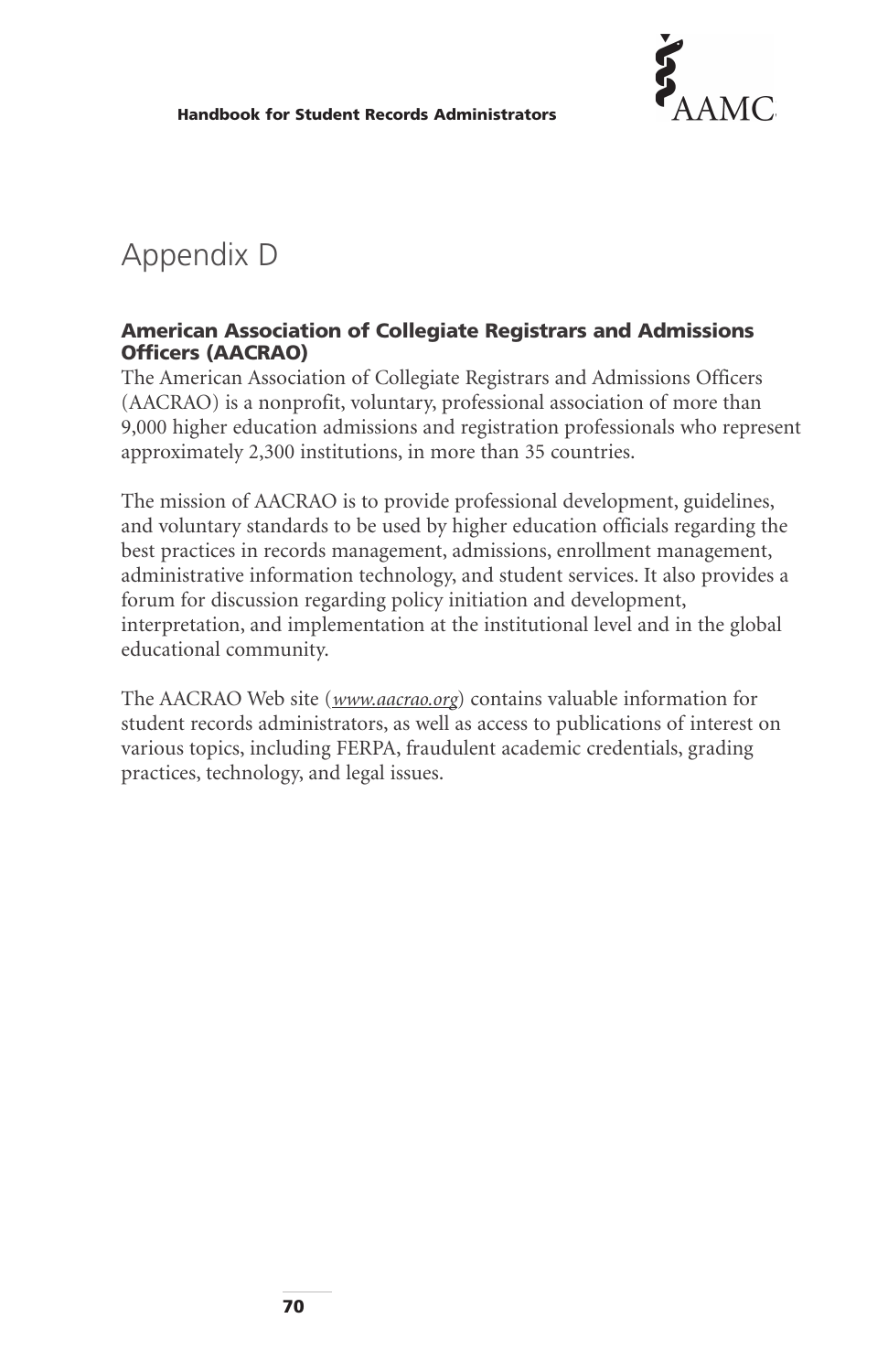

## Appendix E

### **A Year in the Life of a Registrar**

Annual Academic Calendar of Events and Related Functions for Registrar

*(Timing of some functions may depend on the school academic calendar. Therefore, this should be used as a guide to develop your own functional calendar)*

July

- 1. Registration for new students (depending on your academic calendar)
- 2. Registration for M4 to include ERAS Orientation and graduation applications; cap and gown measurements
- 3. Registration for M3 (depending on your academic calendar) and other program students (if applicable)
- 4. Enrollment/waiver process for student insurance (new students only)
- 5. Build billing tables for upcoming academic year (if applicable)
- 6. E-mail to third-year course directors giving deadline for all remaining grades for third year
- 7. File purge and reorganization of files for new students and graduating students
- 8. Upcoming registration mailings and/or e-mail
- 9. Roll graduating student data to alumni database
- 10. Assist with planning orientation activities, including White Coat Ceremony

August

- 1. Registration for returning students (depending on academic calendar)
- 2. Registration for new and returning students (other programs—if applicable)
- 3. Complete class-level promotions in AAMC Student Record System (SRS)
- 4. Update enrollment tables
- 5. Post all remaining third-year grades
- 6. Run ERAS transcripts and scan into ERAS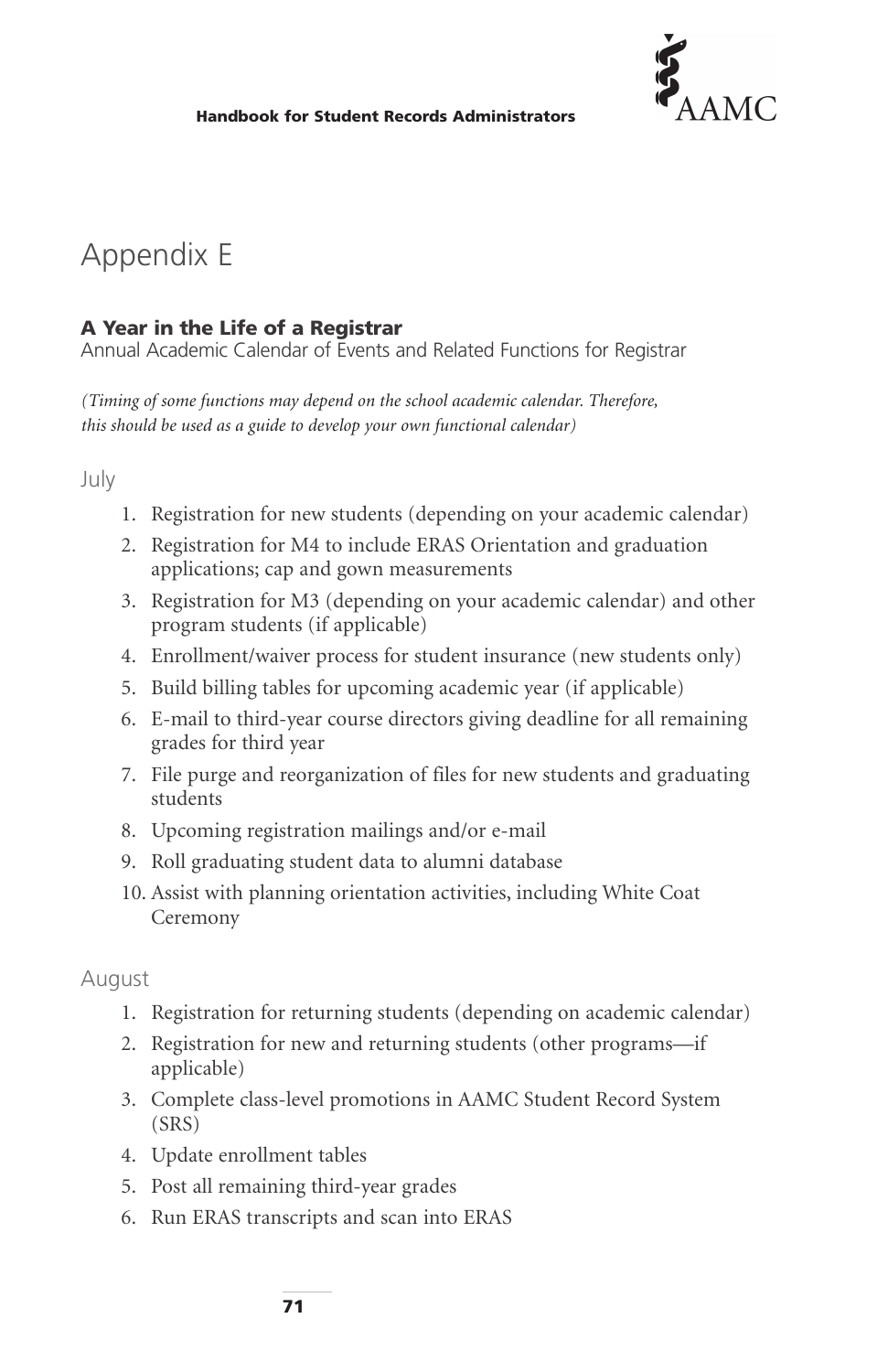

#### **Handbook for Student Records Administrators**

- 7. Prepare files for MSPE letter creation
- 8. Criminal background check summary report for dean and student affairs dean

#### September

- 1. ERAS Kick-Off
	- a. transmit twice daily
	- b. scan documents as received
- 2. Student directory (compilation and distribution)
- 3. SSCR (Department of Education Data reporting online depending on your reporting schedule)
- 4. State legislature reports
- 5. Grades for promotions committees
- 6. Convocation—regalia may be needed

#### October

- 1. Continue ERAS scanning and transmitting
- 2. Proof MSPE
- 3. Scan and transmit MSPE letters (ERAS will automatically release on November 1)
- 4. Grades for promotions and evaluation committee
- 5. IPEDs fall reporting
- 6. State and regional enrollment reports
- 7. Verify Matriculating Students Report (AAMC)

#### November

- 1. Continue ERAS scanning and transmitting
- 2. Grades for promotions committees
- 3. AAMC and LCME Enrollment Reports
- 4. Clinical rotation scheduling (if applicable)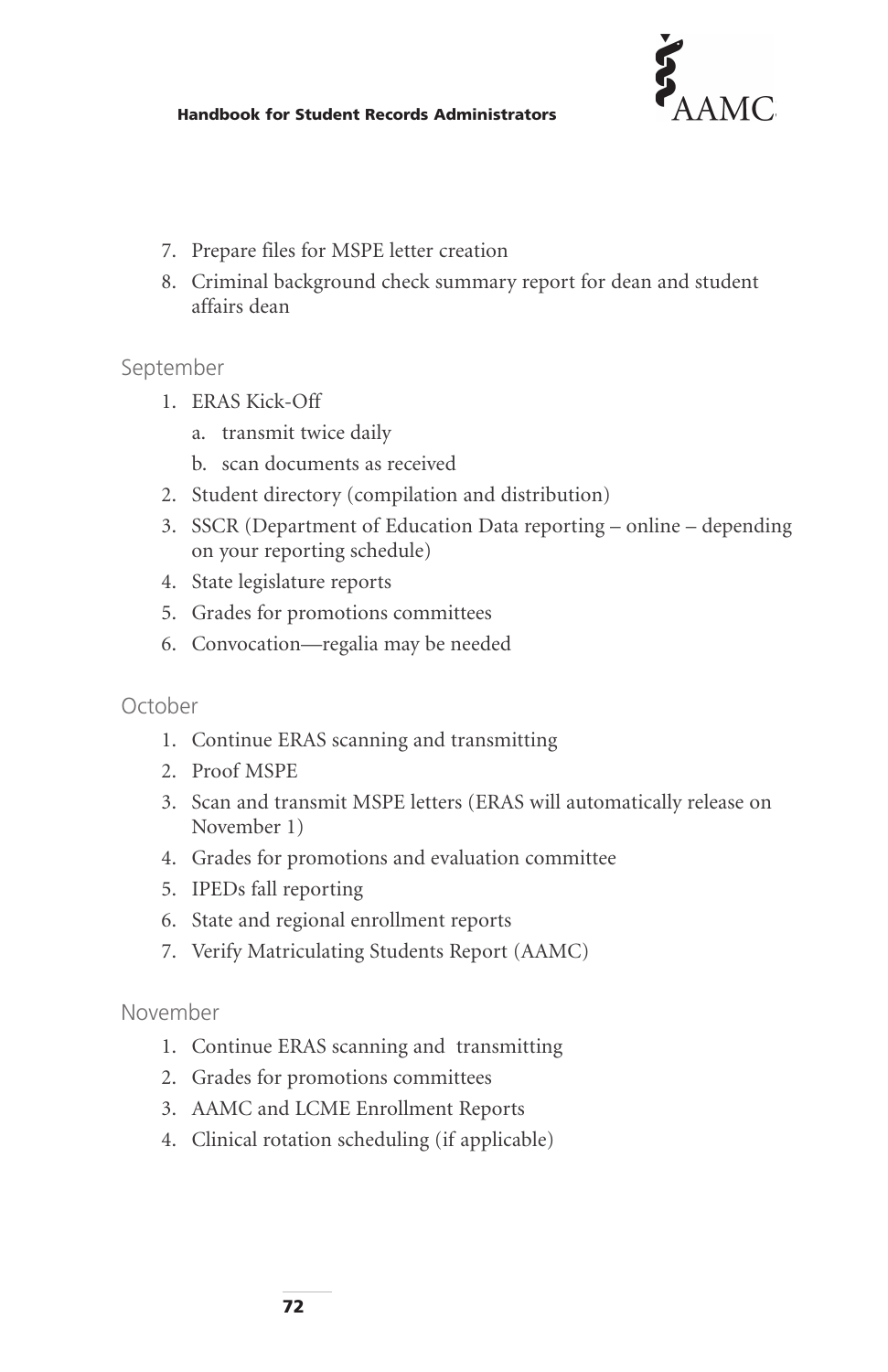

#### December

- 1. Distribute grade rosters to all course directors
- 2. Post grades
- 3. Grades for promotions committees
- 4. Order any December diplomas
- 5. Continue ERAS scanning and transmitting
- 6. Prepare students for clinical scheduling (if applicable)

#### January

- 1. Spring registration (if applicable)
- 2. First draft of academic calendars for next academic year
- 3. Begin process of updating elective catalog
- 4. Grades for promotions committees
- 5. Continue ERAS scanning and transmitting
- 6. State accreditation body enrollment report
- 7. Review claims and utilization reports for student health insurance, solicit quote for premium for next year, review coverage and benefits and determine if there is a need to consider making a change.
- 8. Clinical scheduling for third- and fourth-year students (if applicable)

#### February

- 1. Order student regalia and diplomas for commencement
- 2. E-mail to faculty for faculty commencement regalia orders
- 3. Grades for promotions committees
- 4. Finalize academic calendars
- 5. Finalize elective catalog
- 6. Update elective compendium on AAMC Web site
- 7. SSCR (Department of Education Data reporting—online—depending on your reporting schedule)
- 8. Update tuition and fee charges (all programs)
- 9. Update commencement guidebook
- 10. Clinical scheduling through VSAS begins (if applicable)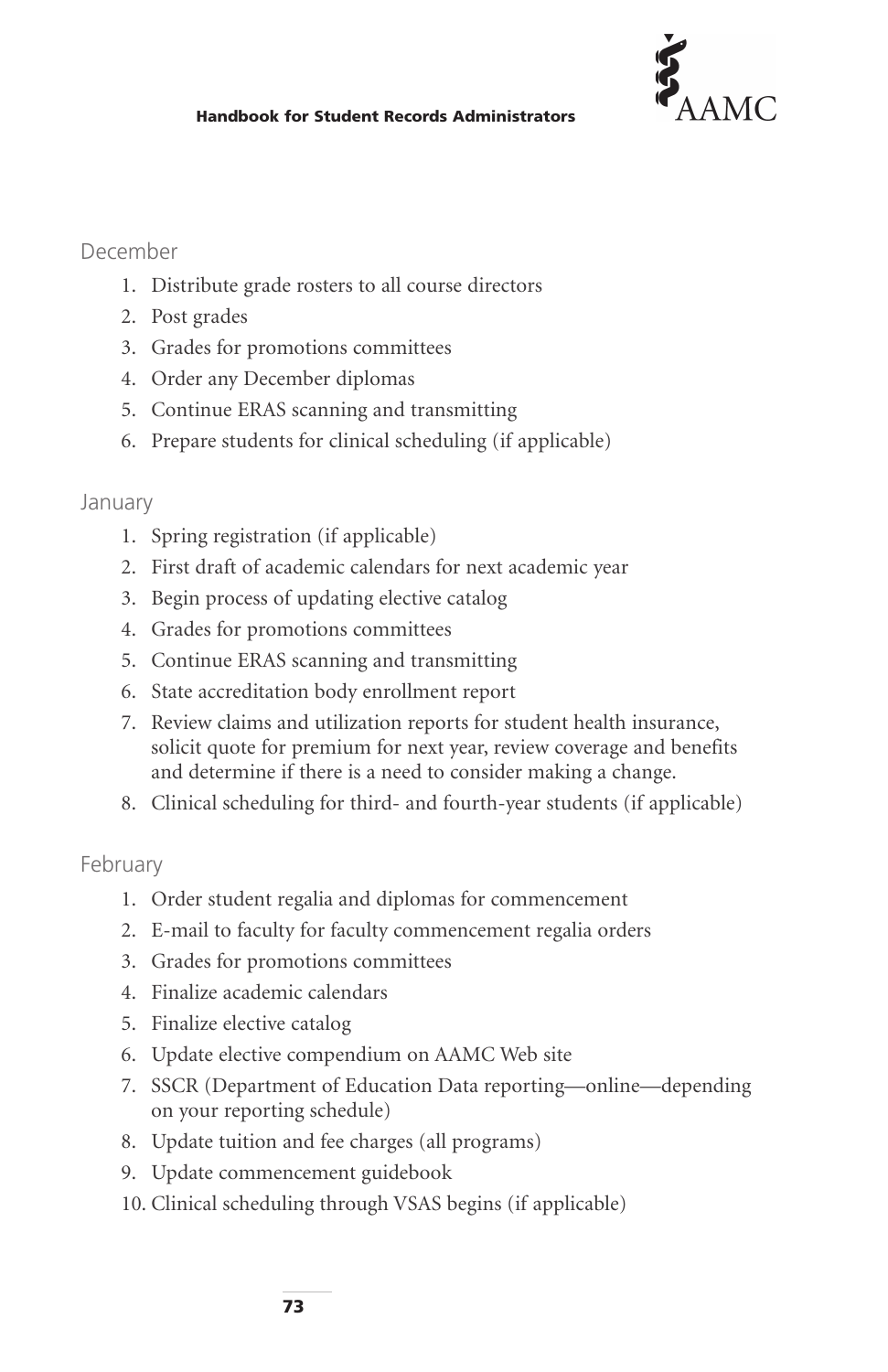

#### March

- 1. Grades for promotions committee meetings
- 2. Assist with unmatched students in anticipation of MATCH Day
- 3. Prepare MATCH Day packets, which include:
	- a. Commencement Guidebook (update annually)
	- b. Copy of unofficial transcript
	- c. Cover memo
	- d. GQ information and token (M.D. only)
	- e. Match Results Release Form
- 4. Order faculty regalia for commencement
- 5. Collect criminal background check releases and conduct CBCs on rising fourth years.
- 6. Clinical scheduling through VSAS (if applicable)

#### April

- 1. Aggressively track M4 grades.
- 2. Receive and verify accuracy of diplomas.
- 3. Monitor completion of Graduation Questionnaire (M.D. only)
- 4. Post grades
- 5. Grades for promotions committees
- 6. IPEDs spring reporting
- 7. Clinical scheduling through VSAS (if applicable)

May

- 1. Distribute regalia orders for MSM faculty and students.
- 2. Prepare exit packets (unofficial and official copy of transcript, cover memo, certified and uncertified copies of diplomas)
- 3. Commencement and confer degrees in the system
- 4. Pre-registration packets for M1 & M2 (rising M2 & M3)
- 5. Criminal Background Checks for rising M3
- 6. Promotions committee meetings to clear students for graduation
- 7. Begin planning for orientation
- 8. Final mailing to new students (depending on their start date)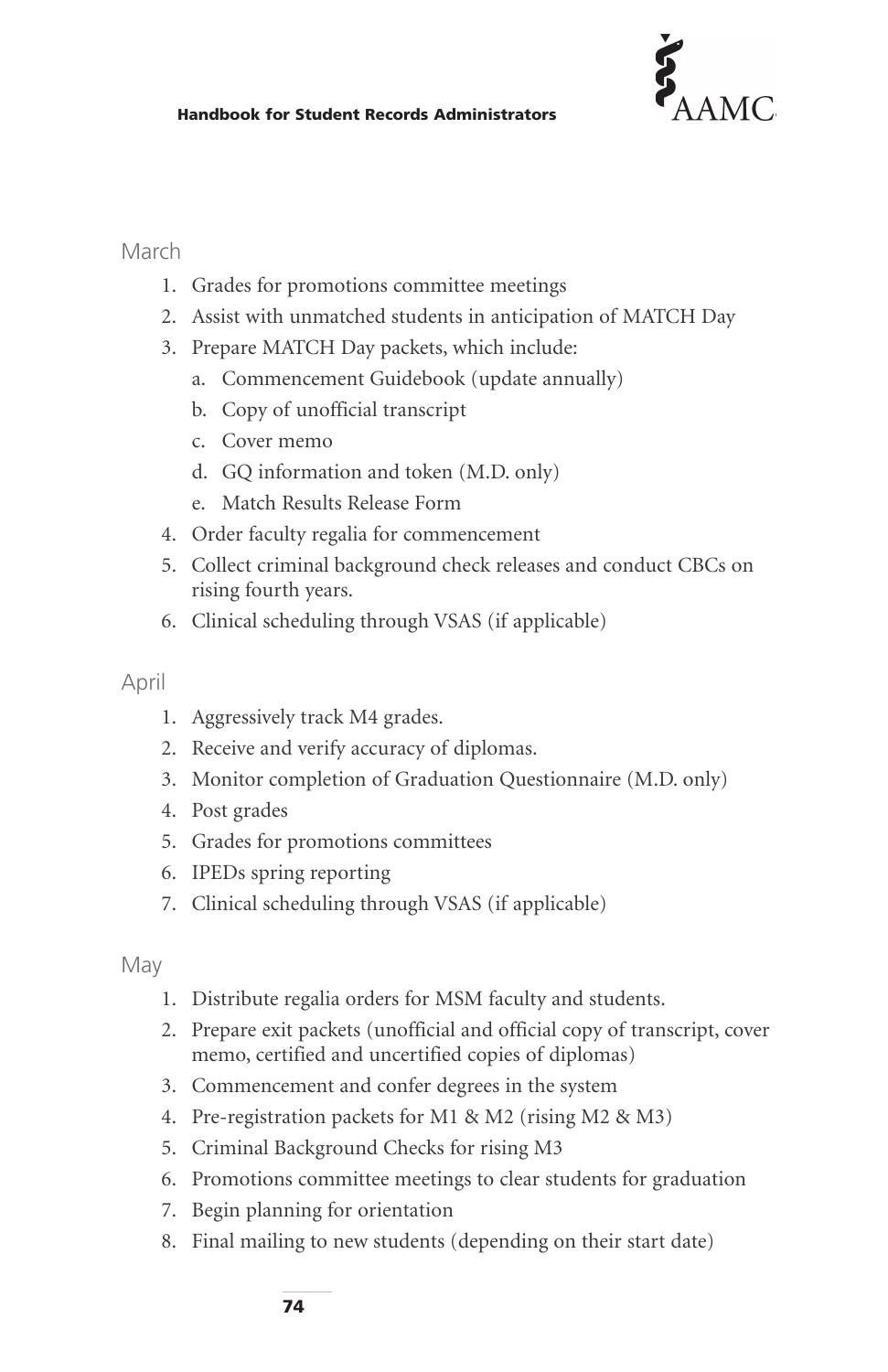

#### June

- 1. Receive data and files on anticipated new students
- 2. Create new academic terms in database
- 3. Create new course sections in database
- 4. Create any new courses in database
- 5. Update class levels in database
- 6. Certify graduation roster in SRS and NBME
- 7. Build tuition and fee billing tables based on tuition and fee schedules
- 8. Load ERAS
- 9. SSCR (Department of Education data reporting—online—depending on your reporting schedule)
- 10. Continuing students' transcripts or system grade release to financial aid to verify satisfactory academic progress
- 11. Final mailing to new students (depending on their start date)
- 12. Student clinician ceremony
- 13. Purge records per the institution's purge policy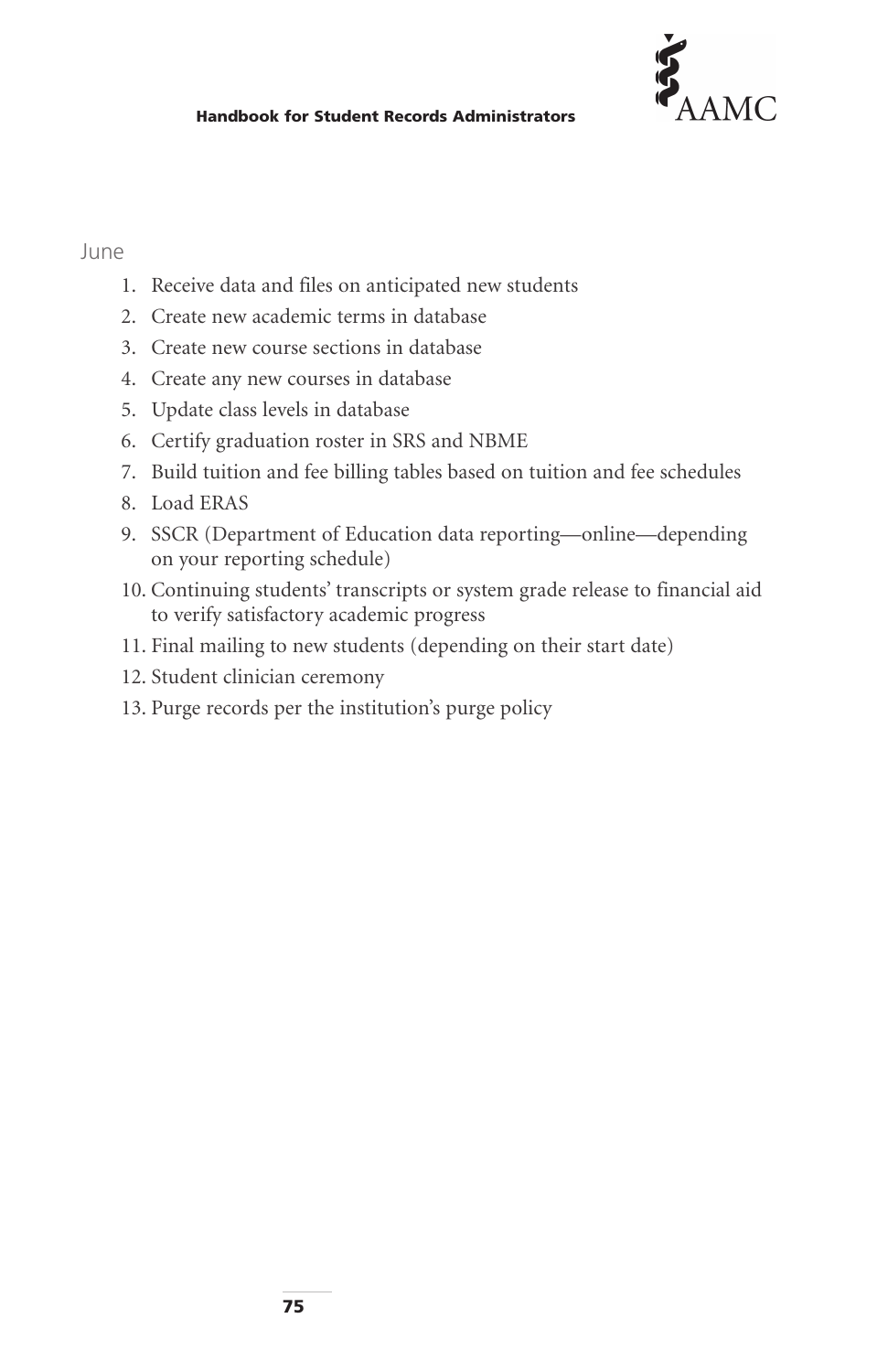

#### **Handbook for Student Records Administrators**

# Appendix F

### **Life Cycle of a Student Record**



**76**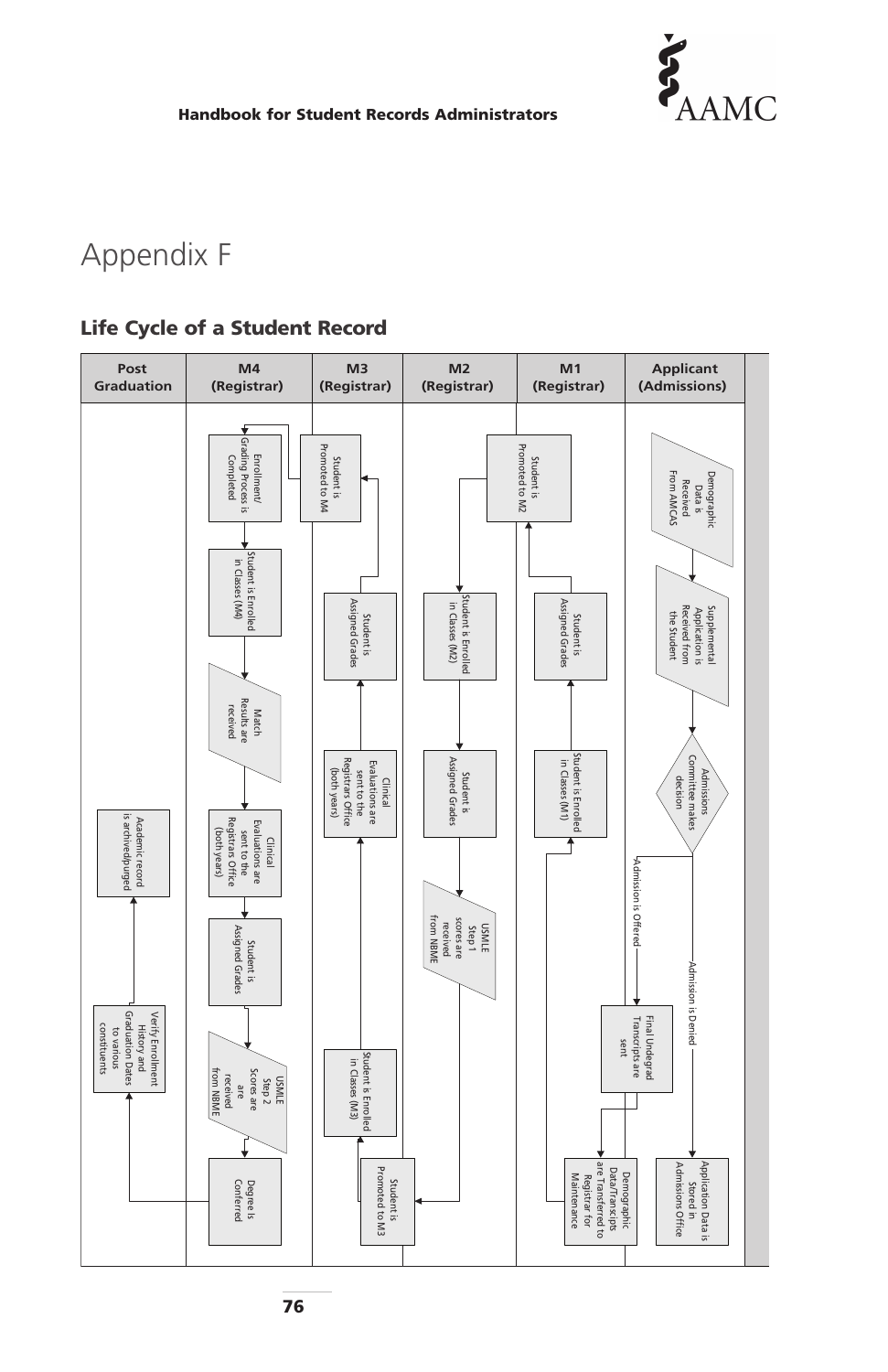

# Appendix G

#### **Guidelines for Maintaining Active and Permanent Individual Student Records**

AAMC Group on Student Affairs Committee on Student Records (March 2005)

| Part I. RECORD<br>(hard copy or electronic)                                                                                                                                                                                                                                                                                                                                                                                                   |              | Active<br>Recordi |            | Permanent<br>Record <sup>ii</sup> |  |
|-----------------------------------------------------------------------------------------------------------------------------------------------------------------------------------------------------------------------------------------------------------------------------------------------------------------------------------------------------------------------------------------------------------------------------------------------|--------------|-------------------|------------|-----------------------------------|--|
|                                                                                                                                                                                                                                                                                                                                                                                                                                               | <b>Yes</b>   | N <sub>0</sub>    | <b>Yes</b> | N <sub>0</sub>                    |  |
| AMCAS application, including the personal statement, employment<br>1.<br>history, activities, Medical College Admission Test (MCAT) scores,<br>undergraduate grade point average (GPA), etc. COMMENT: Optional for<br>active record. Many schools keep this information as a reference while<br>the student is in school. American Medical College Application Service<br>(AMCAS) data may be maintained permanently in an electronic format. | $\checkmark$ |                   |            |                                   |  |
| Transcript(s) from undergraduate/pre-medical coursework completed<br>2.<br>at another educational institution. COMMENT: Optional for active<br>record. These transcripts are the property of the other institution.                                                                                                                                                                                                                           |              |                   |            |                                   |  |
| Letters of recommendation for admission to medical school, COMMENT:<br>3.<br>Letters of recommendation should be destroyed upon the student's<br>matriculation in medical school, since their purpose has been met.                                                                                                                                                                                                                           |              |                   |            |                                   |  |
| Official transcript of all medical school coursework.<br>4.                                                                                                                                                                                                                                                                                                                                                                                   | $\checkmark$ |                   |            |                                   |  |
| Official dates of enrollment in medical school, including start and end<br>5.<br>dates of each academic year, dates of leaves of absence, and<br>graduation date.                                                                                                                                                                                                                                                                             | $\checkmark$ |                   |            |                                   |  |
| 6. United States Medical Licensing Examination (USMLE) score(s),<br>USMLE ID number, exam date and notation of pass or fail.<br>COMMENT: Scores should be maintained if passing the exam(s) is<br>required for promotion and/or graduation. Should include the score<br>required to pass. These scores are the property of the National Board<br>of Medical Examiners (NBME).                                                                 |              |                   |            |                                   |  |
| Student's clinical clerkship performance evaluations written by<br>7.<br>faculty members. COMMENT: Original kept in student's academic<br>file, copy in departmental office (see #24 below) up to 5 years past<br>graduation. COMMENT: Consult school's general counsel and/or<br>state regulations.                                                                                                                                          |              |                   |            |                                   |  |
| Medical Student Performance Evaluation (MSPE, formerly the Dean's<br>8.<br>Letter), including appendices.                                                                                                                                                                                                                                                                                                                                     | $\checkmark$ |                   |            |                                   |  |
| Documentation of grade changes. COMMENT: All grade changes<br>9.<br>should be properly noted on the transcript.                                                                                                                                                                                                                                                                                                                               | ✓            |                   |            |                                   |  |
| 10. Miscellaneous change of status forms and letters related to leave of<br>absence, extended academic schedule, name change, etc. COMMENT:<br>Optional if the change is documented in the database, on the transcript,<br>or in the MSPE. Also available in AAMC Student Records System (SRS).                                                                                                                                               |              |                   |            |                                   |  |
| 11. Documentation of dismissal or withdrawal. COMMENT: Only final<br>action letters and documents.                                                                                                                                                                                                                                                                                                                                            |              |                   |            |                                   |  |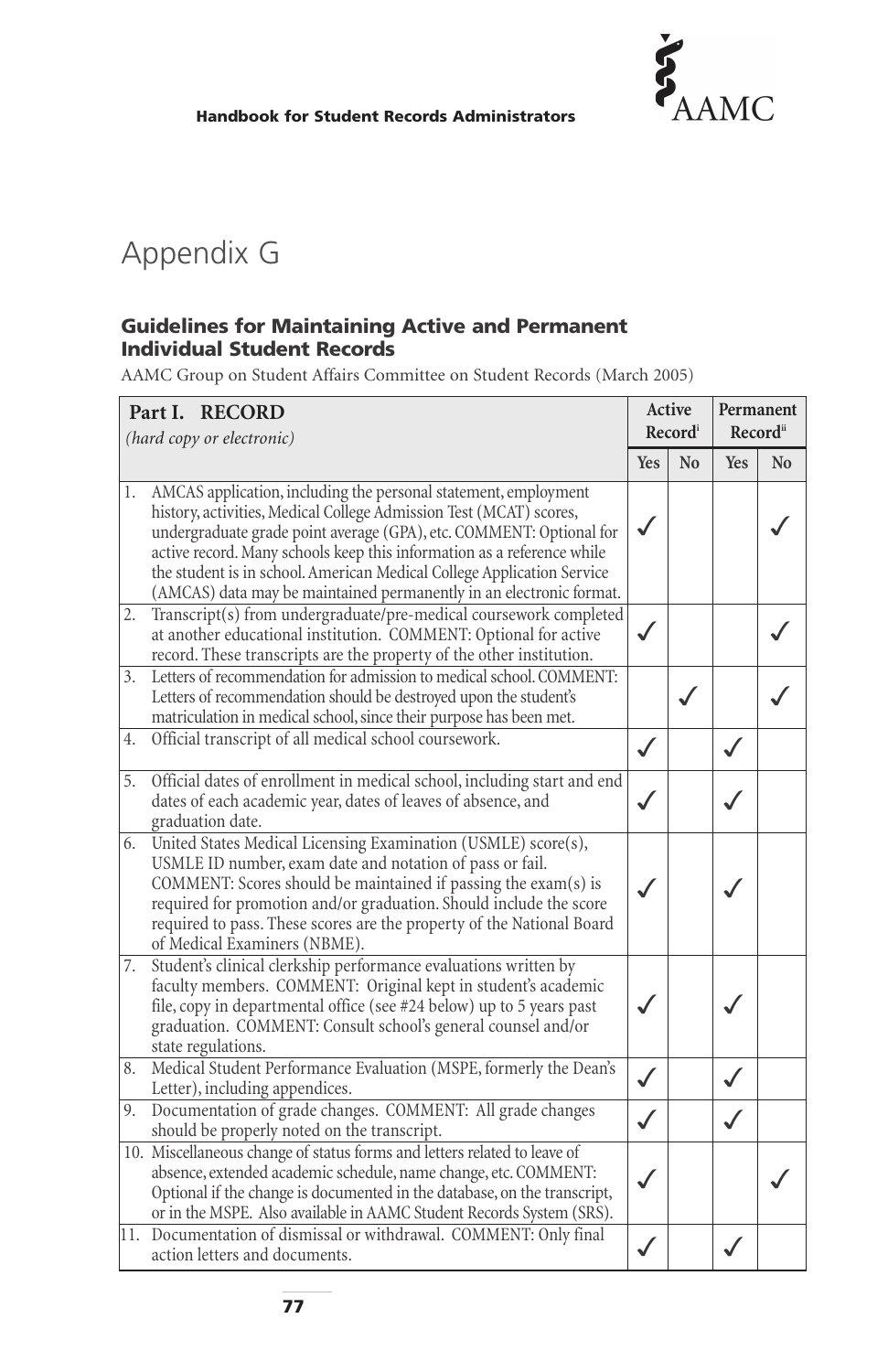

#### **Handbook for Student Records Administrators**

| Part I. RECORD<br>(hard copy or electronic) |                                                                                                                                                                                                                                                                                                                                                                                                                                   | Active<br>Recordi |     | Permanent<br>Record <sup>ii</sup> |    |
|---------------------------------------------|-----------------------------------------------------------------------------------------------------------------------------------------------------------------------------------------------------------------------------------------------------------------------------------------------------------------------------------------------------------------------------------------------------------------------------------|-------------------|-----|-----------------------------------|----|
|                                             |                                                                                                                                                                                                                                                                                                                                                                                                                                   | <b>Yes</b>        | No  | <b>Yes</b>                        | No |
|                                             | 12. Documents signed by student, such as those related to Health<br>Insurance Portability and Accountability Act (HIPAA) compliance,<br>patient confidentiality statements, documentation of training in<br>specific areas, etc.                                                                                                                                                                                                  | $\checkmark$      |     |                                   |    |
|                                             | 13. Institutional technical standards forms for admission and graduation.                                                                                                                                                                                                                                                                                                                                                         | $\checkmark$      |     |                                   |    |
|                                             | 14. Personal identification, such as the student's photograph and a<br>document containing the student's signature. COMMENT: May be in<br>academic file or database or kept in another format such as class<br>composite photo.                                                                                                                                                                                                   |                   |     |                                   |    |
|                                             | 15. Extramural/international clerkships information. COMMENT:<br>Should be documented on the transcript, in the MSPE, and/or in the<br>student database.                                                                                                                                                                                                                                                                          | $\checkmark$      |     |                                   |    |
|                                             | 16. Americans with Disabilities Act (ADA) documents and<br>accommodation statements. COMMENT: Should be kept in Disability<br>Services Office (or campus equivalent).                                                                                                                                                                                                                                                             |                   |     |                                   |    |
|                                             | 17. Notices of awards, research abstracts, publications, curriculum vitae<br>(CV), etc. COMMENT: Most information is likely to be included in<br>the MSPE.                                                                                                                                                                                                                                                                        |                   |     |                                   |    |
|                                             | 18. Letters of appreciation from patients, commendation letters from<br>faculty, etc. COMMENT: Most of this information is likely to be<br>included in the MSPE.                                                                                                                                                                                                                                                                  |                   |     |                                   |    |
|                                             | 19. Electronic Residency Application Service (ERAS) letters of<br>recommendation. COMMENT: Kept in separate file during ERAS<br>application process. Usually destroyed at graduation or kept no longer<br>than 2 years. If used after graduation, letter-writer should be notified.<br>Letters should remain confidential, and student or graduate should be<br>denied access to them, if the student has waived right of access. |                   |     |                                   |    |
|                                             | 20. Copy of Federation of State Medical Boards (FSMB) Verification<br>Service form (FCVS) completed during senior year exit interview.<br>COMMENT: Some schools prepare a mock verification form at the<br>end of fourth year so that the student is aware of the form's content.                                                                                                                                                 |                   |     |                                   |    |
| 21.                                         | Copy of diploma. COMMENT: Suggest placing a copy in the<br>graduate's file for quick reference or scanning into student database.                                                                                                                                                                                                                                                                                                 |                   | N/A |                                   |    |
|                                             | 22. International student documentation (I-20 form). COMMENT: This<br>document may be maintained in the International Student Services<br>Office (or campus equivalent).                                                                                                                                                                                                                                                          |                   |     |                                   |    |

i "Active records" are those of a student who is currently enrolled or on an approved leave of absence.

ii "Permanent records" are those of a student who is no longer enrolled due to graduation, dismissal, withdrawal, or death.